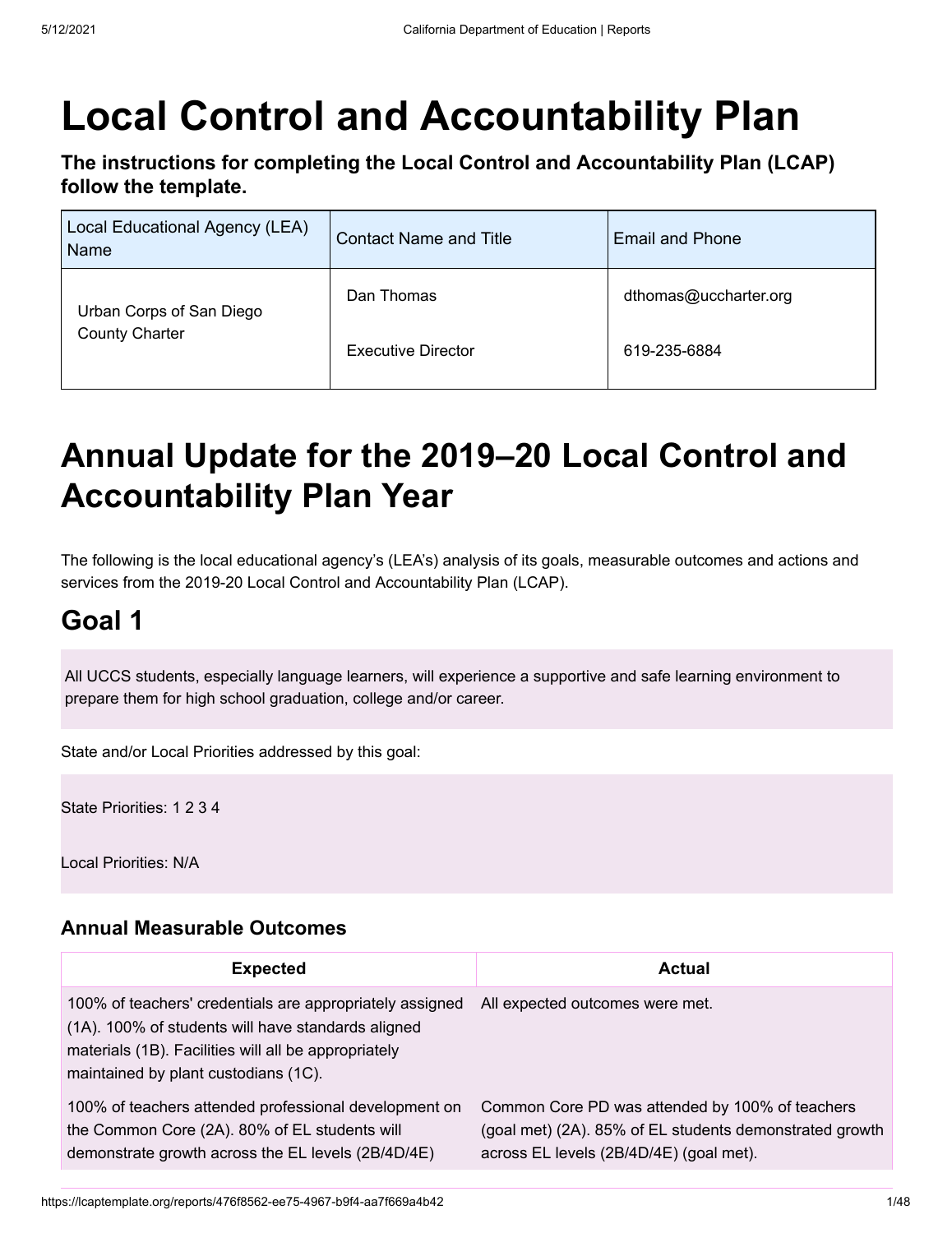| <b>Expected</b>                                      | <b>Actual</b>                                        |
|------------------------------------------------------|------------------------------------------------------|
| 100% of students who complete workforce requirements | 91% of students who completed workforce requirements |
| will graduate (4C).                                  | graduated (4C).                                      |
| Baseline data of EL students' lexile levels and      | This outcome was not pursued as the curriculum and   |
| performance on TESOLwriting samples will be          | testing measures were changed so this outcome was no |
| determined (4D).                                     | longer relevant.                                     |

#### **Actions/Services**

| <b>Planned Actions/Services</b>                                                                                                                             | <b>Budgeted</b><br><b>Expenditures</b> | Actual<br><b>Expenditures</b> |
|-------------------------------------------------------------------------------------------------------------------------------------------------------------|----------------------------------------|-------------------------------|
| With assistance from Mono County Office of Education, review all<br>teacher credentials to ensure appropriate credentials are held for<br>assigned classes. | \$89,000                               | \$85,766                      |
| School Director will monitor classroom instruction to ensure that all<br>lessons are aligned to the Common Core Standards.                                  | \$89,000                               | \$85,766                      |
| EL/Unduplicated students will develop goals for their own progress in<br>English to ensure that they eventually reach proficiency.                          | \$2500                                 | \$2500                        |
| Establish emergency response program to prepare for potential<br>disaster situations.                                                                       | no cost                                | no cost                       |
| Technology and instructional materials to support 21st century<br>learning skills and access to rigorous curriculum will be provided.                       | \$30,000                               | \$18,298                      |

#### **Goal Analysis**

A description of how funds budgeted for Actions/Services that were not implemented were used to support students, families, teachers, and staff.

Funds budgeted were implemented as intended.

A description of the successes and challenges in implementing the actions/services to achieve the goal.

Several goal were successfully met. The goal set for 2019-2020 were exceeded including 85% progression in ELD levels(2B/4D/4E). Additionally, instruction and curriculum were improved as addressed in Action #2 and #5. One challenge was 100% graduation for students that completed workforce requirements. Only 91% of students who completed workforce requirements graduated. This continues to be an area of growth.

#### **Goal 2**

UCCS will increase recruitment, retention and level of regular student attendance, as well as follow students to determin

State and/or Local Priorities addressed by this goal: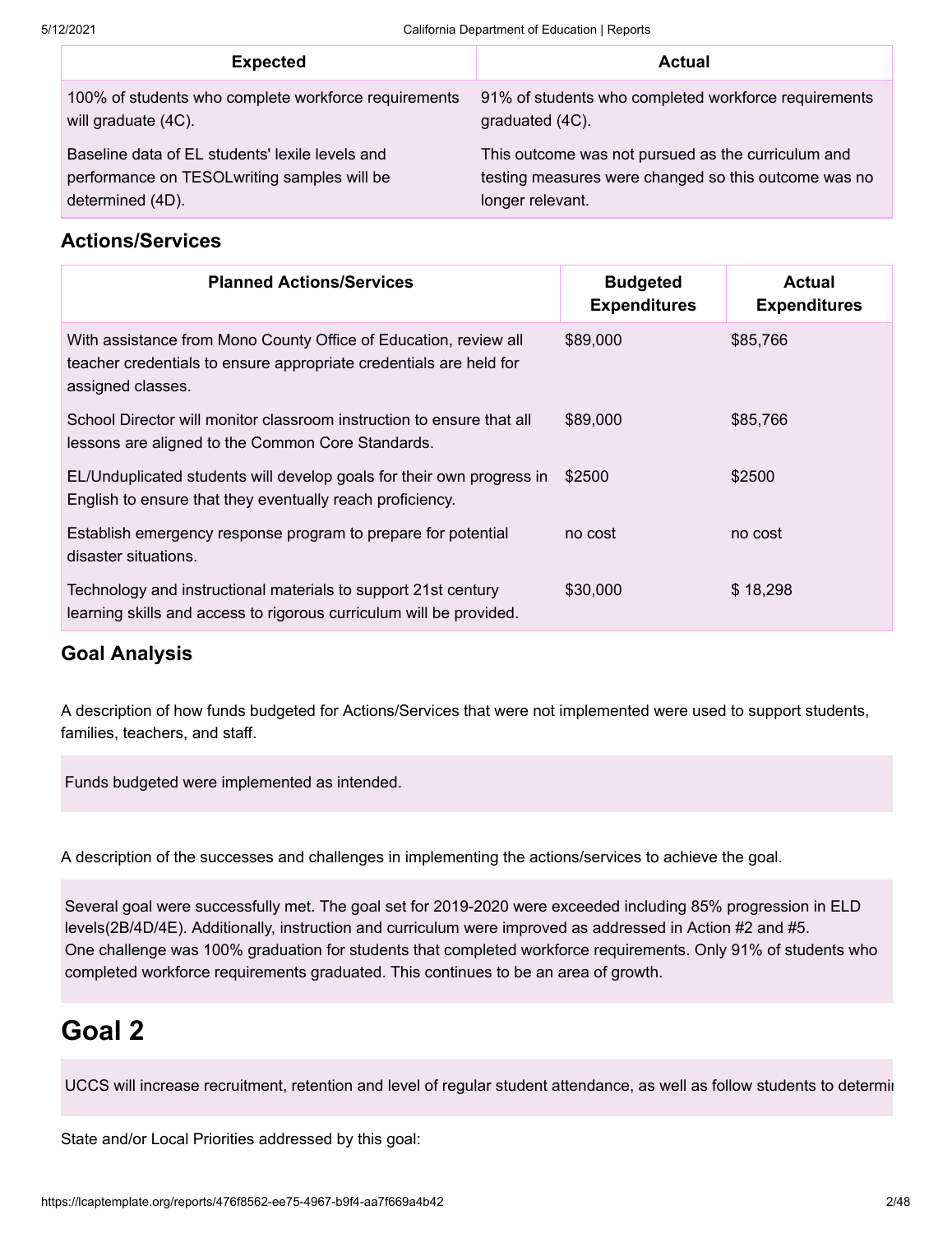State Priorities: 5 6

Local Priorities:

#### **Annual Measurable Outcomes**

| <b>Expected</b>                                                 | Actual                                                                                                                                                                                                                                                                                                                                                                                                                                                           |
|-----------------------------------------------------------------|------------------------------------------------------------------------------------------------------------------------------------------------------------------------------------------------------------------------------------------------------------------------------------------------------------------------------------------------------------------------------------------------------------------------------------------------------------------|
| The attendance rate for the 18/19 school year will increase The | attendance rate from 17/18 to 18/19 decreased by 2.91%                                                                                                                                                                                                                                                                                                                                                                                                           |
| currently employed or attending school (6C)                     | A survey of alumni would take place to determine the numt Due to the transient nature of our students paper and maile<br>survey's were found to be inadequate in collecting informati<br>former students. It was determined the best medium for cor<br>students was social media, therefor an alumni group was cr<br>Facebook and Instagram in which case managers research<br>recruited former students to collect survey data. This metho<br>to be successful. |
|                                                                 | Determine the number and frequency of wraparound servic 18/19 35% of students participated in the counseling progra                                                                                                                                                                                                                                                                                                                                              |
|                                                                 | Priorities:5C: Middle school dropout rates6A: Pupil suspen: The priorities listed above to do not apply to Urban Corps C<br>as there are no middle school students in attendance; pupil<br>attend.                                                                                                                                                                                                                                                               |

#### **Actions/Services**

| <b>Planned Actions/Services</b>                                                                                                                                                                                                        | <b>Budgeted</b><br><b>Expenditures</b> | Actual<br><b>Expenditures</b>                                     |
|----------------------------------------------------------------------------------------------------------------------------------------------------------------------------------------------------------------------------------------|----------------------------------------|-------------------------------------------------------------------|
| UCCS staff will follow?<br>up withstudents when they do not showup at school as documented by                                                                                                                                          | \$119,100                              | \$119,100                                                         |
| UCCS Staff will revise the alumni survey to focus on college<br>enrollment and job placement activities of former students for<br>the purpose of tracking the school's success, as well as a<br>method of motivating current students. | \$119,100                              | \$119,100                                                         |
| UCCS will support students invidious ways (e.g. counseling,<br>transportation) to ensure students can get to school each day.                                                                                                          | \$298,344 NSLP                         | \$98,850 Dir Student Sc \$98,835 Dir of Student<br>\$280,891 NSLP |
| UCCS will work with Urban Corps to seek out job opportunities so<br>that students have incentive to attend school and will maintain<br>the policy that if students are not in school they may not work.                                | \$119.100                              | \$119,100                                                         |

#### **Goal Analysis**

A description of how funds budgeted for Actions/Services that were not implemented were used to support students, families, teachers, and staff.

Funds were used as planned.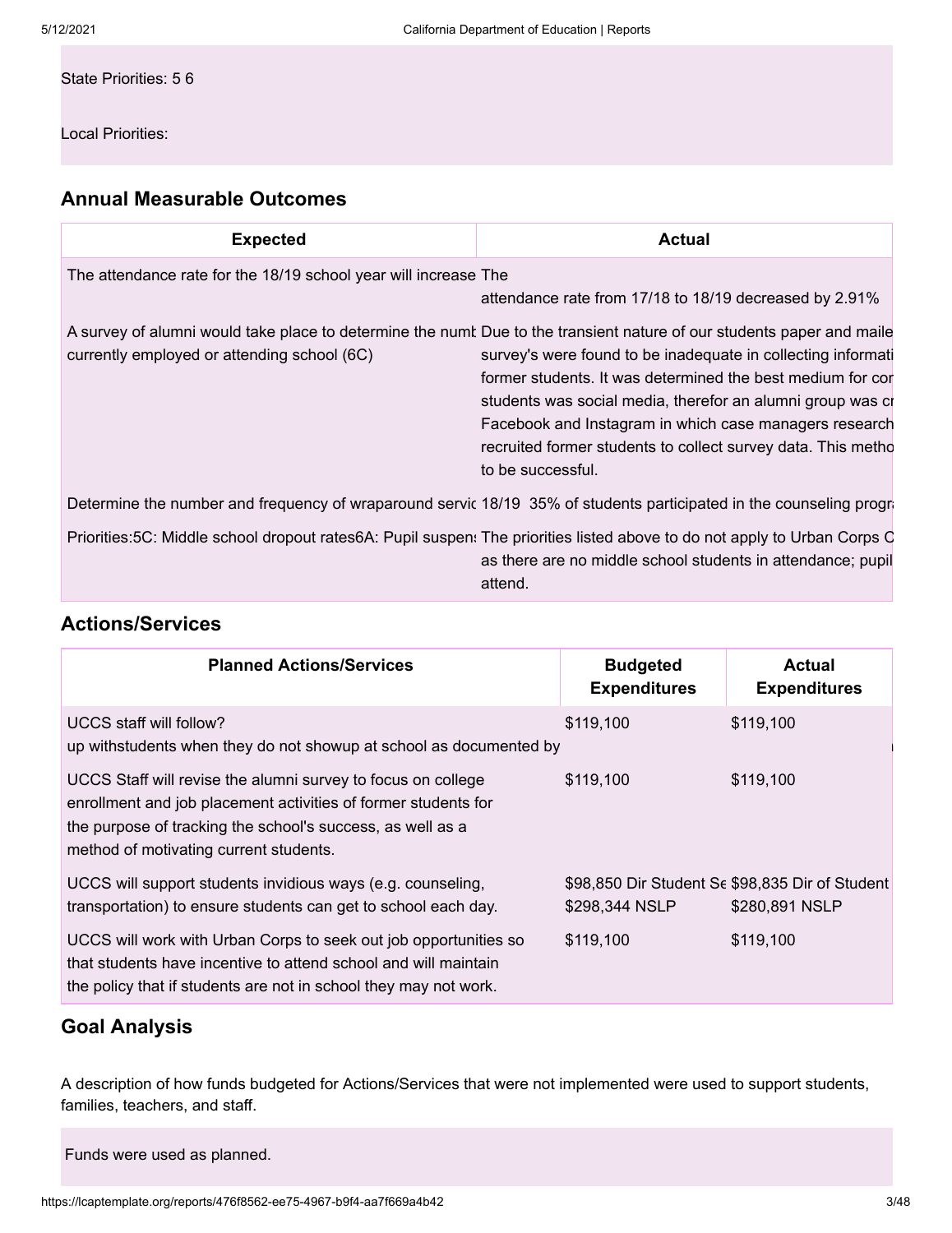A description of the successes and challenges in implementing the actions/services to achieve the goal.

Overall, actions and services were implemented as planned. Small changes to actions (ex. mailed surveys vs online outreach) enabled the school to achieve it's outcome. One area of continued focus continues to be attendance. While it it still an area of focus, case management and services provided continue to help improve and maintain student attendance and engagement.

#### **Goal 3**

UCCS will offer students a broad course of study and opportunities for instruction to keep them engaged and eligible to requirements of the school.

State and/or Local Priorities addressed by this goal:

State Priorities: 4 7 8

Local Priorities: School will provide free nutritional services (breakfast and lunch) to students.

#### **Annual Measurable Outcomes**

| <b>Expected</b>                                                                                        | <b>Actual</b>                                                                                                                                                                                                                                                                                                                                                                                                                              |
|--------------------------------------------------------------------------------------------------------|--------------------------------------------------------------------------------------------------------------------------------------------------------------------------------------------------------------------------------------------------------------------------------------------------------------------------------------------------------------------------------------------------------------------------------------------|
|                                                                                                        | CTE pathways will be developed, as there none at this time Urban Corps actually offers a workforce development progr<br>that are part of the "work" program of the school.                                                                                                                                                                                                                                                                 |
| The school will investigate offering of A?<br>G online classes should any                              | It has been determined that this action does not fit with the<br>mission of the school. The students that attend Urban Corp<br>student be able to enroll and succeed in these types of clas the foundational skills necessary to be successful in an A?<br>G curriculum.<br>They come to the school substantially below grade level, so<br>not even speaking a word of English. A?<br>G curriculum does not fit the needs of our students. |
| School will offer free breakfast and lunch services to all of i School served: 19,075 breakfast meals; | 32,944 lunch meals; 23,238 snacks during the 2017?<br>2018 school year                                                                                                                                                                                                                                                                                                                                                                     |

#### **Actions/Services**

| <b>Planned Actions/Services</b>                                                                                                                                      | <b>Budgeted</b><br><b>Expenditures</b> | <b>Actual</b><br><b>Expenditures</b> |
|----------------------------------------------------------------------------------------------------------------------------------------------------------------------|----------------------------------------|--------------------------------------|
| School will work with MCOE and the corporate Urban Corps to<br>develop one CTE pathway based upon a current job program at that<br>the Corps offers (e.g. recycling) | None                                   | <b>None</b>                          |
| School will investigate online A ?-G classes.                                                                                                                        | None                                   | <b>None</b>                          |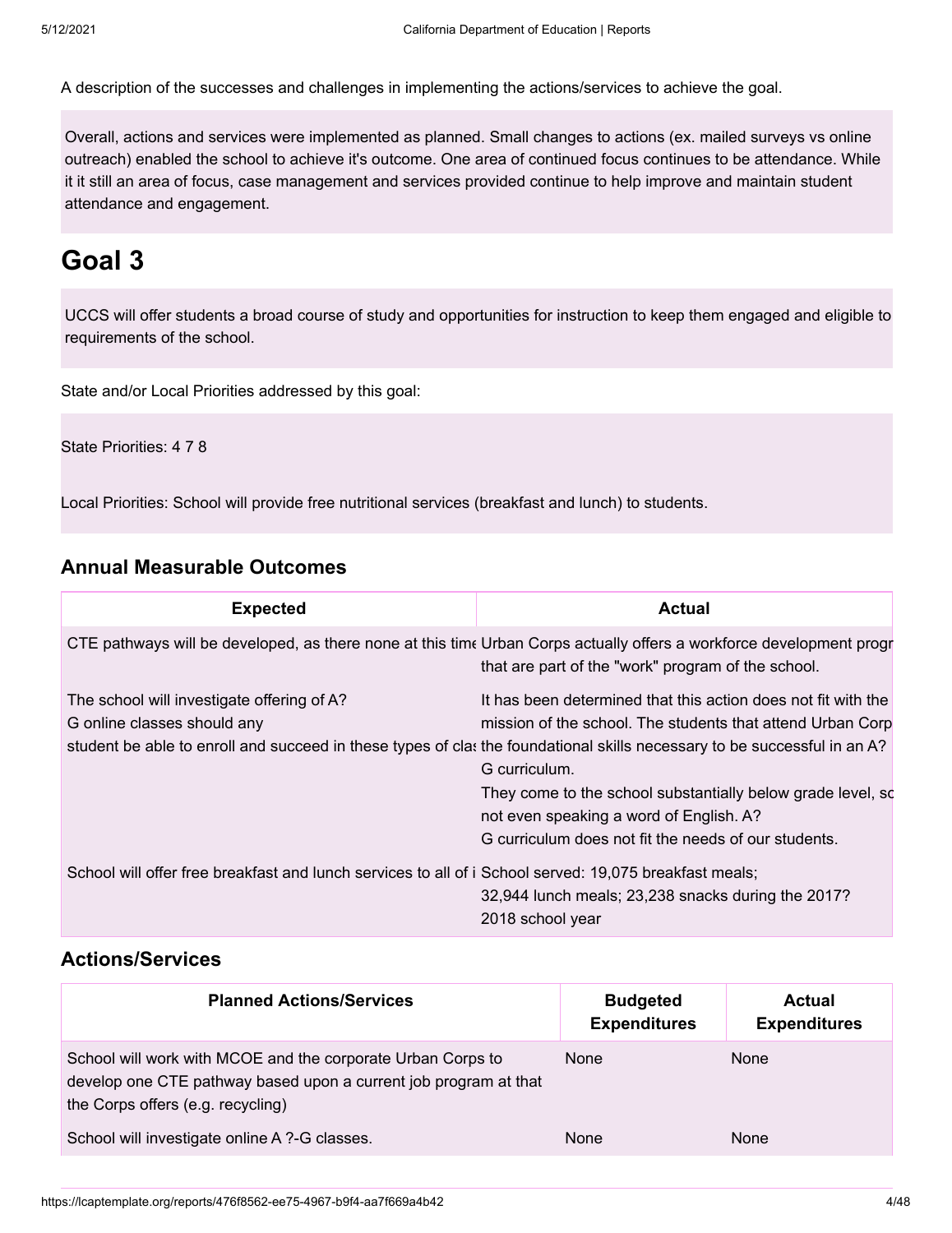| <b>Planned Actions/Services</b>        | <b>Budgeted</b><br><b>Expenditures</b> | Actual<br><b>Expenditures</b> |
|----------------------------------------|----------------------------------------|-------------------------------|
| UCCS will continue to provide free     | \$298,344                              | \$280,891                     |
| breakfasts and lunches to allstudents. |                                        |                               |

#### **Goal Analysis**

A description of how funds budgeted for Actions/Services that were not implemented were used to support students, families, teachers, and staff.

Much of this goal was not completed, however, this did not impact budgeted funds. Funds budgeted for NSLP to provide breakfast and lunch were used as planned.

A description of the successes and challenges in implementing the actions/services to achieve the goal.

CTE and A-G courses continue to be areas of growth that UCCS is investigating. However, these may be implemented in the future as we learn more about the requirements and how it fits the work school model that currently exists. Meals provided to students are an asset that help to improve student attendance and engagement. It is a service that students rely on and the school will continue to prioritize.

### **Annual Update for the 2020–21 Learning Continuity and Attendance Plan**

The following is the local educational agency's (LEA's) analysis of its 2020-21 Learning Continuity and Attendance Plan (Learning Continuity Plan).

### **In-Person Instructional Offerings**

#### **Actions Related to In-Person Instructional Offerings**

| <b>Description</b>                                                                                                                                                                  | <b>Total Budgeted</b><br><b>Funds</b> | Estimated<br>Actual<br><b>Expenditures</b> | Contributing |
|-------------------------------------------------------------------------------------------------------------------------------------------------------------------------------------|---------------------------------------|--------------------------------------------|--------------|
| Purchase and deployment of materials to support safety<br>protocols including mask/face shields, sanitation products,<br>social distancing decals/tape, and safety/hygiene signage. | \$7,388.00                            | \$15,833                                   | N            |

A description of any substantive differences between the planned actions and/or budgeted expenditures for in-person instruction and what was implemented and/or expended on the actions.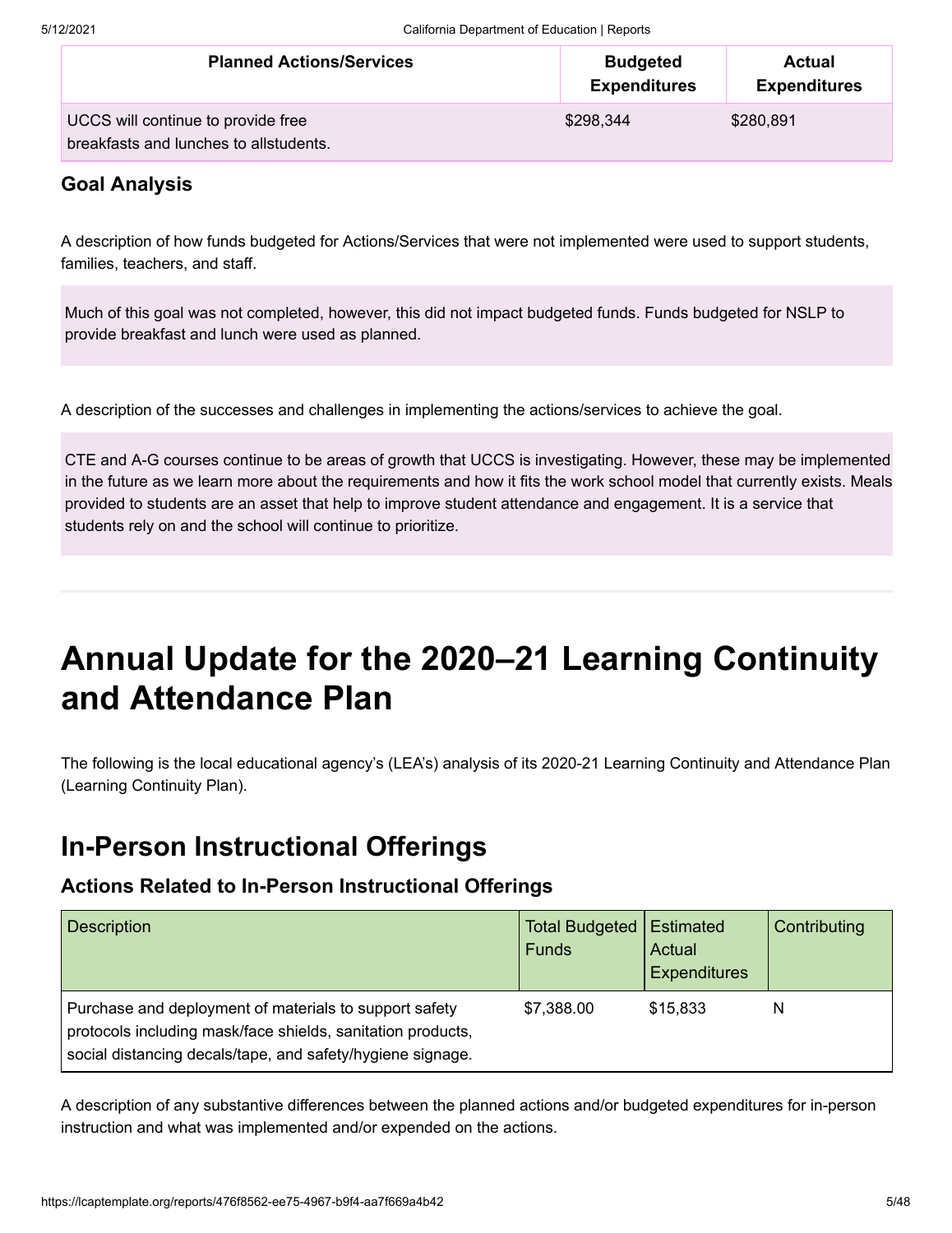Funds were used as planned to ensure safe environment for students and staff. The initial budget underestimated the needs for preparing office and classroom spaces in addition to personal protective equipment initially identified.

#### **Analysis of In-Person Instructional Offerings**

A description of the successes and challenges in implementing in-person instruction in the 2020-21 school year.

In-Person instruction was offered throughout the year. However, with San Diego county being identified in the purple tier, in-person offerings for small group instruction and designated in-person classes were put on hold for portions of the school year. During this time, additional Zoom support conferences were added. Additionally, during online courses some technology hub locations were made available on site for student struggling with internet access. Starting April, in-person instruction was resumed for English Learners and students with additional needs.

### **Distance Learning Program**

#### **Actions Related to the Distance Learning Program**

| <b>Description</b>                                                                 | <b>Total Budgeted</b><br><b>Funds</b> | <b>Estimated</b><br>Actual<br><b>Expenditures</b> | Contributing |
|------------------------------------------------------------------------------------|---------------------------------------|---------------------------------------------------|--------------|
| Internet enabled wifi hotspots for students to participate in<br>distance learning | \$74.000                              | 72,131.00                                         | Y            |
| Chromebook devices for students to participate in distance<br>learning             | \$11,998.67                           | \$59,444.83                                       | Y            |
| <b>Google Education Licenses</b>                                                   | \$1,300.00                            | \$7,800                                           | Y            |
| Laptop devices for teachers to facilitate distance learning                        | \$8,706.73                            | 8,706.73                                          | N            |
| Zoom Education account for synchronous class instruction                           | \$2,250.00                            | \$2250.00                                         | N            |

A description of any substantive differences between the planned actions and/or budgeted expenditures for the distance learning program and what was implemented and/or expended on the actions.

Funds were used as planned. Additional funds were needed to provide more Chromebooks than original estimate and to license these within the school's Google Domain.

#### **Analysis of the Distance Learning Program**

A description of the successes and challenges in implementing each of the following elements of the distance learning program in the 2020-21 school year, as applicable: Continuity of Instruction, Access to Devices and Connectivity, Pupil Participation and Progress, Distance Learning Professional Development, Staff Roles and Responsibilities, and Support for Pupils with Unique Needs.

Courses designed and delivered during distance learning were successful. The courses utilized the same standards as inperson learning and similarly utilized GSuite and Google Classroom. The instruction and assignments provided were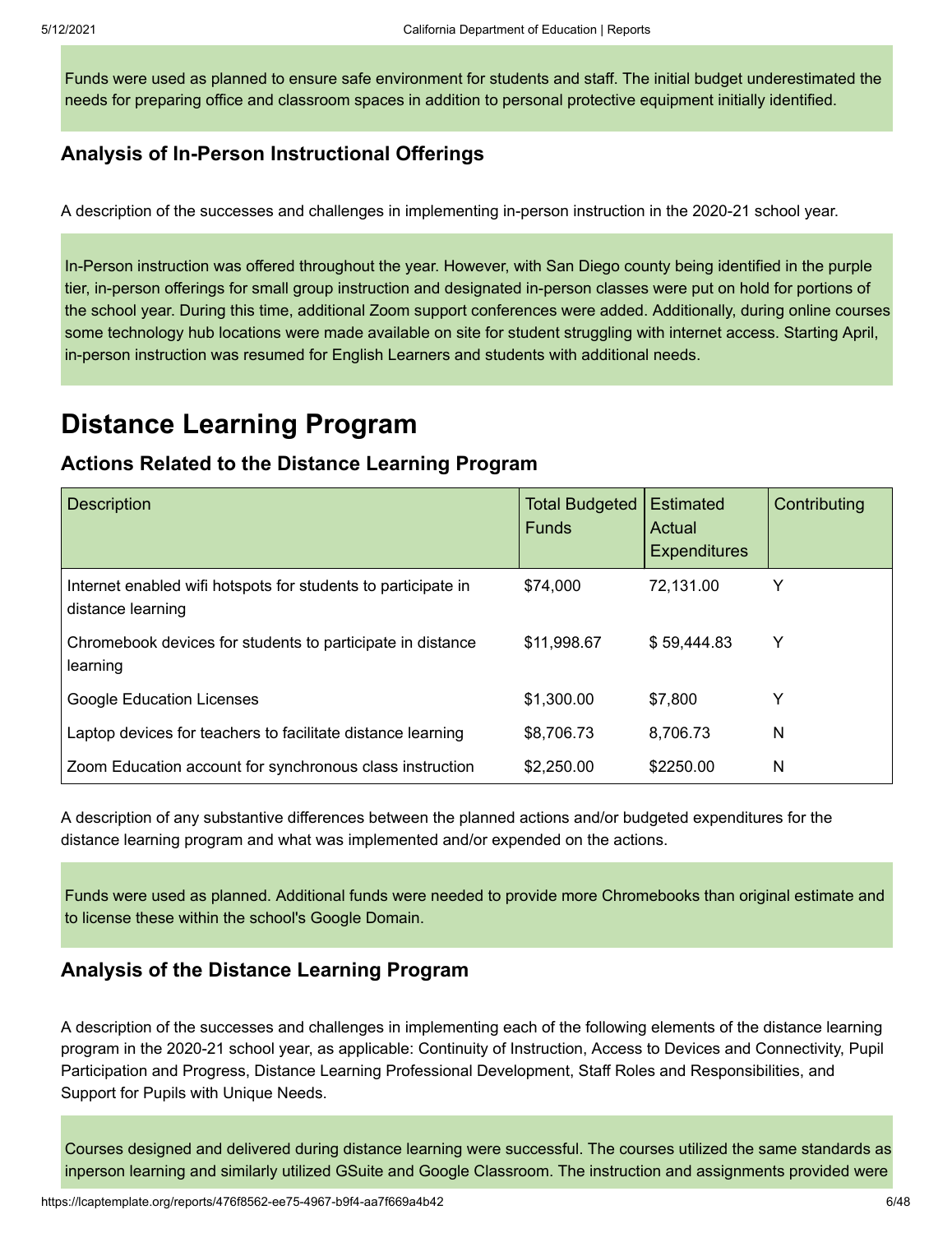comparable to in person classes and utilized the same materials. Further, PD provided to teachers for Zoom, GoGuardian, CPM Math "Teaching Remotely" and others bolstered teacher effectivity during distance learning. Benchmarks and diagnostics such as STAR testing were used to identify students that were in need of further interventions, beyond course scheduling. During Fall 2020, students identified for intervention were able to attend small group instruction on campus when possible.

Case Managers work with students to identify needs and develop individual development plans to ensure their success. The weekly, if not daily, contact with students enabled Case Managers to provide supports to students to get the reconnected to school and provide additional services that might be an obstacle to a student's successful participation in distance learning.

One ongoing challenge of Distance Learning is student participation as described in Pupil Participation and Progress. For Fall 2020, students participated in live synchronous classes for LifeSkills which provided Social Emotional Learning to students. While this course was successful in supporting students social emotional need and engaging them in live instruction, students struggled to participate and engage in asynchronous courses to the same degree. To increase student participation and therefore progress, UCCS shifted to a fully synchronous model for Spring 2021. Students attend eight 45 minute courses via Zoom in addition to a Homeroom class in which teachers connect with students and assess their needs. Further, Students that still struggled with technology and connectivity are identified and a safe study environment is made available on campus to them.

### **Pupil Learning Loss**

#### **Actions Related to the Pupil Learning Loss**

| <b>Description</b>                                                                                                 | <b>Total Budgeted</b><br><b>Funds</b> | Estimated<br>Actual<br><b>Expenditures</b> | Contributing |
|--------------------------------------------------------------------------------------------------------------------|---------------------------------------|--------------------------------------------|--------------|
| Designated daily instruction schedule for supplemental support<br>classes for subgroups experiencing learning loss | \$101,545.00                          | 101,545.00                                 |              |
| Diagnostic, benchmark, and summative assessments schedule<br>throughout Fall 2020 semester                         | \$6,925.00                            | 6,925.00                                   |              |
| Case Management support services including socio-economic<br>diagnostic and monitoring assessments                 | \$85,000                              | \$85,000                                   |              |

A description of any substantive differences between the planned actions and/or budgeted expenditures for addressing pupil learning loss and what was implemented and/or expended on the actions.

Funds were used as planned.

#### **Analysis of Pupil Learning Loss**

A description of the successes and challenges in addressing Pupil Learning Loss in the 2020-21 school year and an analysis of the effectiveness of the efforts to address Pupil Learning Loss to date.

UCCS measured the effectiveness of services to address learning loss through diagnostic, benchmark and summative assessments aligned to California curriculum frameworks, state standards and grade level equivalency expectations. Fall 2020 data shows reading and math growth for students that participated in asynchronous courses, but little growth for those that struggled with distance learning. One challenge identified through benchmarks and unit reflections was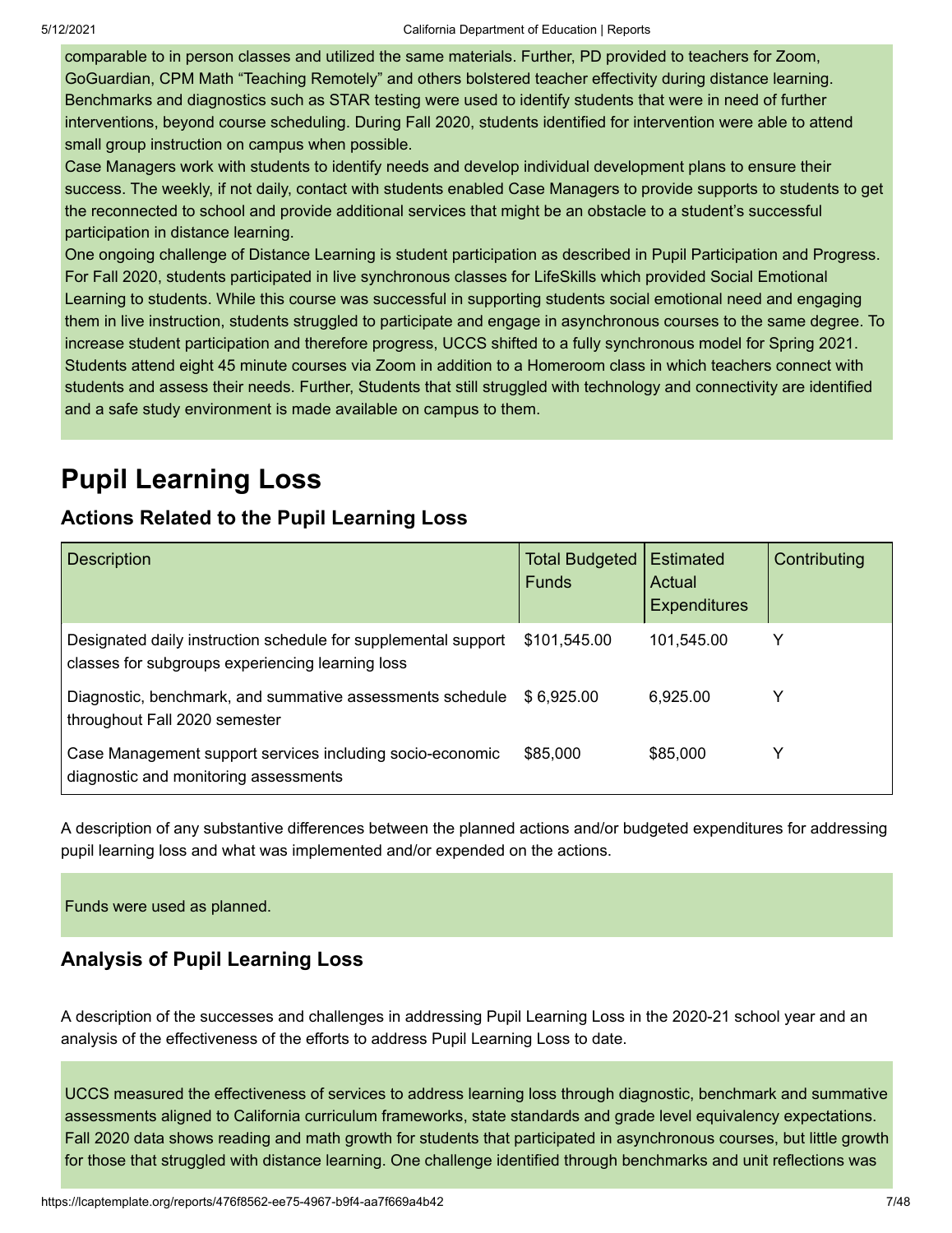equal student participation. Case Management was able to provide resources to students in the areas of , but many students faced ongoing challenges throughout distance learning.

Students with unique needs received additional support through scheduled online instruction appointments. Students within these categories are scheduled for online small group instruction and/or one-on-one video calls, led by certificated teachers. English Learners receive additional support through online small group instruction with their teacher and peers to support online learning assignments and course goals. Students with SPED/504 plans will be provided accommodations and support in coordination with their core content area teachers through weekly Zoom appointments. Homeless students will be scheduled for additional case management assessments to provide support service referrals. All struggling students (failing courses with grades <65%) will be provided targeted supplemental instruction in coordination with their core content teachers.

To continue to improve student participation, UCCS made the decision for Spring 2021 to be fully synchronous via Zoom to better serve the academic needs of all students. Additional successes include the addition of after school small group instruction for struggling students and in person instruction for all ELD students. One-on-one tutoring is also made available to students identified in need of support.

#### **Analysis of Mental Health and Social and Emotional Well-Being**

A description of the successes and challenges in monitoring and supporting mental health and social and emotional well-being in the 2020-21 school year.

UCCS recognized the need to increase access to resources within the school and the community. As such, social emotional learning was embedded in each of our core classes to help reduce and manage stress and anxiety. Our partnerships with various community agencies continued throughout the school year. Case managers, and vocational skills coordinators have been key resources and continue to be readily available to provide service referrals as appropriate. During distance learning, case managers, teachers and school administrators have been easily accessible via phone, text or school email.

#### **Analysis of Pupil and Family Engagement and Outreach**

A description of the successes and challenges in implementing pupil and family engagement and outreach in the 2020- 21 school year.

Throughout the 2020-2021 school year students were identified for supplemental support and conferencing from teacher and case managers when students were below 70% attendance. During outreach and conferencing, students shared that they needed further supports for instruction and connectivity. The struggle to engage students during Semester 1 with limited live classes and asynchronous courses informed the changes made in Semester 2, with fully synchronous learning. This was successful and increased student engagement and achievement. Additionally, on campus learning zones were made available to students that continued to struggle with Internet connectivity. Throughout the year, risk levels were monitored and students were quickly referred to interventions when needed. This was successful as it re-engaged many students. It continued to be implemented now.

#### **Analysis of School Nutrition**

A description of the successes and challenges in providing school nutrition in the 2020-21 school year.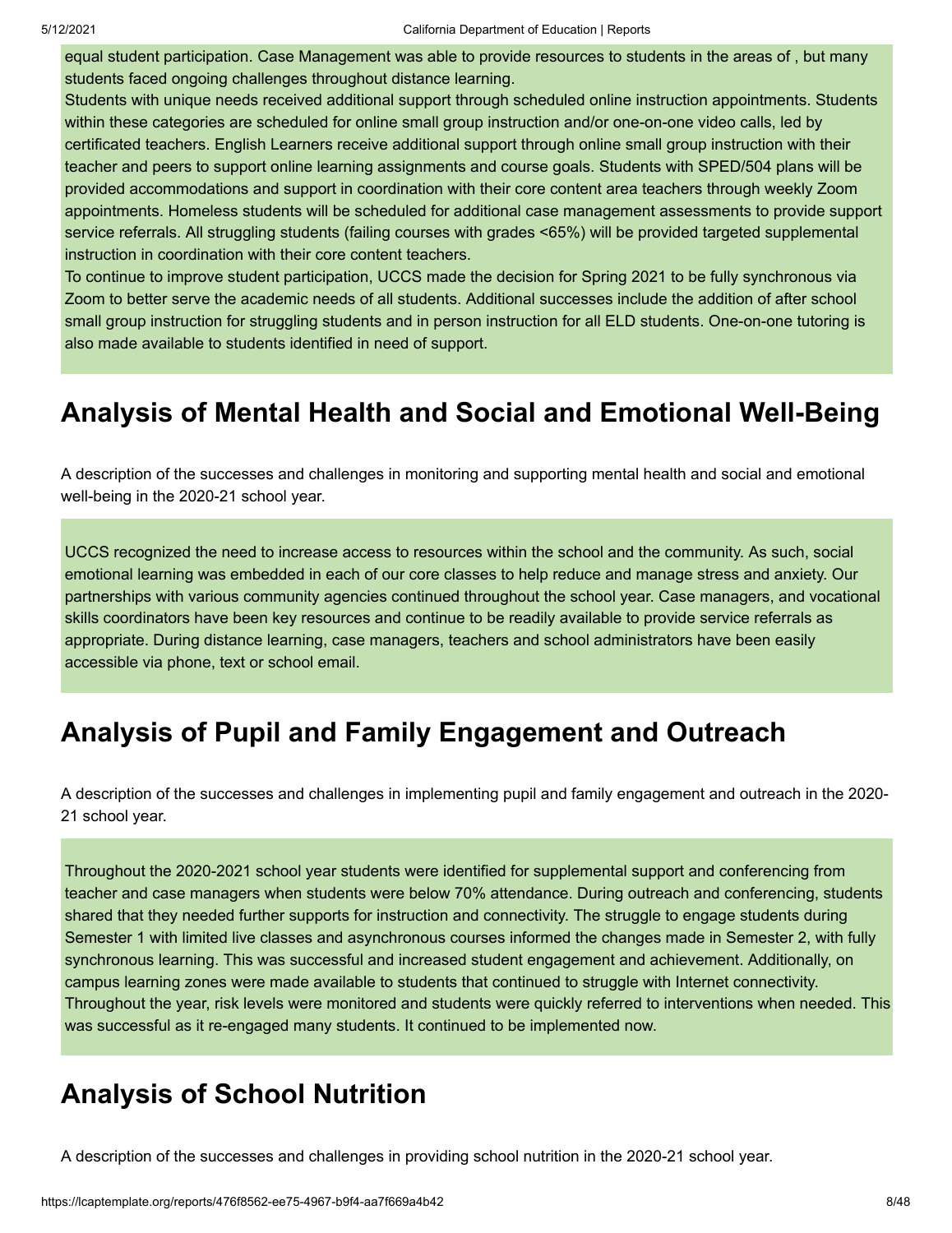A description of the successes and challenges in providing school nutrition in the 2020-21 school year. On March 16, 2020 Urban Corps Charter School was approved for the Seamless Summer Food Meal Program waiver. This allowed UCCS to continue providing meals to all students in spite of the school closure. UCCS employed the "Grab-N-Go" meal distribution method to prevent on campus congregation

MEAL DISTRIBUTION SERVICE SCHEDULE:

1. Urban Corps campus: Monday-Friday 6:30am-8:00am

2. California Conservation Corps, National City campus: Monday through Thursday 3:30pm-5:00pm The Grab-n-Go meal distribution method will continue until further notice or until June 30th, 2021 when the current SSFO waiver expires. UCCS believes this waiver allowed the school to continue providing students with daily nutritional meals without disruption.

#### **Additional Actions and Plan Requirements**

Additional Actions to Implement the Learning Continuity Plan

| Section                                                              | <b>Description</b>                                                                                                                                                                                                                                                                                                                                                                                     | Total<br><b>Budgeted</b><br><b>Funds</b> | Actual<br><b>Expenditures</b> | <b>Estimated Contributin</b> |
|----------------------------------------------------------------------|--------------------------------------------------------------------------------------------------------------------------------------------------------------------------------------------------------------------------------------------------------------------------------------------------------------------------------------------------------------------------------------------------------|------------------------------------------|-------------------------------|------------------------------|
| <b>Mental Health</b><br>and Social<br><b>Emotional Well</b><br>Being | Weekly check-ins with case managers, daily attendance<br>monitoring to ensure students are fully participating in all<br>required aspects of the program, on-going basic needs<br>assessments to ensure students have the necessary resources<br>available to receive needed and requested services (Food,<br>health care/mental health/transportation/housing/clothing/legal-<br>aid/child care/etc.) | \$85,000                                 | \$85,000                      | N                            |
| <b>School Nutrition</b>                                              | Safety, sanitation and hygiene protocols and support materials                                                                                                                                                                                                                                                                                                                                         | \$10,000                                 | \$10,000                      | N                            |

A description of any substantive differences between the planned actions and budgeted expenditures for the additional plan requirements and what was implemented and expended on the actions.

Funds were used as planned.

#### **Overall Analysis**

An explanation of how lessons learned from implementing in-person and distance learning programs in 2020-21 have informed the development of goals and actions in the 2021–24 LCAP.

Distance learning and in-person learning programs during 2020-2021 have drawn focus to the continued needs of our English Learners and our credit deficient students. Goals for the 2021-2024 LCAP include specific actions that target the additional instructional support and career readiness that will prepare our students for successful graduation and transition to post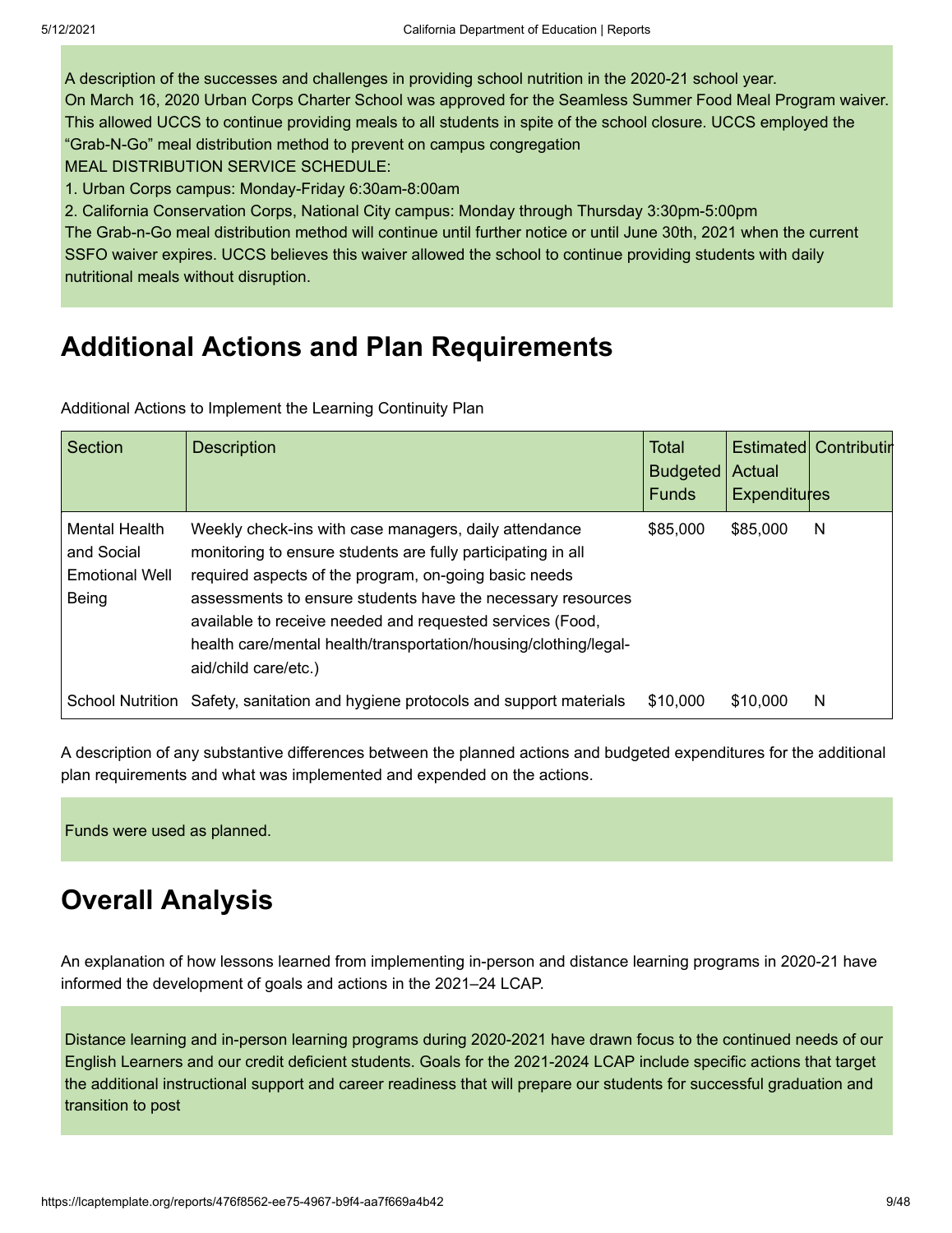An explanation of how pupil learning loss continues to be assessed and addressed in the 2021–24 LCAP, especially for pupils with unique needs.

Pupil learning loss continues to be a focus.

A description of any substantive differences between the description of the actions or services identified as contributing towards meeting the increased or improved services requirement and the actions or services implemented to meet the increased or improved services requirement.

There were no substantive differences in actions or services. All actions and services contribute to the ongoing needs of our students.

### **Overall Analysis of the 2019-20 LCAP and the 2020- 21 Learning Continuity and Attendance Plan**

A description of how the analysis and reflection on student outcomes in the 2019-20 LCAP and 2020-21 Learning Continuity and Attendance Plan have informed the development of the 21-22 through 23-24 LCAP.

UCCS main areas of focus continue to be attendance, retention, students support and engagement and improving students college and career readiness. The 2019-2020 LCAP and 2020-2021 Learning Continuity and Attendance Plan focused on serving students in these areas and improving their learning through both academic and wraparound supports. In developing the 23-24 LCAP, the school analyzed the ongoing goals and made determinations to identify the current actions needed to continuously improve.

### **Instructions: Introduction**

The Annual Update Template for the 2019-20 Local Control and Accountability Plan (LCAP) and the Annual Update for the 2020–21 Learning Continuity and Attendance Plan must be completed as part of the development of the 2021-22 LCAP. In subsequent years, the Annual Update will be completed using the LCAP template and expenditure tables adopted by the State Board of Education.

*For additional questions or technical assistance related to the completion of the LCAP template, please contact the local COE, or the California Department of Education's (CDE's) Local Agency Systems Support Office by phone at 916- 319-0809 or by email at [lcff@cde.ca.gov. \(mailto:lcff@cde.ca.gov\)](mailto:lcff@cde.ca.gov)*

### **Instructions: Annual Update for the 2019–20 Local Control and Accountability Plan Year**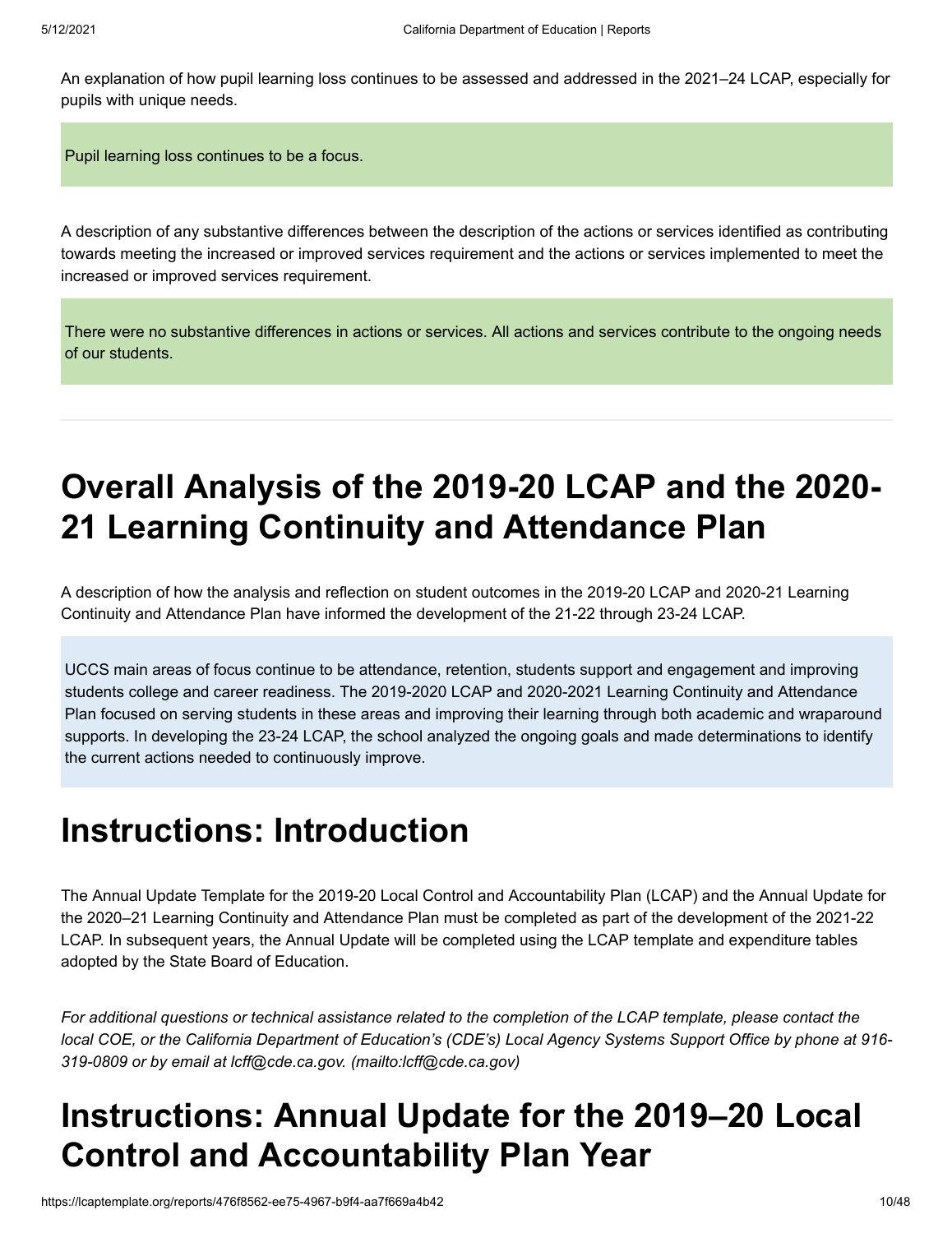### **Annual Update**

The planned goals, state and/or local priorities, expected outcomes, actions/services, and budgeted expenditures must be copied verbatim from the approved 2019-20 Local Control and Accountability Plan (LCAP). Minor typographical errors may be corrected. Duplicate the Goal, Annual Measurable Outcomes, Actions / Services and Analysis tables as needed.

#### **Annual Measurable Outcomes**

For each goal in 2019-20, identify and review the actual measurable outcomes as compared to the expected annual measurable outcomes identified in 2019-20 for the goal. If an actual measurable outcome is not available due to the impact of COVID-19 provide a brief explanation of why the actual measurable outcome is not available. If an alternative metric was used to measure progress towards the goal, specify the metric used and the actual measurable outcome for that metric.

#### **Actions/Services**

Identify the planned Actions/Services, the budgeted expenditures to implement these actions toward achieving the described goal and the actual expenditures to implement the actions/services

#### **Goal Analysis**

Using available state and local data and input from parents, students, teachers, and other stakeholders, respond to the prompts as instructed.

- If funds budgeted for Actions/Services that were not implemented were expended on other actions and services through the end of the school year, describe how the funds were used to support students, including low-income, English learner, or foster youth students, families, teachers and staff. This description may include a description of actions/services implemented to mitigate the impact of COVID-19 that were not part of the 2019-20 LCAP.
- Describe the overall successes and challenges in implementing the actions/services. As part of the  $\bullet$ description, specify which actions/services were not implemented due to the impact of COVID-19, as applicable. To the extent practicable, LEAs are encouraged to include a description of the overall effectiveness of the actions/services to achieve the goal.

### **Instructions: Annual Update for the 2020–21 Learning Continuity and Attendance Plan**

### **Annual Update**

The action descriptions and budgeted expenditures must be copied verbatim from the 2020-21 Learning Continuity and Attendance Plan. Minor typographical errors may be corrected.

### **Actions Related to In-Person Instructional Offerings**

• In the table, identify the planned actions and the budgeted expenditures to implement actions related to in-person instruction and the estimated actual expenditures to implement the actions. Add additional rows to the table as needed.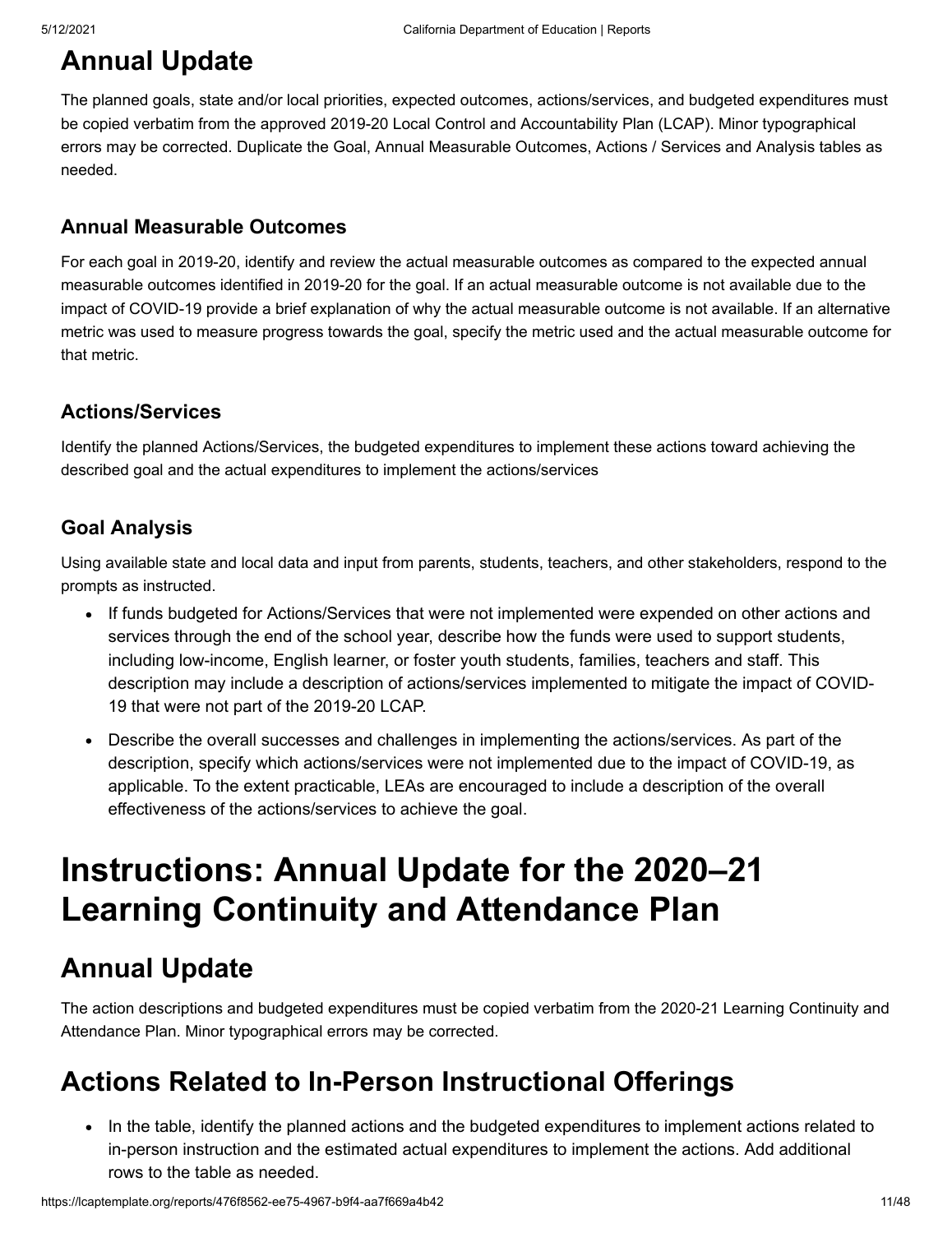Describe any substantive differences between the planned actions and/or budgeted expenditures for inperson instruction and what was implemented and/or expended on the actions, as applicable.

#### **Analysis of In-Person Instructional Offerings**

Using available state and/or local data and feedback from stakeholders, including parents, students, teachers and staff, describe the successes and challenges experienced in implementing in-person instruction in the 2020-21 school year, as applicable. If in-person instruction was not provided to any students in 2020-21, please state as such.

### **Actions Related to the Distance Learning Program**

- In the table, identify the planned actions and the budgeted expenditures to implement actions related to the distance learning program and the estimated actual expenditures to implement the actions. Add additional rows to the table as needed.
- Describe any substantive differences between the planned actions and/or budgeted expenditures for the distance learning program and what was implemented and/or expended on the actions, as applicable.

#### **Analysis of the Distance Learning Program**

- Using available state and/or local data and feedback from stakeholders, including parents, students, teachers and staff, describe the successes and challenges experienced in implementing distance learning in the 2020-21 school year in each of the following areas, as applicable:
	- Continuity of Instruction,
	- Access to Devices and Connectivity,
	- Pupil Participation and Progress,
	- Distance Learning Professional Development,
	- Staff Roles and Responsibilities, and
	- Supports for Pupils with Unique Needs, including English learners, pupils with exceptional needs served across the full continuum of placements, pupils in foster care, and pupils who are experiencing homelessness

To the extent practicable, LEAs are encouraged to include an analysis of the effectiveness of the distance learning program to date. If distance learning was not provided to any students in 2020-21, please state as such.

### **Actions Related to Pupil Learning Loss**

- In the table, identify the planned actions and the budgeted expenditures to implement actions related to addressing pupil learning loss and the estimated actual expenditures to implement the actions. Add additional rows to the table as needed.
- Describe any substantive differences between the planned actions and/or budgeted expenditures for addressing pupil learning loss and what was implemented and/or expended on the actions, as applicable.

#### **Analysis of Pupil Learning Loss**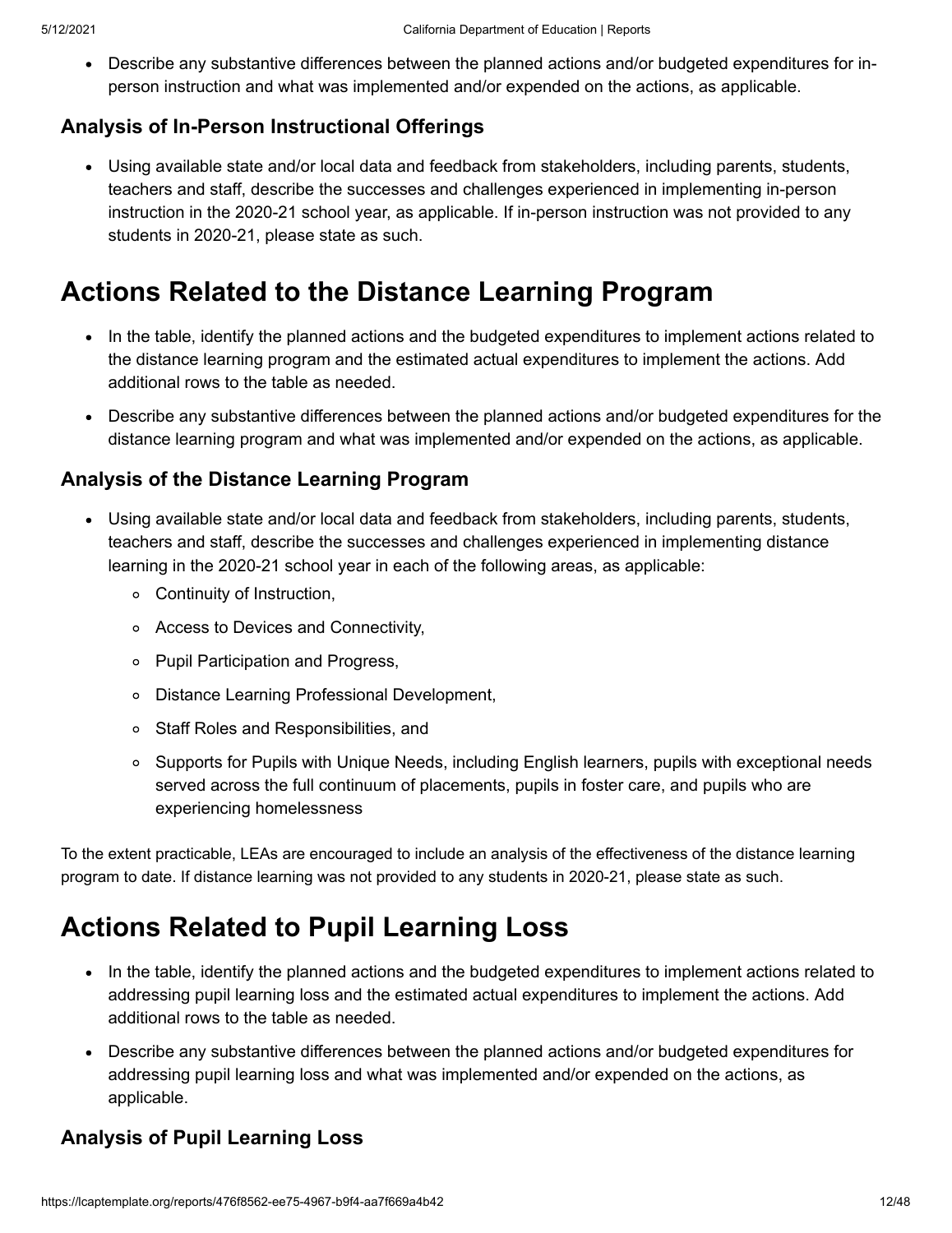Using available state and/or local data and feedback from stakeholders, including parents, students, teachers and staff, describe the successes and challenges experienced in addressing Pupil Learning Loss in the 2020-21 school year, as applicable. To the extent practicable, include an analysis of the effectiveness of the efforts to address pupil learning loss, including for pupils who are English learners; low-income; foster youth; pupils with exceptional needs; and pupils who are experiencing homelessness, as applicable.

### **Analysis of Mental Health and Social and Emotional Well-Being**

Using available state and/or local data and feedback from stakeholders, including parents, students, teachers and staff, describe the successes and challenges experienced in monitoring and supporting Mental Health and Social and Emotional Well-Being of both pupils and staff during the 2020-21 school year, as applicable.

### **Analysis of Pupil and Family Engagement and Outreach**

Using available state and/or local data and feedback from stakeholders, including parents, students, teachers and staff, describe the successes and challenges related to pupil engagement and outreach during the 2020-21 school year, including implementing tiered reengagement strategies for pupils who were absent from distance learning and the efforts of the LEA in reaching out to pupils and their parents or guardians when pupils were not meeting compulsory education requirements or engaging in instruction, as applicable.

### **Analysis of School Nutrition**

Using available state and/or local data and feedback from stakeholders, including parents, students, teachers and staff, describe the successes and challenges experienced in providing nutritionally adequate meals for all pupils during the 2020-21 school year, whether participating in in-person instruction or distance learning, as applicable.

### **Analysis of Additional Actions to Implement the Learning Continuity Plan**

- In the table, identify the section, the planned actions and the budgeted expenditures for the additional actions and the estimated actual expenditures to implement the actions, as applicable. Add additional rows to the table as needed.
- Describe any substantive differences between the planned actions and/or budgeted expenditures for the additional actions to implement the learning continuity plan and what was implemented and/or expended on the actions, as applicable.

### **Overall Analysis of the 2020-21 Learning Continuity and Attendance Plan**

The Overall Analysis prompts are to be responded to only once, following an analysis of the Learning Continuity and Attendance Plan.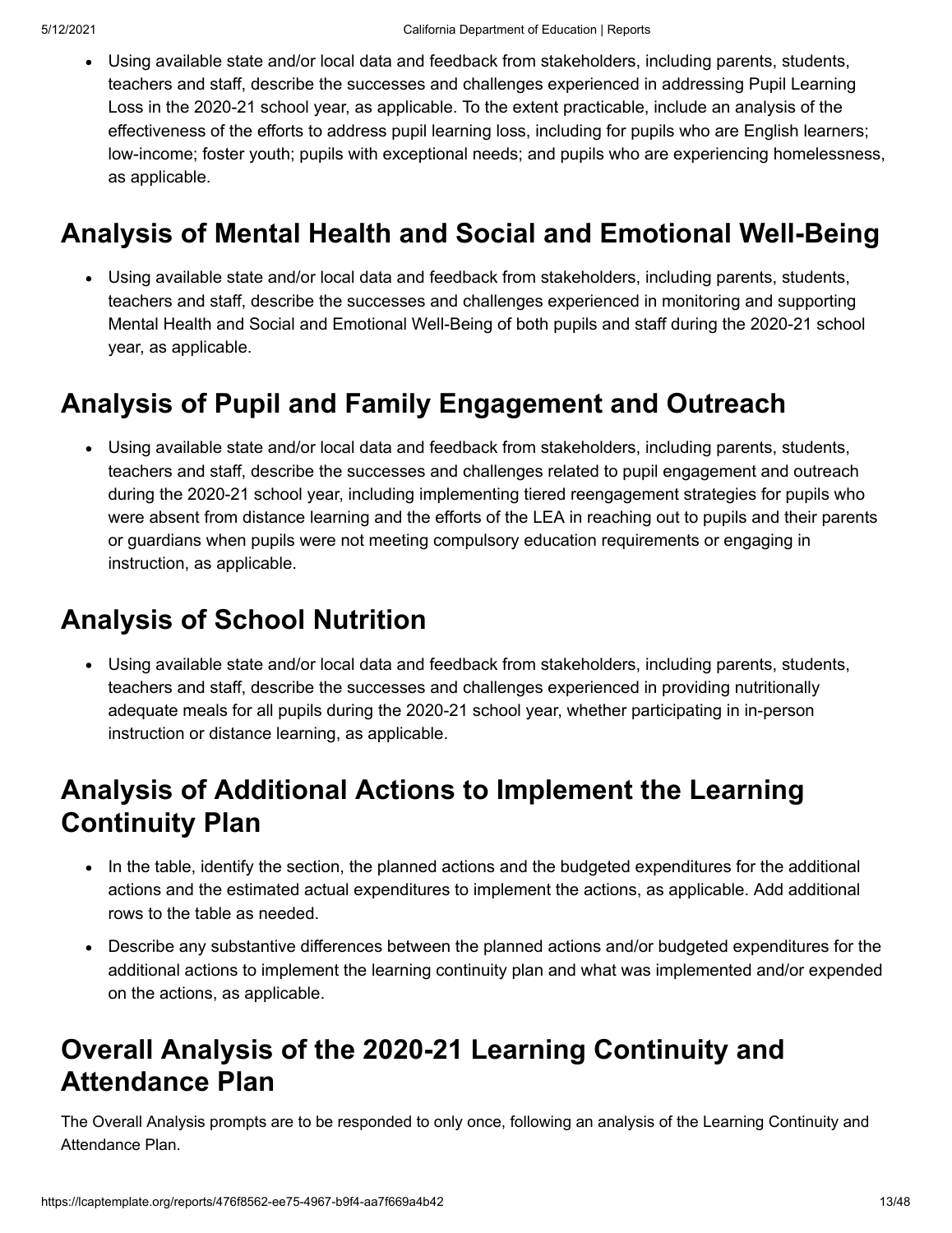- Provide an explanation of how the lessons learned from implementing in-person and distance learning programs in 2020-21 have informed the development of goals and actions in the 2021–24 LCAP.
	- As part of this analysis, LEAs are encouraged to consider how their ongoing response to the COVID-19 pandemic has informed the development of goals and actions in the 2021–24 LCAP, such as health and safety considerations, distance learning, monitoring and supporting mental health and social-emotional well-being and engaging pupils and families.
- Provide an explanation of how pupil learning loss continues to be assessed and addressed in the 2021– 24 LCAP, especially for pupils with unique needs (including low income students, English learners, pupils with disabilities served across the full continuum of placements, pupils in foster care, and pupils who are experiencing homelessness).
- Describe any substantive differences between the actions and/or services identified as contributing towards meeting the increased or improved services requirement, pursuant to *California Code of Regulations*, Title 5 (5 *CCR*) Section 15496, and the actions and/or services that the LEA implemented to meet the increased or improved services requirement. If the LEA has provided a description of substantive differences to actions and/or services identified as contributing towards meeting the increased or improved services requirement within the In-Person Instruction, Distance Learning Program, Learning Loss, or Additional Actions sections of the Annual Update the LEA is not required to include those descriptions as part of this description.

## **Overall Analysis of the 2019-20 LCAP and the 2020-21 Learning Continuity and Attendance Plan**

The Overall Analysis prompt is to be responded to only once, following the analysis of both the 2019-20 LCAP and the 2020-21 Learning Continuity and Attendance Plan.

Describe how the analysis and reflection related to student outcomes in the 2019-20 LCAP and 2020-21 Learning Continuity and Attendance Plan have informed the development of the 21-22 through 23-24 LCAP, as applicable.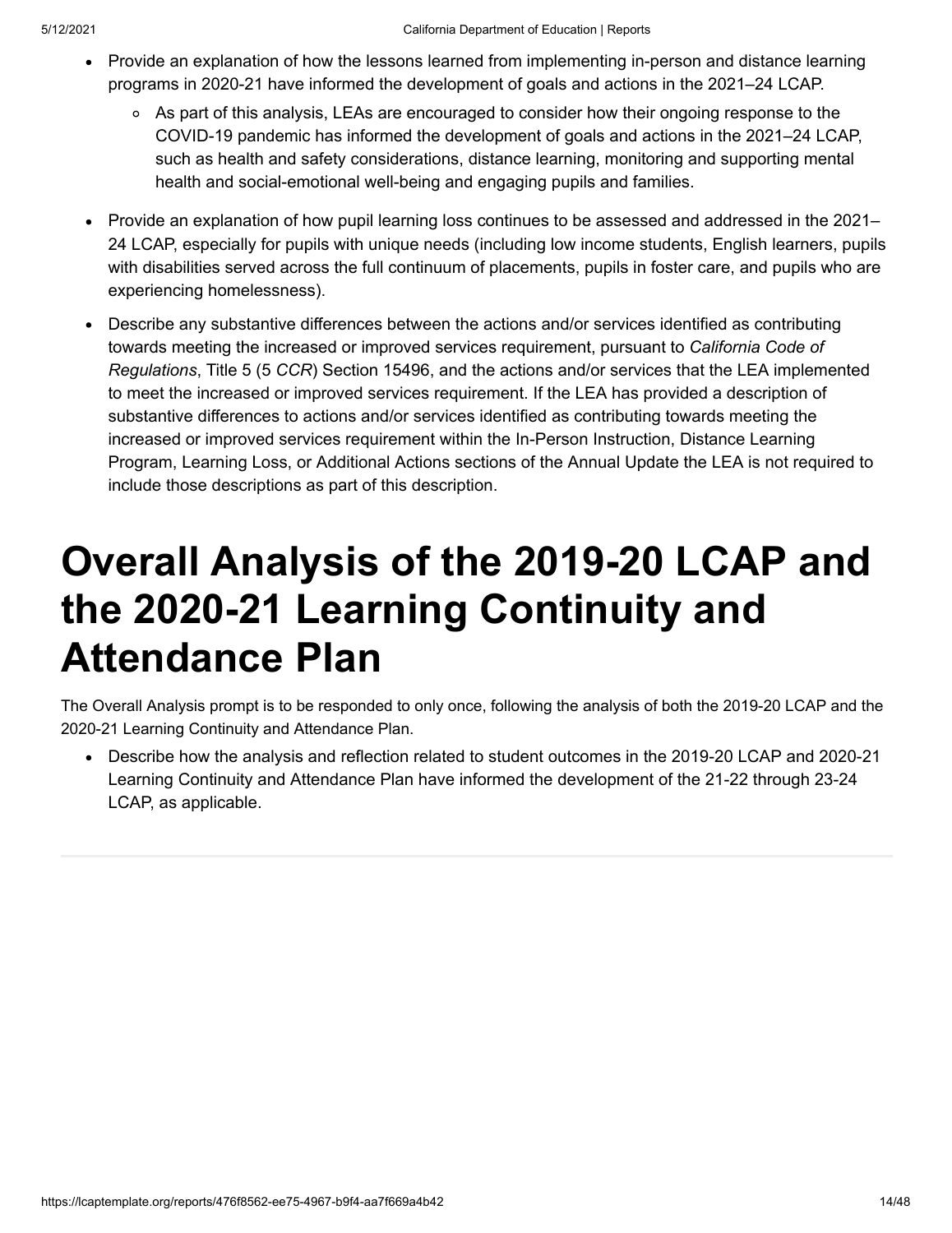# **Local Control and Accountability Plan**

**The instructions for completing the Local Control and Accountability Plan (LCAP) follow the template.**

| Local Educational Agency (LEA)<br>Name | <b>Contact Name and Title</b> | <b>Email and Phone</b> |
|----------------------------------------|-------------------------------|------------------------|
| Urban Corps of San Diego               | Dan Thomas                    | dthomas@uccharter.org  |
| <b>County Charter</b>                  | <b>Executive Director</b>     | 619-235-6884           |

## **Plan Summary 2021-24**

## **General Information**

A description of the LEA, its schools, and its students.

The Urban Corps Charter School is the education provider for both an independent local conservation corps (Urban Corps of San Diego County) and four state run California Conservation Corps sites (San Diego/National City, Vista, Inland Empire and Los Pinos). Together, these programs serve at-risk youth, ages 18-25 who are in need of job training and a high school diploma. Urban Corps serves as a bridge to better the lives of disadvantaged inner-city youth as well as refugees from many different countries. Our students participate in a work-learn program which offers participants environmental community service projects while attending high school.

Dual enrollment in both the job training and charter school is a requirement of all sites, resulting in job training issues affecting school enrollment. Students may leave the program because they are offered full time jobs or fail to meet the rigorous standards set for by the job training programs. Since many students have families of their own to provide for, a paycheck is their driving motivation and may supersede their high school diploma.

Of the students who do graduate, most go onto attend community colleges or trade programs in the San Diego area. The population of the school is diverse; there are many different languages spoken amongst our English learners and adult English learners. The unique school is a second chance for students, whom for one reason or another, did not succeed in a traditional school setting. Urban Corps is a program that can change the course of students' lives so they can become productive, contributing and successful members of society.

## **Reflections: Successes**

A description of successes and/or progress based on a review of the California School Dashboard (Dashboard) and local data.

After reviewing the Dashboard, indicators show that graduation rates, English learner proficiency and attendance continue to be areas of improvement. However, in consideration of local data and alternative metrics, Urban Corps is making strides in newcomer English Learner advancement towards proficiency as well as graduation rates for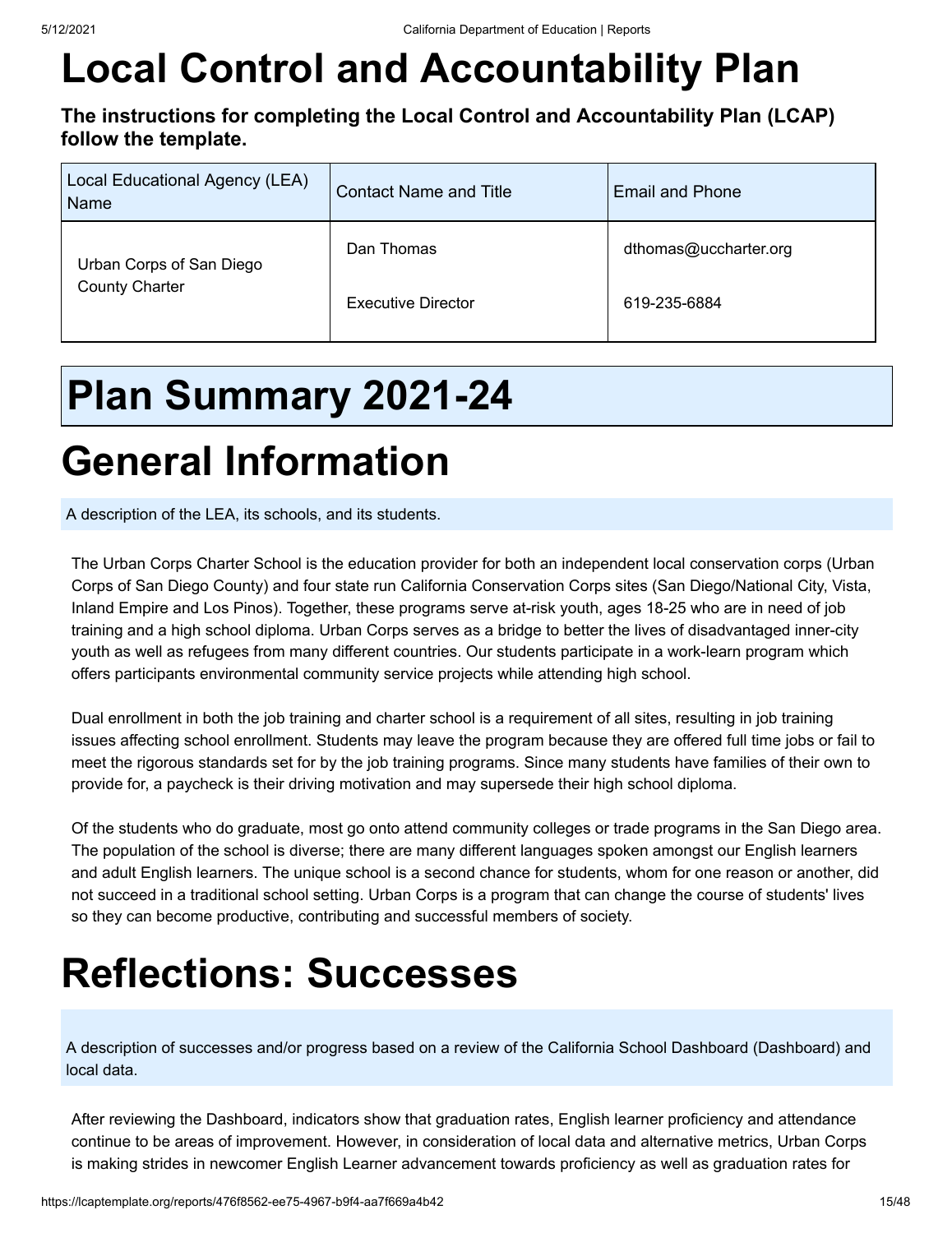Seniors eligible in their final semester.

Local data shows that Urban Corps is able to help English Language newcomers accelerate their language acquisition and be prepared to successfully engage in English Language Mainstream classes within two years of their enrollment. While all Urban Corps students progress one year grade equivalency in just 100 days of continuous enrollment, the progress of English Learners enrolled in targeted sheltered English immersion progress at 2x that rate.

Over the past 3 years, Urban Corps Charter School has continued to grow and has expanded to support two additional California Conservation Corps sites and therefore reaching additional students that can be served by our program.

## **Reflections: Identified Need**

A description of any areas that need significant improvement based on a review of Dashboard and local data, including any areas of low performance and significant performance gaps among student groups on Dashboard indicators, and any steps taken to address those areas.

Urban Corps is identified as 98% socioeconomically disadvantages with 61% of students identified as English Learners and 10% identified as homeless. Additionally, all students are credit deficient.

Our goal is to prepare students for to successful in attaining their diploma as well as in their post-graduation goals. Based on stakeholder input, local data and DASS's College/Career Indicator, college and career readiness continues to be an area of great need.

# **LCAP Highlights**

A brief overview of the LCAP, including any key features that should be emphasized.

UCCS's 2021-2024 LCAP will focus on support of English Leaners, student performing below grade level, and students at risk of not graduating. These students will be supported through increased academic opportunities, ongoing academic and socioemotional supports and further preparation help them be college and career ready by graduation.

## **Comprehensive Support and Improvement**

An LEA with a school or schools eligible for comprehensive support and improvement must respond to the following prompts.

### **Schools Identified**

A list of the schools in the LEA that are eligible for comprehensive support and improvement.

Urban Corps Charter School is its own LEA.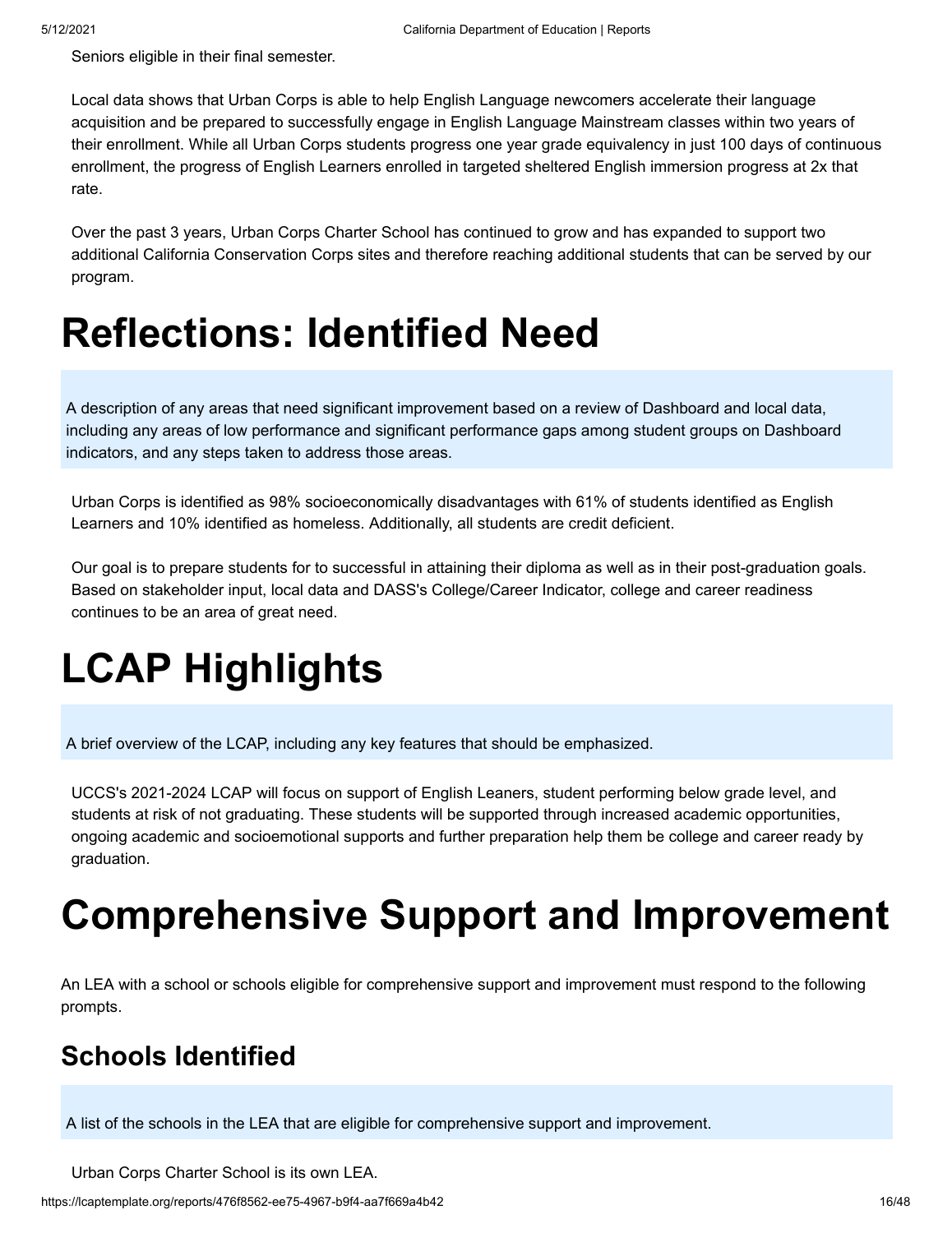### **Support for Identified Schools**

A description of how the LEA has or will support its eligible schools in developing comprehensive support and improvement plans.

As a single school, the LCAP's goals and actions will guide the entire school's improvement.

### **Monitoring and Evaluating Effectiveness**

A description of how the LEA will monitor and evaluate the plan to support student and school improvement.

Quarterly monitoring of actions and outcomes will determine the LEA's advancement towards goal achievement. Ongoing Educational Leadership meetings will prioritize mid-year evaluations in order to adjust as needed to achieve yearly benchmark goals.

## **Stakeholder Engagement**

A summary of the stakeholder process and how the stakeholder engagement was considered before finalizing the LCAP.

Stakeholder input was gathered through the use of an online survey as well as the public hearing. Students, board members, staff and community members all contributed by identifying priority areas for the school. This data was used to further shape goals and additional actions needed to address these high needs areas.

A summary of the feedback provided by specific stakeholder groups.

Students identified the following area as extremely high priority: student engagement and attendance through ongoing supports including transportation, technology, nutrition, etc. Students also identified three areas that are high priority: improving and expanding college and career readiness through increased scores as well as additional services, increasing case management services, and access to technology and engaging instructional materials. Many students expressed the desire to continue their studies in college or a trade, therefore highlighting the importance of college and career readiness.

School staff identified the following areas as areas of extremely high priority: increasing student achievement to improve college and career readiness and increasing student engagement through ongoing supports.

School board and community members identified several areas of high importance including increasing student achievement to improve college and career readiness as well as expanding college and career readiness services. An additional area highlighted by community members and service partners is the need to increase services to improve student retention and post-corps success.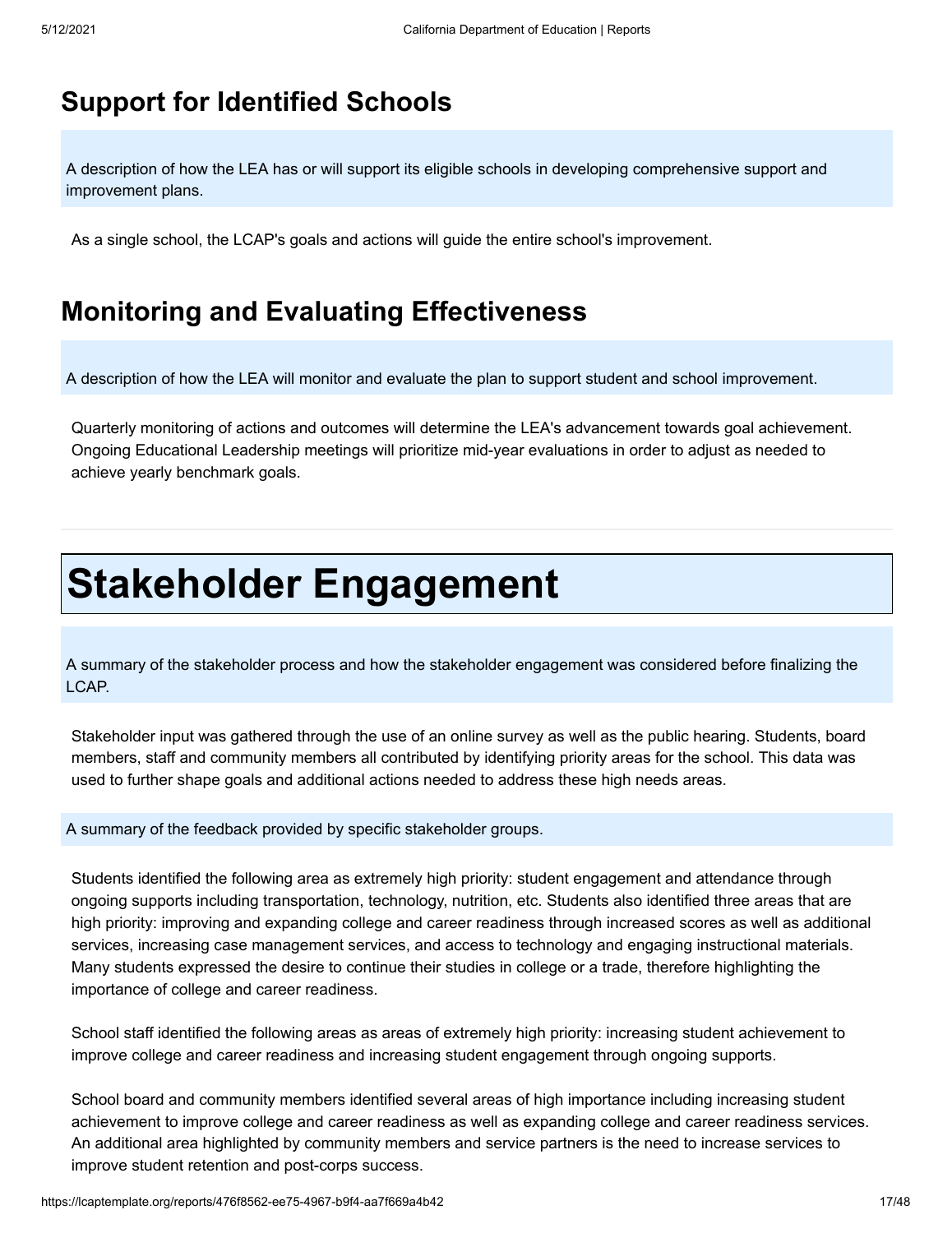A description of the aspects of the LCAP that were influenced by specific stakeholder input.

The specific stakeholder input received further highlighted the areas of college and career readiness including both improving student academic achievement, expanded services and ongoing services to support post-corps success.

## **Goals and Actions**

## **Goals**

| Goal # | <b>Description</b>                                                                                                                                                                              |
|--------|-------------------------------------------------------------------------------------------------------------------------------------------------------------------------------------------------|
| Goal 1 | All UCCS students, especially language learners, will experience a rigorous, supportive<br>and safe learning environment to prepare them for high school graduation, college,<br>and/or career. |

An explanation of why the LEA has developed this goal.

To achieve success, students need a learning environment that offers common core standards aligned materials in a wide range of courses delivered with appropriate instructional strategies by highly qualified teachers within safe, appropriate facilities.

## **Measuring and Reporting Results**

| Metric $#$                               | <b>Baseline</b>                                                                       | Year 1<br>Outcome        | Year 2<br>Outcome        | Year 3<br>Outcome        | <b>Desired</b><br>Outcome for<br>2023-24                                                                                            |
|------------------------------------------|---------------------------------------------------------------------------------------|--------------------------|--------------------------|--------------------------|-------------------------------------------------------------------------------------------------------------------------------------|
| <b>Human Resources</b><br><b>Records</b> | 70% of<br>teachers<br>credentials<br>are<br>appropriately<br>assigned per<br>AB 1505. | [Intentionally<br>Blank] | [Intentionally<br>Blank] | [Intentionally<br>Blank] | 100% of all<br>teachers are<br>assigned<br>appropriately<br>per AB 1505,<br>meeting the<br>requirement<br>prior to the<br>deadline. |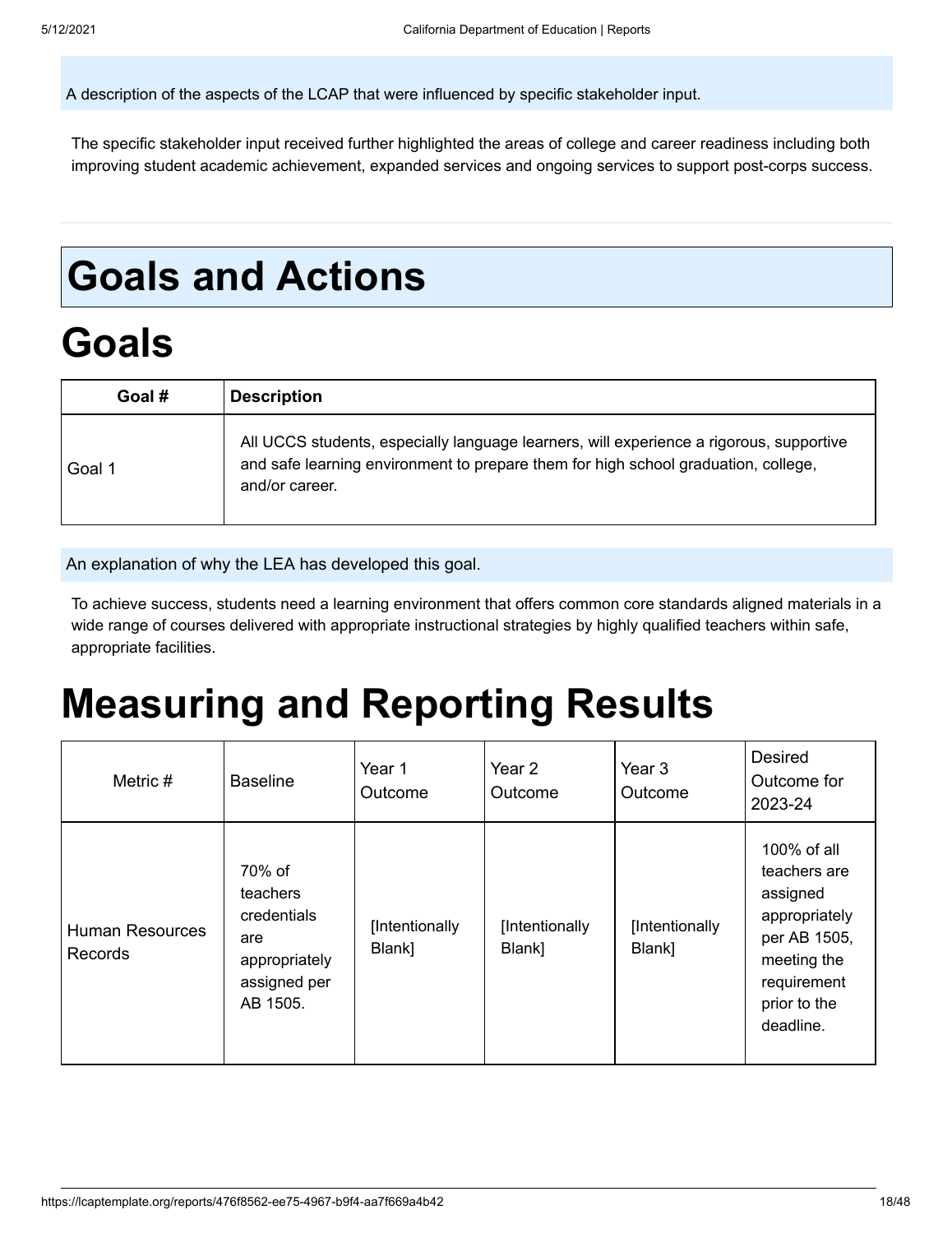| Inventory of<br>Classroom<br><b>Materials</b>  | 100% all<br>classroom<br>materials,<br>online<br>textbooks<br>and online<br>instructional<br>resources are<br>standards<br>aligned                                                                                                       | [Intentionally<br>Blank] | [Intentionally<br>Blank] | [Intentionally<br>Blank] | 100% of all<br>classroom<br>materials,<br>online<br>textbooks<br>and online<br>instructional<br>resources are<br>standards<br>aligned with<br>the<br>incorporation<br>of new online<br>resources |
|------------------------------------------------|------------------------------------------------------------------------------------------------------------------------------------------------------------------------------------------------------------------------------------------|--------------------------|--------------------------|--------------------------|--------------------------------------------------------------------------------------------------------------------------------------------------------------------------------------------------|
| Plant maintenance<br>checklists                | <b>Facilities</b> are<br>appropriately<br>maintained<br>by custodians                                                                                                                                                                    | [Intentionally<br>Blank] | [Intentionally<br>Blank] | [Intentionally<br>Blank] | Classrooms<br>will remain<br>safe and<br>appropriately<br>clean to<br>provide a<br>conducive<br>learning<br>environment                                                                          |
| 100% of teachers<br>attended PBIS<br>training. | All teacher<br>participate in<br>the school<br><b>MTSS</b><br>program<br>called<br>Progressive<br>Intervention.<br>Teachers will<br>continue to<br>participate in<br>PBIS training<br>to improve<br>supports<br>provided to<br>students. | [Intentionally<br>Blank] | [Intentionally<br>Blank] | [Intentionally<br>Blank] | 100% of<br>teachers will<br>have<br>attended 1-2<br>external PBIS<br>trainings.                                                                                                                  |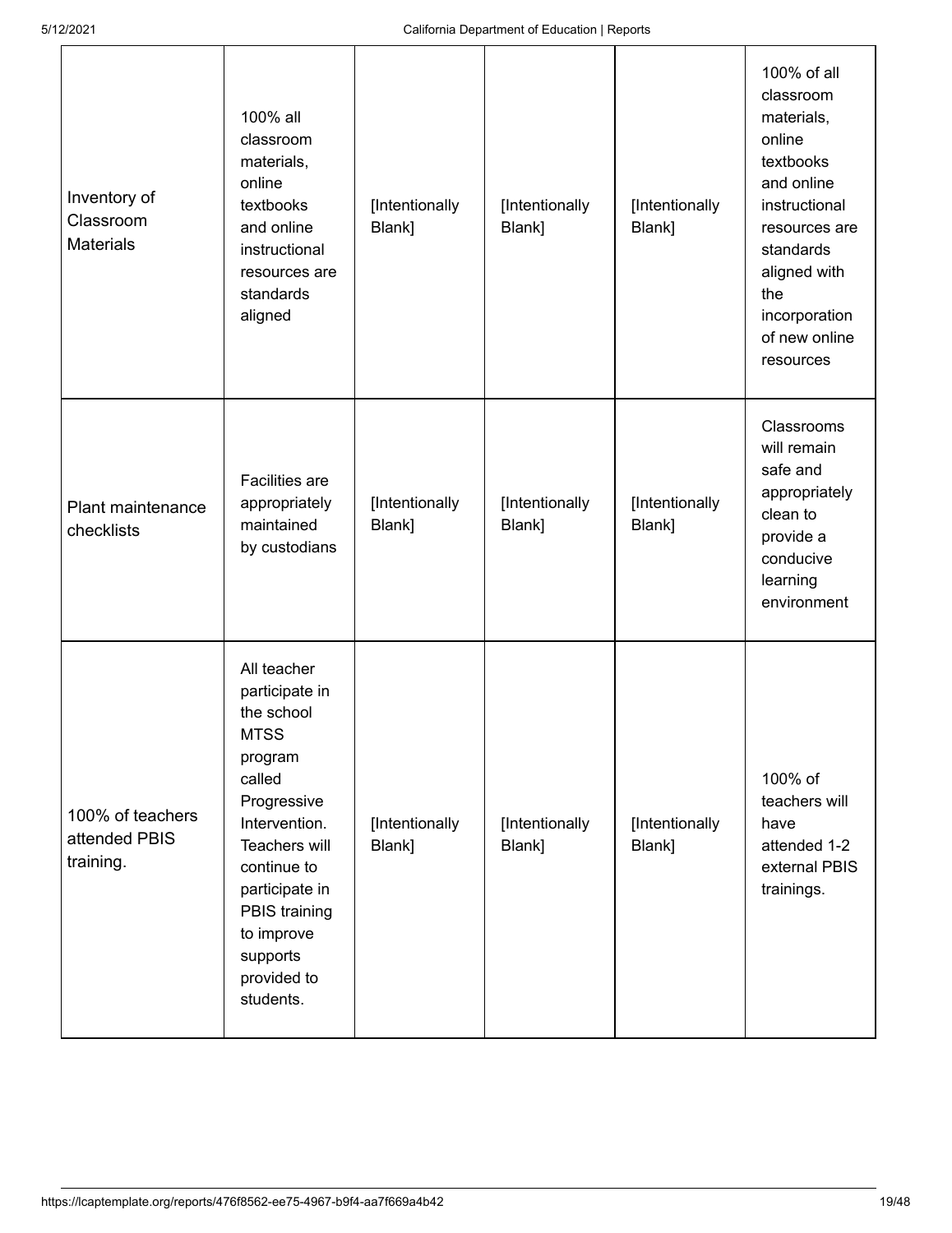| Student progress<br>on ELPAC & local<br>assessments   | 80% of ELs<br>demonstrated<br>growth in EL<br>advancement                                           | [Intentionally<br>Blank] | [Intentionally<br>Blank] | [Intentionally<br>Blank] | 80% of ELs<br>demonstrate<br>growth in EL<br>level<br>advancement<br>including<br>ELPAC (18-<br>21 year old)<br>local<br>assessments<br>to measure<br>growth<br>amongst<br><b>Adult English</b><br>Learners<br>$(22+)$ years<br>old) |
|-------------------------------------------------------|-----------------------------------------------------------------------------------------------------|--------------------------|--------------------------|--------------------------|--------------------------------------------------------------------------------------------------------------------------------------------------------------------------------------------------------------------------------------|
| <b>Graduation Rates</b>                               | 100% of<br>students that<br>complete job<br>training<br>requirements<br>graduate                    | [Intentionally<br>Blank] | [Intentionally<br>Blank] | [Intentionally<br>Blank] | 100% of<br>students that<br>complete job<br>training<br>requirements<br>graduate                                                                                                                                                     |
| English Learner<br>Progress Indicator<br>& local data | 21% of ELs<br>aged 18-21<br>are making<br>progress<br>towards<br>English<br>language<br>proficiency | [Intentionally<br>Blank] | [Intentionally<br>Blank] | [Intentionally<br>Blank] | 50% of ELs<br>are making<br>progress<br>towards<br>English<br>language<br>proficiency<br>(per ELPI and<br>local<br>measures for<br>overage<br>students)                                                                              |

### **Actions**

| - - --<br>. ACIRIL | ние<br>- U U U | --<br>- - - - - - -<br>.<br>Total<br>וטווטו י | ----<br>.<br>----<br>unas |
|--------------------|----------------|-----------------------------------------------|---------------------------|
|--------------------|----------------|-----------------------------------------------|---------------------------|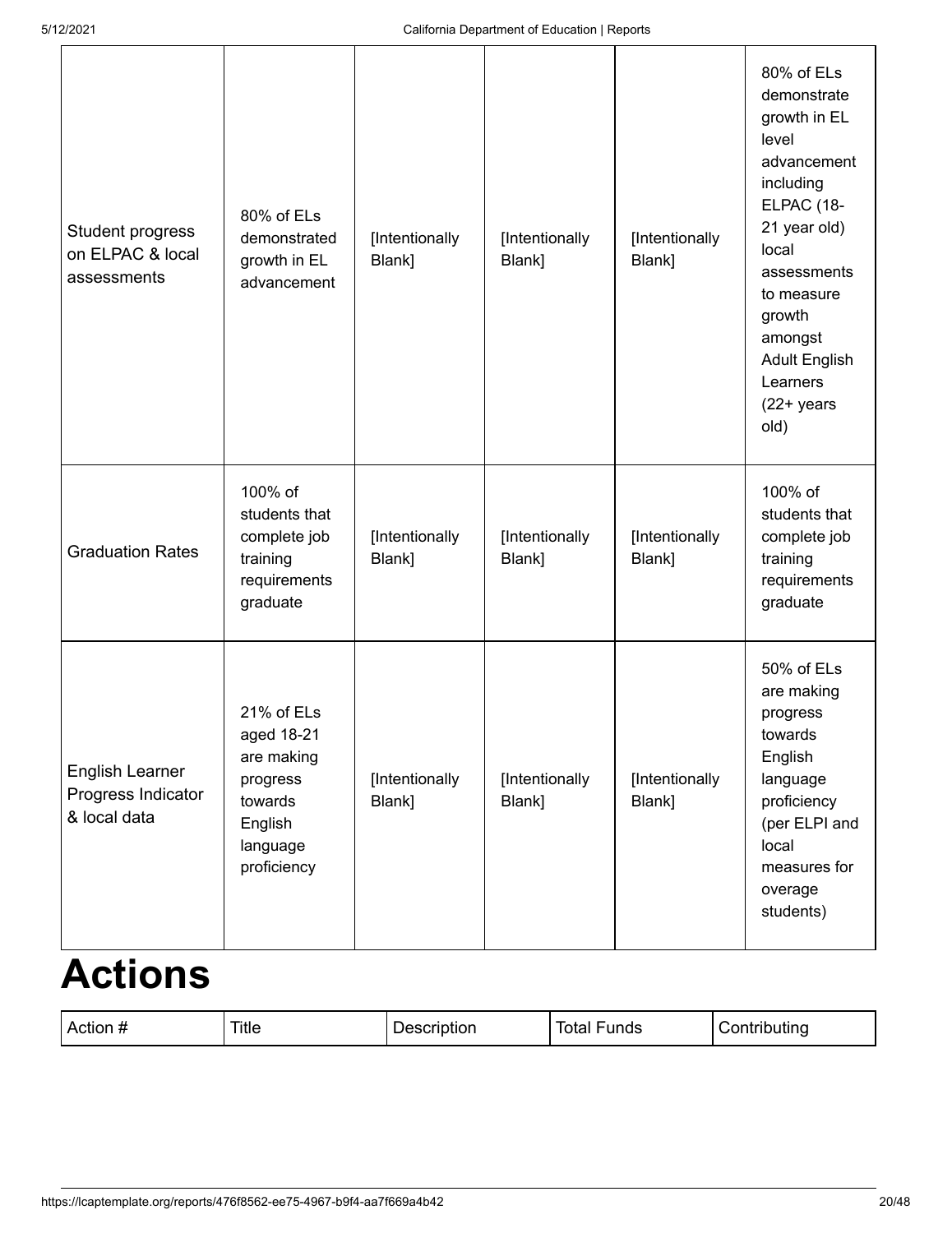| Action #1 | <b>Credential Review</b>                | With assistance<br>from Mono County<br>Office of<br>Education, review<br>all teacher<br>credentials to<br>ensure<br>appropriate<br>credentials are<br>held for assigned<br>classes.                          | \$6,500.00   | Yes |
|-----------|-----------------------------------------|--------------------------------------------------------------------------------------------------------------------------------------------------------------------------------------------------------------|--------------|-----|
| Action #2 | <b>PBIS Professional</b><br>Development | Teachers will<br>attend<br>professional<br>development<br>opportunities to<br>better understand<br><b>Common Core</b><br>Standards in their<br>subject matter.                                               | \$4,500.00   | Yes |
| Action #3 | <b>School Nutrition</b><br>Program      | <b>UCCS will</b><br>continue to<br>provide breakfast<br>and lunch to<br>students and<br>expand to new<br>sites.                                                                                              | \$300,000.00 | Yes |
| Action #4 | <b>ELPA</b>                             | Director of<br>Academics will<br>collaborate with<br>ELD chair to<br>develop local<br>English Learner<br>Assessment to<br>monitor the<br>progress and<br>advancement of<br><b>Adult English</b><br>Learners. | \$69,500.00  | Yes |

## **Goal Analysis 2019-20**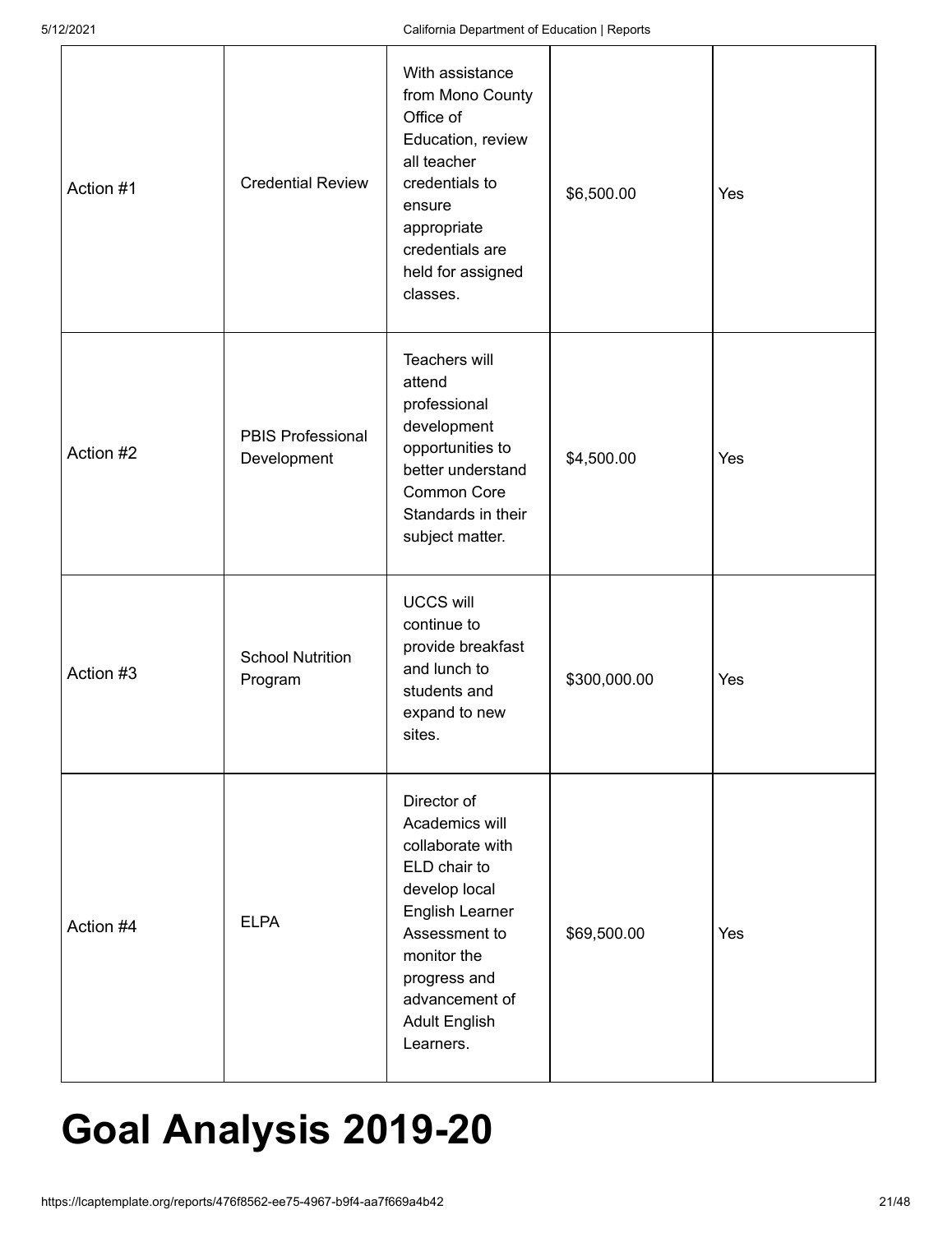An analysis of how this goal was carried out in the previous year.

A description of any substantive differences in planned actions and actual implementation of these actions.

[Intentionally Blank]

An explanation of material differences between Budgeted Expenditures and Estimated Actual Expenditures.

[Intentionally Blank]

An explanation of how effective the specific actions were in making progress toward the goal.

[Intentionally Blank]

A description of any changes made to the planned goal, metrics, desired outcomes, or actions for the coming year that resulted from reflections on prior practice.

[Intentionally Blank]

| Goal # | <b>Description</b>                                                                                                                                                         |
|--------|----------------------------------------------------------------------------------------------------------------------------------------------------------------------------|
| Goal 2 | UCCS will increase recruitment, retention and level of regular student attendance, as<br>well as follow students to determine post-corps activities and levels of success. |

An explanation of why the LEA has developed this goal.

To achieve success, students need to be attending school and job training to successfully complete our program.

## **Measuring and Reporting Results**

| Metric $#$                    | <b>Baseline</b>                 | Year 1<br>Outcome        | Year 2<br>Outcome        | Year 3<br><b>Outcome</b> | <b>Desired</b><br>Outcome for<br>2023-24    |
|-------------------------------|---------------------------------|--------------------------|--------------------------|--------------------------|---------------------------------------------|
| Student attendance<br>records | 2020-2021<br>Attendance<br>Data | [Intentionally<br>Blank] | [Intentionally<br>Blank] | [Intentionally<br>Blank] | Attendance<br>will increase<br>5% each year |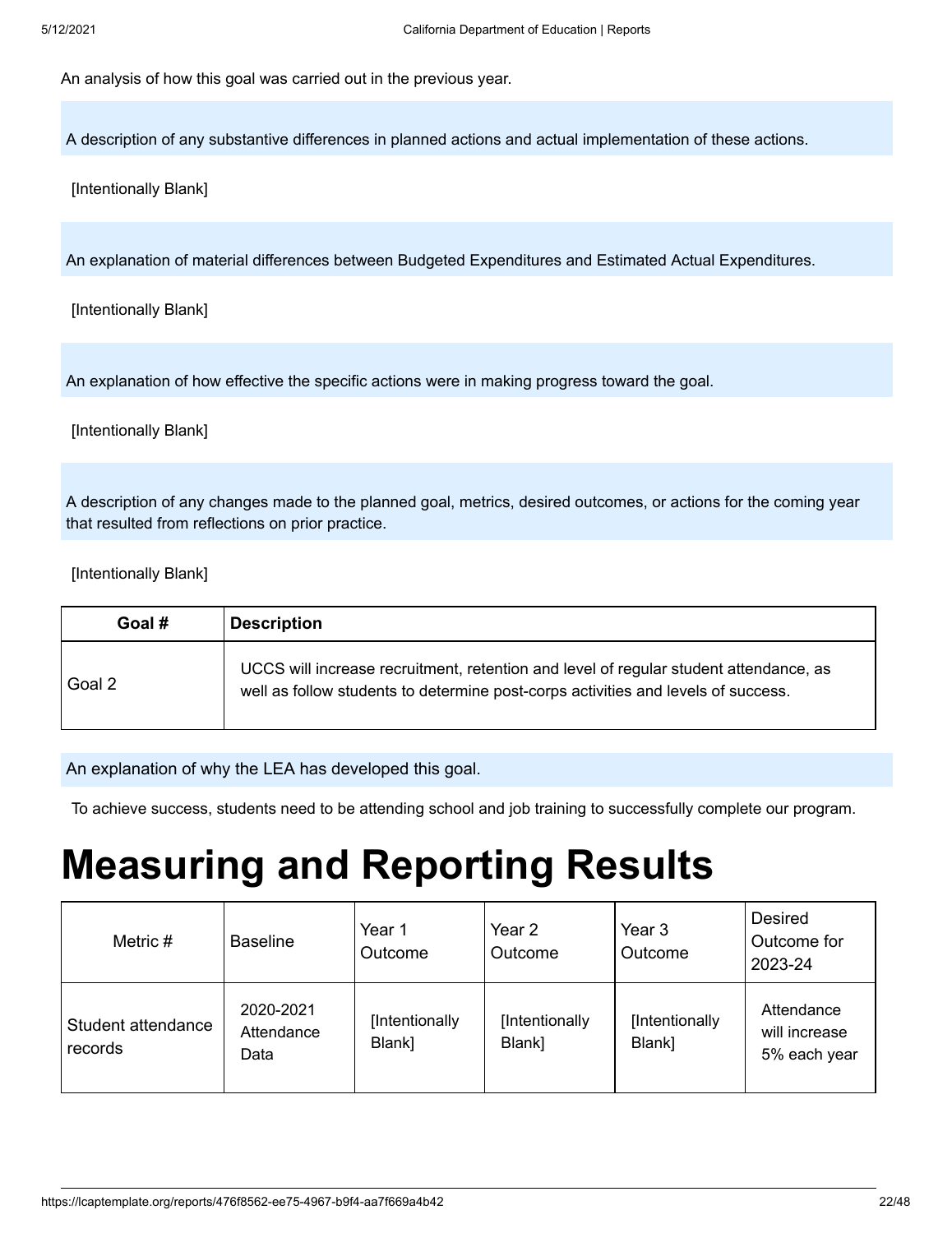| Alumni Survey and<br>Post Corps Follow<br>Up | 75% of<br>alumni are<br>fully<br>employed or<br>enrolled in<br>college or<br>trade school<br>within 3<br>months of<br>graduation       | [Intentionally<br>Blank] | [Intentionally<br>Blank] | [Intentionally<br>Blank] | Number of<br>graduates<br>fully<br>employed or<br>attending<br>college/trade<br>will increase<br>by 2% each<br>year |
|----------------------------------------------|----------------------------------------------------------------------------------------------------------------------------------------|--------------------------|--------------------------|--------------------------|---------------------------------------------------------------------------------------------------------------------|
| Individual<br><b>Development Plans</b>       | All students<br>will meet with<br>case<br>managers to<br>develop an<br><b>IDP</b> with<br>personal,<br>academic<br>and career<br>goals | [Intentionally<br>Blank] | [Intentionally<br>Blank] | [Intentionally<br>Blank] | 75% of<br>students will<br>meet $2/3$ of<br>their IDP<br>goals upon<br>graduation                                   |

## **Actions**

| Action #  | Title                          | Description                                                                                                                                          | <b>Total Funds</b> | Contributing |
|-----------|--------------------------------|------------------------------------------------------------------------------------------------------------------------------------------------------|--------------------|--------------|
| Action #1 | <b>Attendance Follow</b><br>Up | <b>UCCS staff will</b><br>follow up with<br>students when<br>they do not attend<br>school as<br>documented by<br>phone calls, texts,<br>emails, etc. | \$75,000.00        | <b>Yes</b>   |
| Action #2 | Alumni Follow Up               | <b>UCCS Staff will</b><br>revise alumni one-<br>year follow up<br>tracking as a<br>measure of the<br>school's sucess                                 | \$53,000.00        | <b>Yes</b>   |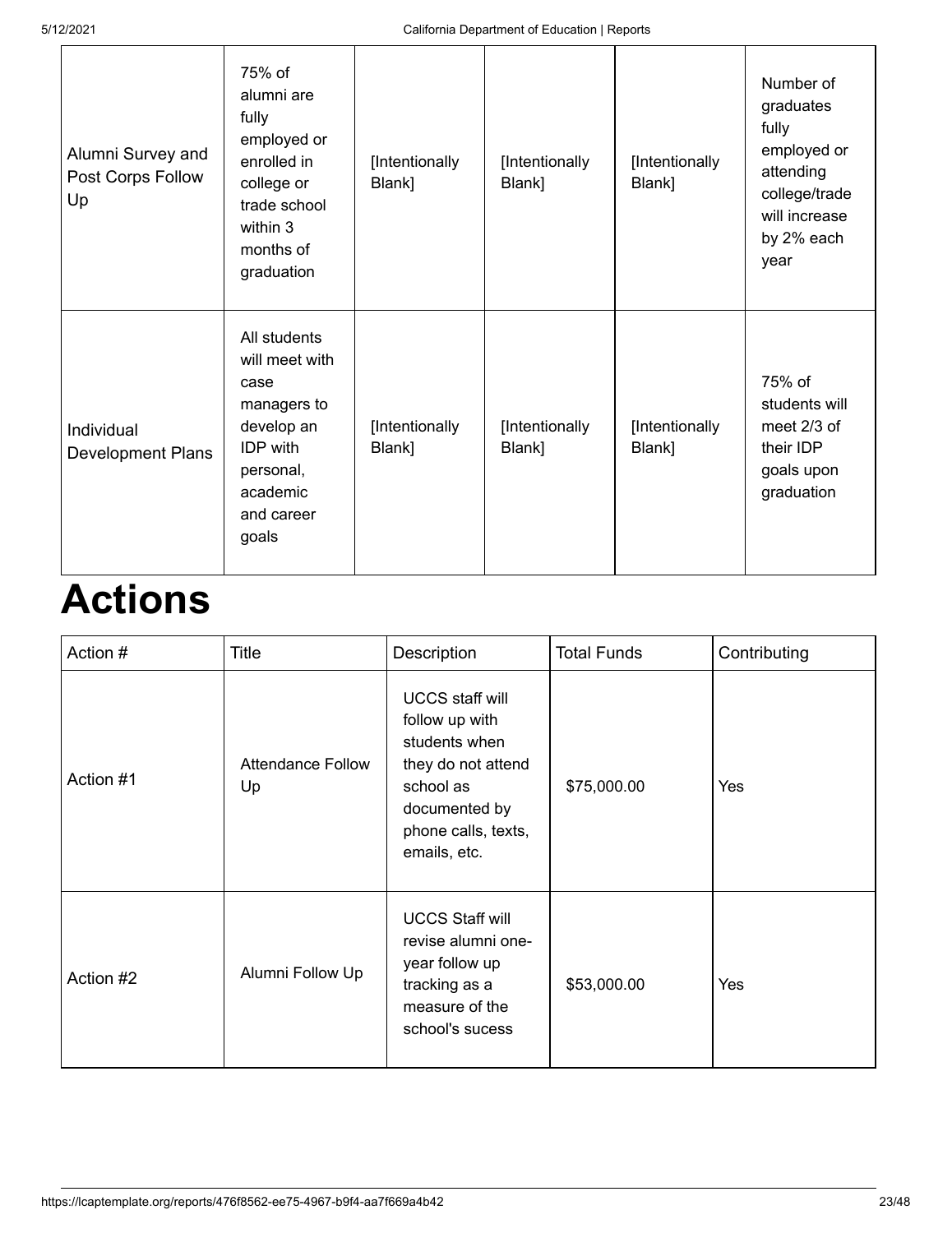5/12/2021 California Department of Education | Reports

| Individual<br>Action #3<br>Development Plan | <b>UCCS will support</b><br>students in<br>various ways<br>including the<br>development and<br>regular monitoring<br>of personal goals<br>through students'<br><b>IDPs</b> | \$119,909.00 | Yes |
|---------------------------------------------|----------------------------------------------------------------------------------------------------------------------------------------------------------------------------|--------------|-----|
|---------------------------------------------|----------------------------------------------------------------------------------------------------------------------------------------------------------------------------|--------------|-----|

## **Goal Analysis 2019-20**

An analysis of how this goal was carried out in the previous year.

A description of any substantive differences in planned actions and actual implementation of these actions.

[Intentionally Blank]

An explanation of material differences between Budgeted Expenditures and Estimated Actual Expenditures.

[Intentionally Blank]

An explanation of how effective the specific actions were in making progress toward the goal.

[Intentionally Blank]

A description of any changes made to the planned goal, metrics, desired outcomes, or actions for the coming year that resulted from reflections on prior practice.

[Intentionally Blank]

| Goal # | <b>Description</b>                                                                                                                                                           |
|--------|------------------------------------------------------------------------------------------------------------------------------------------------------------------------------|
| Goal 3 | UCCS will provide students a broad course of study and opportunities for instruction to<br>keep them engaged and eligible to meet the graduation requirements of the school. |

An explanation of why the LEA has developed this goal.

To achieve success, students must have access to a broad course of study, as well as incentives to attend school and meet all program requirements.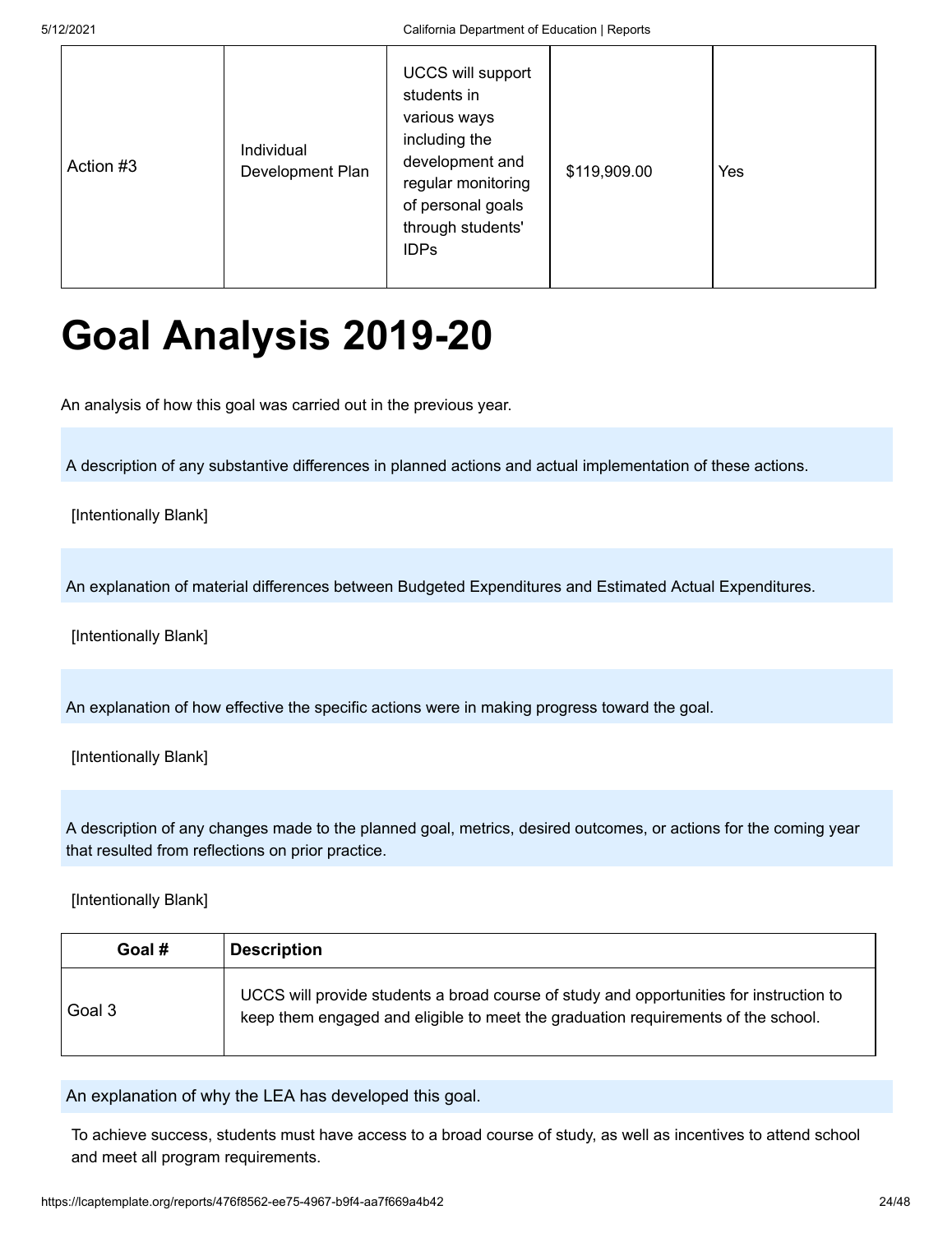## **Measuring and Reporting Results**

| Metric #               | <b>Baseline</b>                                                         | Year 1<br>Outcome        | Year 2<br>Outcome        | Year 3<br>Outcome        | <b>Desired</b><br>Outcome for<br>2023-24                                                                                              |
|------------------------|-------------------------------------------------------------------------|--------------------------|--------------------------|--------------------------|---------------------------------------------------------------------------------------------------------------------------------------|
| <b>Course Schedule</b> | No CTE<br>Pathways are<br>in place at<br>this time                      | [Intentionally<br>Blank] | [Intentionally<br>Blank] | [Intentionally<br>Blank] | <b>UCCS will</b><br>have one or<br>more CTE<br>Pathways<br>available to<br>students                                                   |
| <b>Course Schedule</b> | <b>UCCS offers</b><br>standard high<br>school<br>requirement<br>courses | [Intentionally<br>Blank] | [Intentionally<br>Blank] | [Intentionally<br>Blank] | <b>UCCS will</b><br>offer<br>additional<br>elective<br>courses to<br>students<br>including<br>language<br>and/or higher<br>level math |

## **Actions**

| Action #  | Title                  | Description                                                                                                                                                             | <b>Total Funds</b> | Contributing |
|-----------|------------------------|-------------------------------------------------------------------------------------------------------------------------------------------------------------------------|--------------------|--------------|
| Action #1 | <b>CTE Pathway</b>     | <b>UCCS Staff will</b><br>research CTE<br>pathways that are<br>in local growing<br>industries and<br>work to develop<br>plans for<br>implementation.                    | \$53,000.00        | Yes          |
| Action #2 | <b>Course Schedule</b> | <b>UCCS Staff will</b><br>add additional<br>courses identified<br>through student<br>interest surveys<br>and areas of<br>growth for College<br>and Career<br>Readiness. | \$55,000.00        | Yes          |

https://lcaptemplate.org/reports/476f8562-ee75-4967-b9f4-aa7f669a4b42 25/48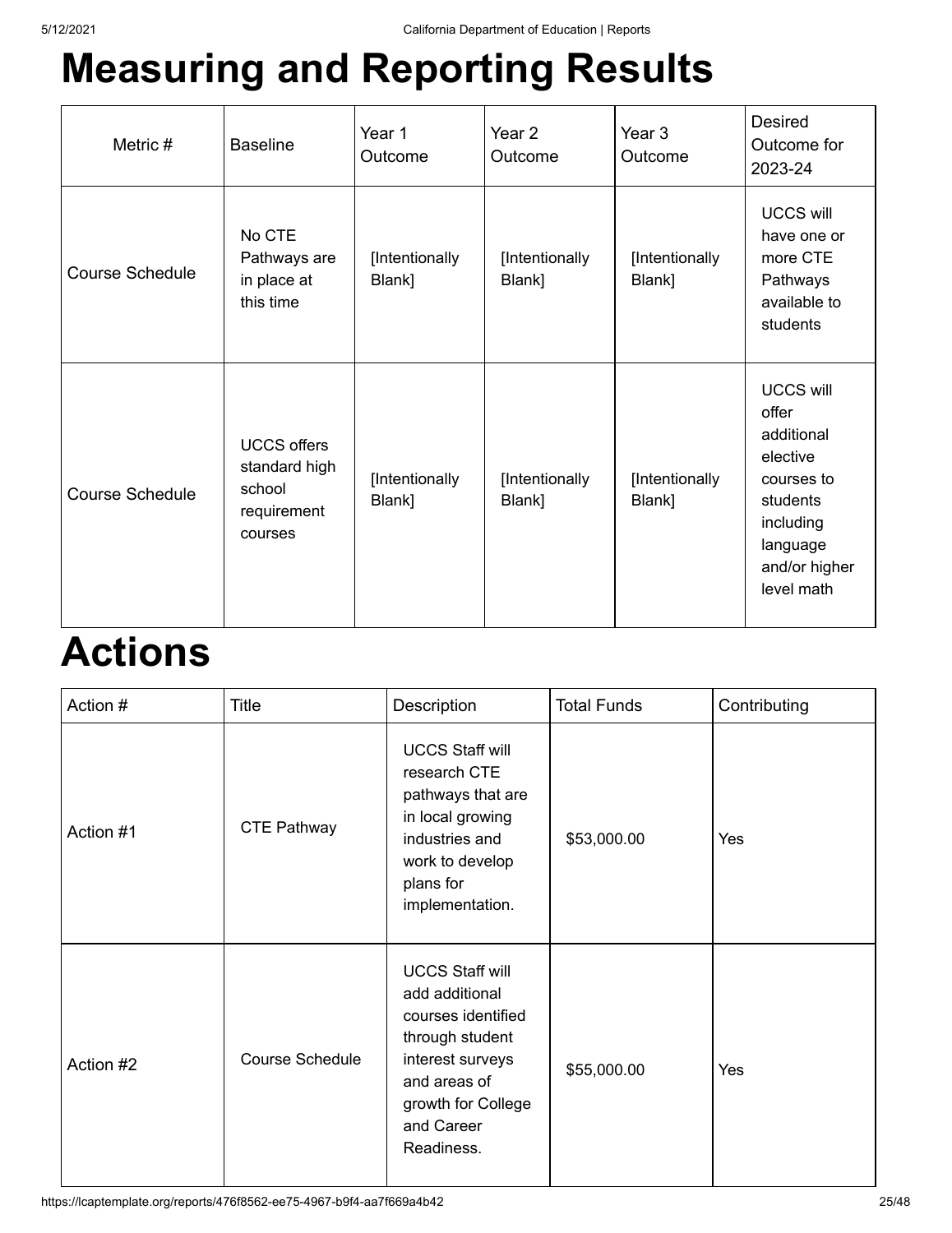## **Goal Analysis 2019-20**

An analysis of how this goal was carried out in the previous year.

A description of any substantive differences in planned actions and actual implementation of these actions.

[Intentionally Blank]

An explanation of material differences between Budgeted Expenditures and Estimated Actual Expenditures.

[Intentionally Blank]

An explanation of how effective the specific actions were in making progress toward the goal.

[Intentionally Blank]

A description of any changes made to the planned goal, metrics, desired outcomes, or actions for the coming year that resulted from reflections on prior practice.

[Intentionally Blank]

## **Increased or Improved Services for Foster Youth, English Learners, and Low-Income Students 2021-22**

| Percentage to Increase or Improve | Increased Apportionment based on the Enrollment of Foster Youth, |
|-----------------------------------|------------------------------------------------------------------|
| Services                          | English Learners, and Low-Income students                        |
| 21%                               | \$486,409.00                                                     |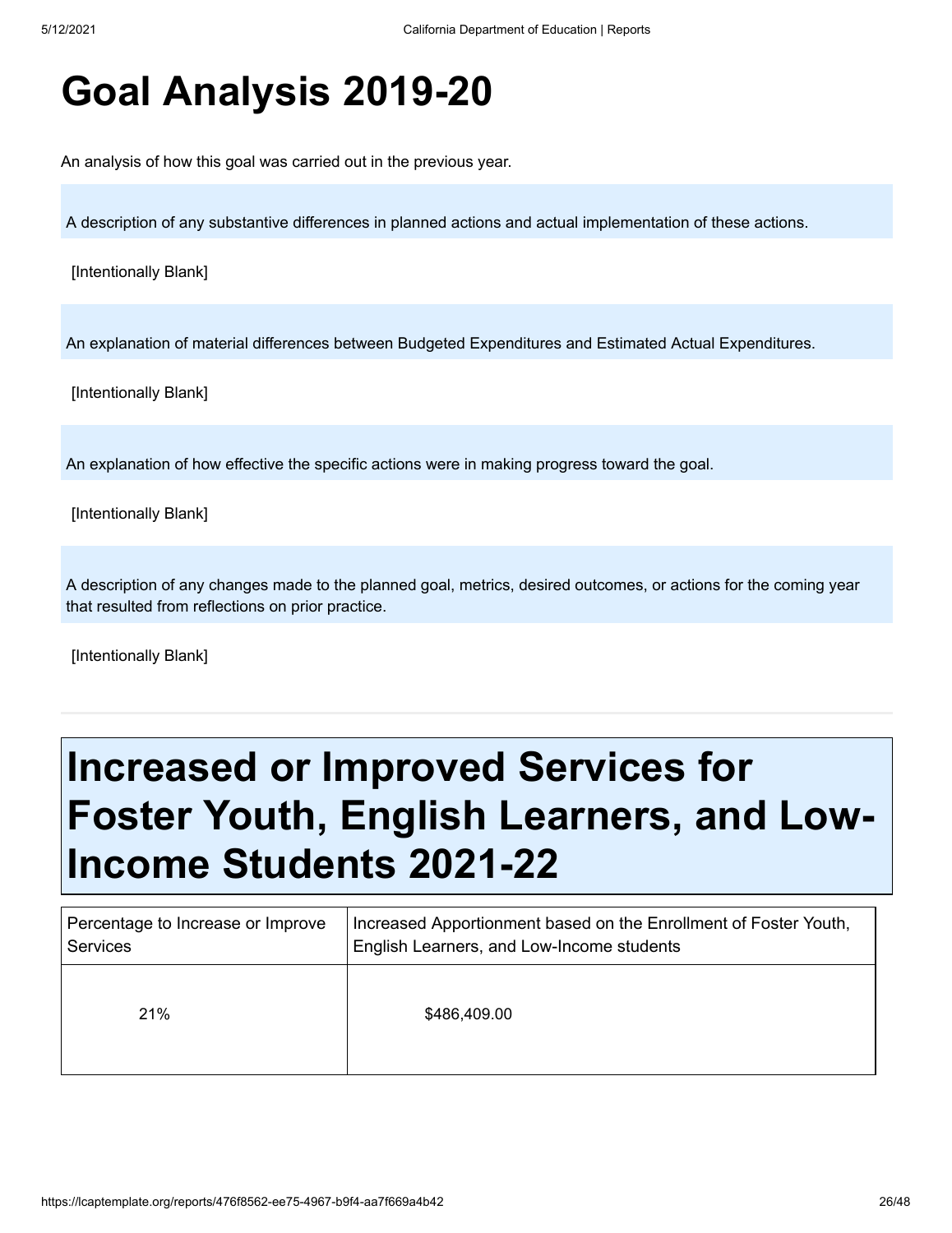### **The Budgeted Expenditures for Actions identified as Contributing may be found in the Increased or Improved Services Expenditures Table.**

## **Required Descriptions**

For each action being provided to an entire school, or across the entire school district or county office of education (COE), an explanation of (1) how the needs of foster youth, English learners, and low-income students were considered first, and (2) how these actions are effective in meeting the goals for these students.

By adding monitoring the EL students' progress in English acquisition (English Learners and Adult ELs) the school is increasing services to EL students. Also by providing additional wrap around services to students who are most at risk, the school is again providing needed counseling and other services to the neediest students.

A description of how services for foster youth, English learners, and low-income students are being increased or improved by the percentage required.

All goals outlined here have a specific focus to improve the supportive learning environment for all students, but specifically English Learners and low income students. Increased services for English Leaners include focusing on the advancement of ELs through monitoring and improvement of ELPI and local data each year. Low-income students, which represent nearly all students enrolled will experience improved services including continued and expanded lunch programs, additional courses and career preparation, and in-depth goal setting and career placement through the development of Individual Development Plans.

| Goal<br>#      | <b>Action</b><br># | <b>Action</b><br><b>Title</b>                           | <b>Student</b><br>Group(s) | <b>LCFF</b><br><b>Funds</b> | <b>Other State</b><br><b>Funds</b> | <b>Local</b><br><b>Funds</b> | <b>Federal</b><br><b>Funds</b> | <b>Total</b><br><b>Funds</b> |
|----------------|--------------------|---------------------------------------------------------|----------------------------|-----------------------------|------------------------------------|------------------------------|--------------------------------|------------------------------|
| $\overline{1}$ |                    | <b>Credential</b><br><b>Review</b>                      | All students               | \$6,500.00                  | \$0.00                             | \$0.00                       | \$0.00                         | \$6,500.00                   |
| $\mathbf 1$    | $\overline{2}$     | <b>PBIS</b><br>Professional All Students<br>Development |                            | \$4,500.00                  | \$0.00                             | \$0.00                       | \$0.00                         | \$4,500.00                   |
| $\overline{1}$ | 3                  | <b>CTE</b><br>Pathway                                   |                            | \$0.00                      | \$0.00                             | \$0.00                       | \$0.00                         | \$0.00                       |
| 1              | 4                  | School<br><b>Nutrition</b><br>Program                   |                            | \$0.00                      | \$0.00                             | \$0.00                       | \$0.00                         | \$0.00                       |

### **Total Expenditures Table**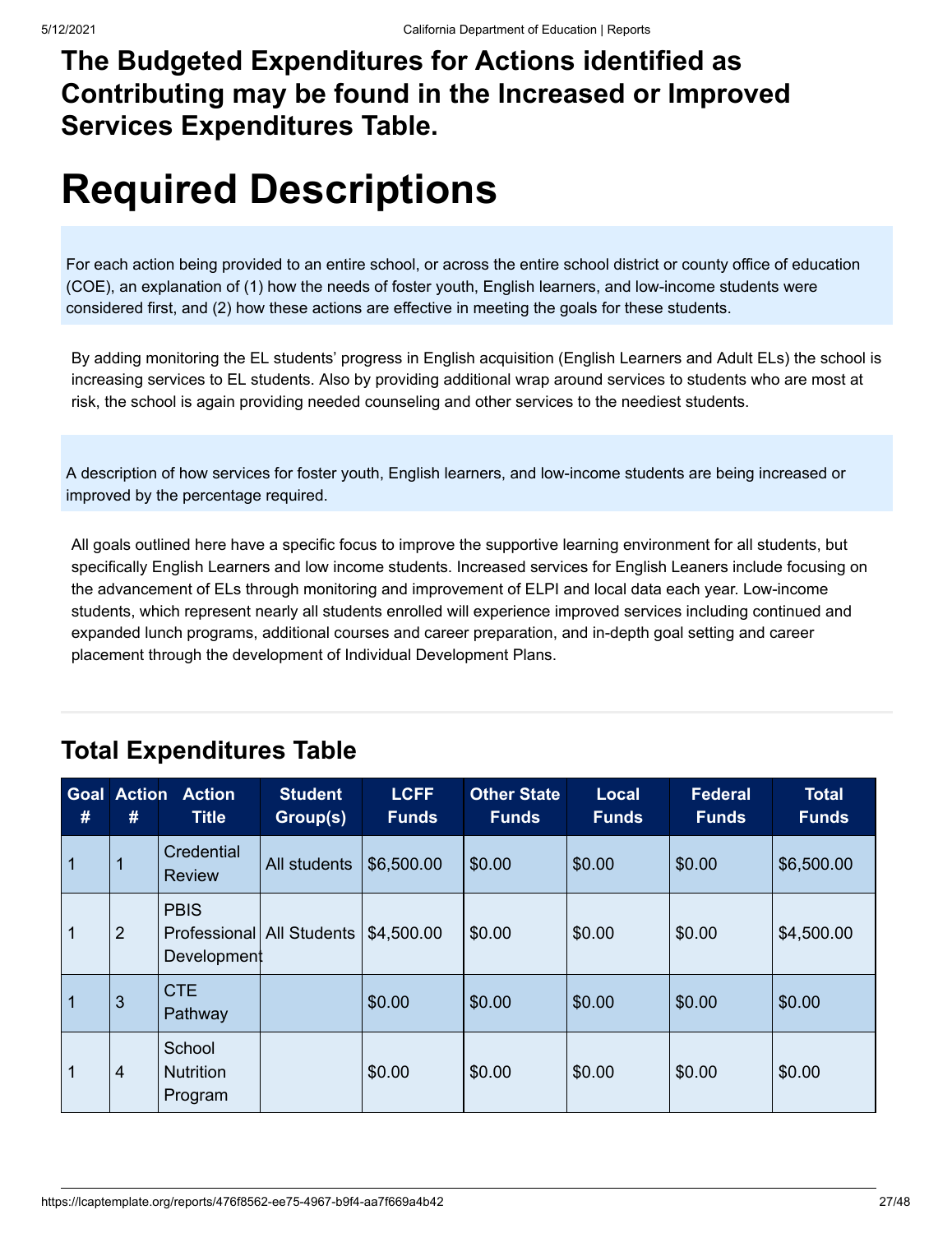| 1              | 5              | School<br><b>Nutrition</b><br>Program          | \$50,000.00          | $$200,000.00$ \$0.00 |        | \$50,000.00 | \$300,000.00 |
|----------------|----------------|------------------------------------------------|----------------------|----------------------|--------|-------------|--------------|
| 1              | 6              | <b>ELPA</b>                                    | \$69,500.00          | \$0.00               | \$0.00 | \$0.00      | \$69,500.00  |
| $\overline{2}$ |                | Attendance<br>Follow Up                        | \$75,000.00          | \$0.00               | \$0.00 | \$0.00      | \$75,000.00  |
| $\overline{2}$ | $\overline{2}$ | Alumni<br>Follow Up                            | \$53,000.00          | \$0.00               | \$0.00 | \$0.00      | \$53,000.00  |
| $\overline{2}$ | 3              | Individual<br>Development All students<br>Plan | $$119,909.00$ \$0.00 |                      | \$0.00 | \$0.00      | \$119,909.00 |
| 3              |                | <b>CTE</b><br>Pathway                          | \$53,000.00          | \$0.00               | \$0.00 | \$0.00      | \$53,000.00  |
| 3              | $\overline{2}$ | Course<br><b>Schedule</b>                      | \$55,000.00          | \$0.00               | \$0.00 | \$0.00      | \$55,000.00  |

| <b>LCFF Funds</b> | <b>Other State Funds</b> | <b>Local Funds</b> | <b>Federal Funds</b> |              |
|-------------------|--------------------------|--------------------|----------------------|--------------|
| \$486,409.00      | \$200,000.00             | \$0.00             | \$50,000.00          | \$736,409.00 |

| <b>Total Personnel</b> | <b>Total Non-Personnel</b> |
|------------------------|----------------------------|
| \$5,465,999.00         | \$2,634,500.00             |

### **Contributing Expenditures Tables**

| <b>Goal</b><br># | <b>Action</b><br># | <b>Action Title</b>                        | <b>Scope</b>    | <b>Unduplicated</b><br><b>Student</b><br>Group(s) | <b>Location</b> | <b>LCFF Funds</b> | <b>Total Funds</b> |
|------------------|--------------------|--------------------------------------------|-----------------|---------------------------------------------------|-----------------|-------------------|--------------------|
| 1                |                    | Credential<br><b>Review</b>                | <b>LEA-wide</b> | <b>All Students</b>                               | <b>UCCS</b>     | \$6,500.00        | \$6,500.00         |
| 1                | $\overline{2}$     | <b>PBIS</b><br>Professional<br>Development | LEA-wide        | All students                                      | <b>UCCS</b>     | \$4,500.00        | \$4,500.00         |
| 1                | 3                  | School<br><b>Nutrition</b><br>Program      | LEA-wide        | All students                                      | <b>UCCS</b>     | \$50,000.00       | \$300,000.00       |
| 1                | $\overline{4}$     | <b>ELPA</b>                                | LEA-wide        | All students                                      | <b>UCCS</b>     | \$69,500.00       | \$69,500.00        |
| $\overline{2}$   | 1                  | Attendance<br>Follow Up                    | <b>LEA-wide</b> | All students                                      | <b>UCCS</b>     | \$75,000.00       | \$75,000.00        |

https://lcaptemplate.org/reports/476f8562-ee75-4967-b9f4-aa7f669a4b42 28/48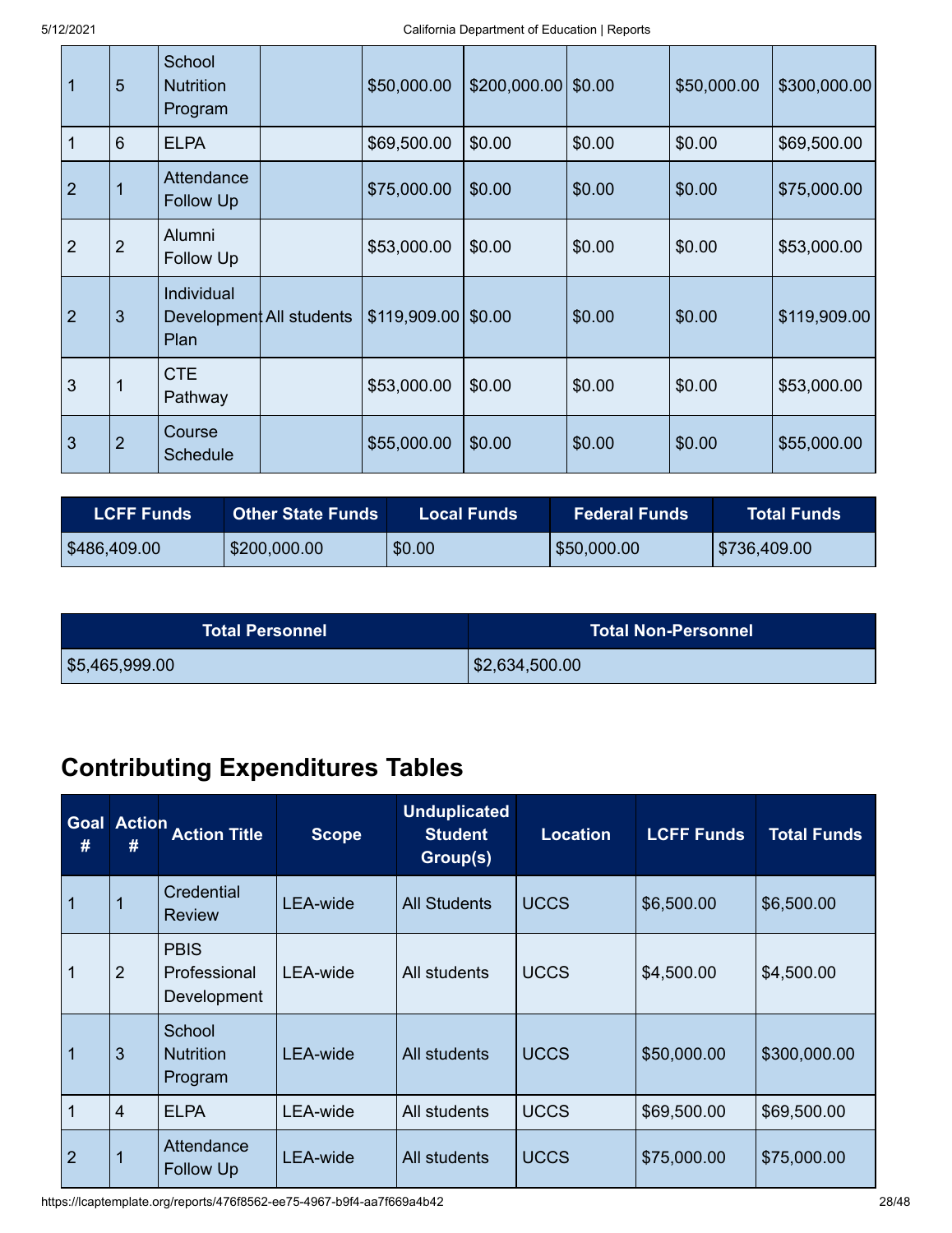| $\overline{2}$ | 2 | <b>Alumni Follow</b><br>Up               | LEA-wide | All students        | <b>UCCS</b> | \$53,000.00  | \$53,000.00  |
|----------------|---|------------------------------------------|----------|---------------------|-------------|--------------|--------------|
| $\overline{2}$ | 3 | <b>Individual</b><br>Development<br>Plan | LEA-wide | All students        | <b>UCCS</b> | \$119,909.00 | \$119,909.00 |
| 3              |   | <b>CTE Pathway</b>                       | LEA-wide | <b>All Students</b> | <b>UCCS</b> | \$53,000.00  | \$53,000.00  |
| $\overline{3}$ | 2 | Course<br><b>Schedule</b>                | LEA-wide | <b>All Students</b> | <b>UCCS</b> | \$55,000.00  | \$55,000.00  |

| <b>Totals by Type</b>    | <b>Total LCFF Funds</b> | <b>Total Funds</b> |
|--------------------------|-------------------------|--------------------|
| Total:                   |                         |                    |
| <b>LEA-wide Total:</b>   | \$486,409.00            | \$736,409.00       |
| <b>Limited Total:</b>    | \$0.00                  | \$0.00             |
| <b>Schoolwide Total:</b> | \$0.00                  | \$0.00             |

#### **Annual Update Table Year 1**

| <b>Last Year's</b><br>Goal # | <b>Last Year's</b><br><b>Action #</b> | <b>Prior</b><br><b>Action/Service</b><br><b>Title</b> | <b>Contributed to</b><br>Increased or<br><b>Improved</b><br><b>Services?</b> | <b>Last Year's</b><br><b>Total Planned</b><br><b>Expenditures</b> | <b>Total Estimated</b><br><b>Actual</b><br><b>Expenditures</b> |
|------------------------------|---------------------------------------|-------------------------------------------------------|------------------------------------------------------------------------------|-------------------------------------------------------------------|----------------------------------------------------------------|
| [Intentionally               | [Intentionally                        | [Intentionally                                        | [Intentionally                                                               | [Intentionally                                                    | [Intentionally                                                 |
| Blank]                       | Blank]                                | Blank]                                                | Blank]                                                                       | Blank]                                                            | Blank]                                                         |

| Totals <b>'</b> | <b>Planned Expenditure Table</b> | <b>Estimated Actual Total</b> |
|-----------------|----------------------------------|-------------------------------|
| Totals          | [Intentionally Blank]            | [Intentionally Blank]         |

# **Instructions**

Plan Summary Stakeholder Engagement Goals and Actions Increased or Improved Services *For additional questions or technical assistance related to the completion of the*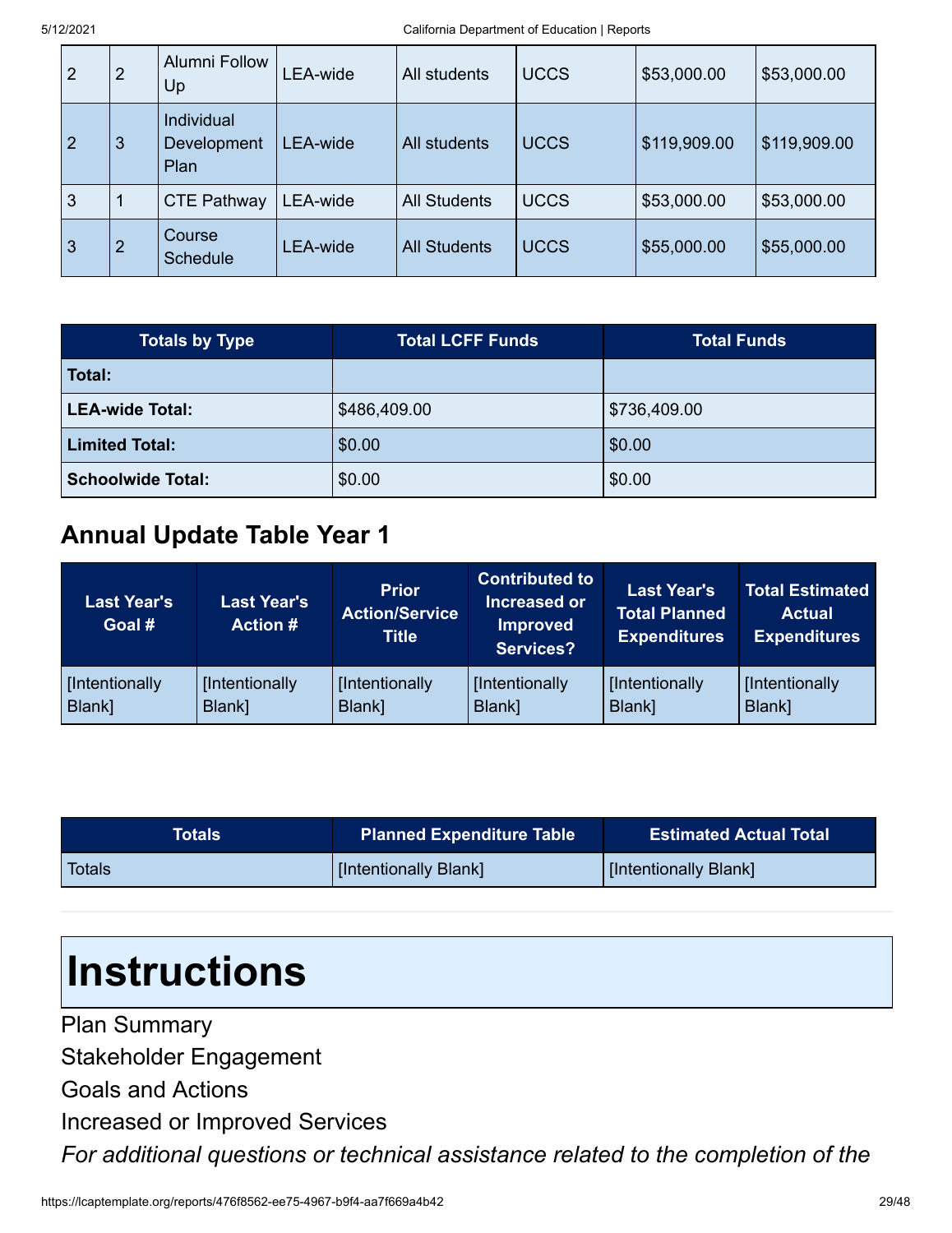*LCAP template, please contact the local COE, or the California Department of Education's (CDE's) Local Agency Systems Support Office by phone at 916-319- 0809 or by email at lcff@cde.ca.gov.*

#### **Introduction and Instructions**

The Local Control Funding Formula (LCFF) requires LEAs to engage their local stakeholders in an annual planning process to evaluate their progress within eight state priority areas encompassing all statutory metrics (COEs have ten state priorities). LEAs document the results of this planning process in the Local Control and Accountability Plan (LCAP) using the template adopted by the State Board of Education.

The LCAP development process serves three distinct, but related functions:

• **Comprehensive Strategic Planning:** The process of developing and annually updating the LCAP supports comprehensive strategic planning (California Education Code [EC] 52064(e)(1)). Strategic planning that is comprehensive connects budgetary decisions to teaching and learning performance data. Local educational agencies (LEAs) should continually evaluate the hard choices they make about the use of limited resources to meet student and community needs to ensure opportunities and outcomes are improved for all students.

• **Meaningful Stakeholder Engagement:** The LCAP development process should result in an LCAP that reflects decisions made through meaningful stakeholder engagement (EC 52064(e)(1)). Local stakeholders possess valuable perspectives and insights about an LEA's programs and services. Effective strategic planning will incorporate these perspectives and insights in order to identify potential goals and actions to be included in the LCAP.

• **Accountability and Compliance:** The LCAP serves an important accountability function because aspects of the LCAP template require LEAs to show that they have complied with various requirements specified in the LCFF statutes and regulations, most notably:

• Demonstrating that LEAs are increasing or improving services for foster youth, English learners, and low-income students in proportion to the amount of additional funding those students generate under LCFF (EC 52064(b)(4- 6)).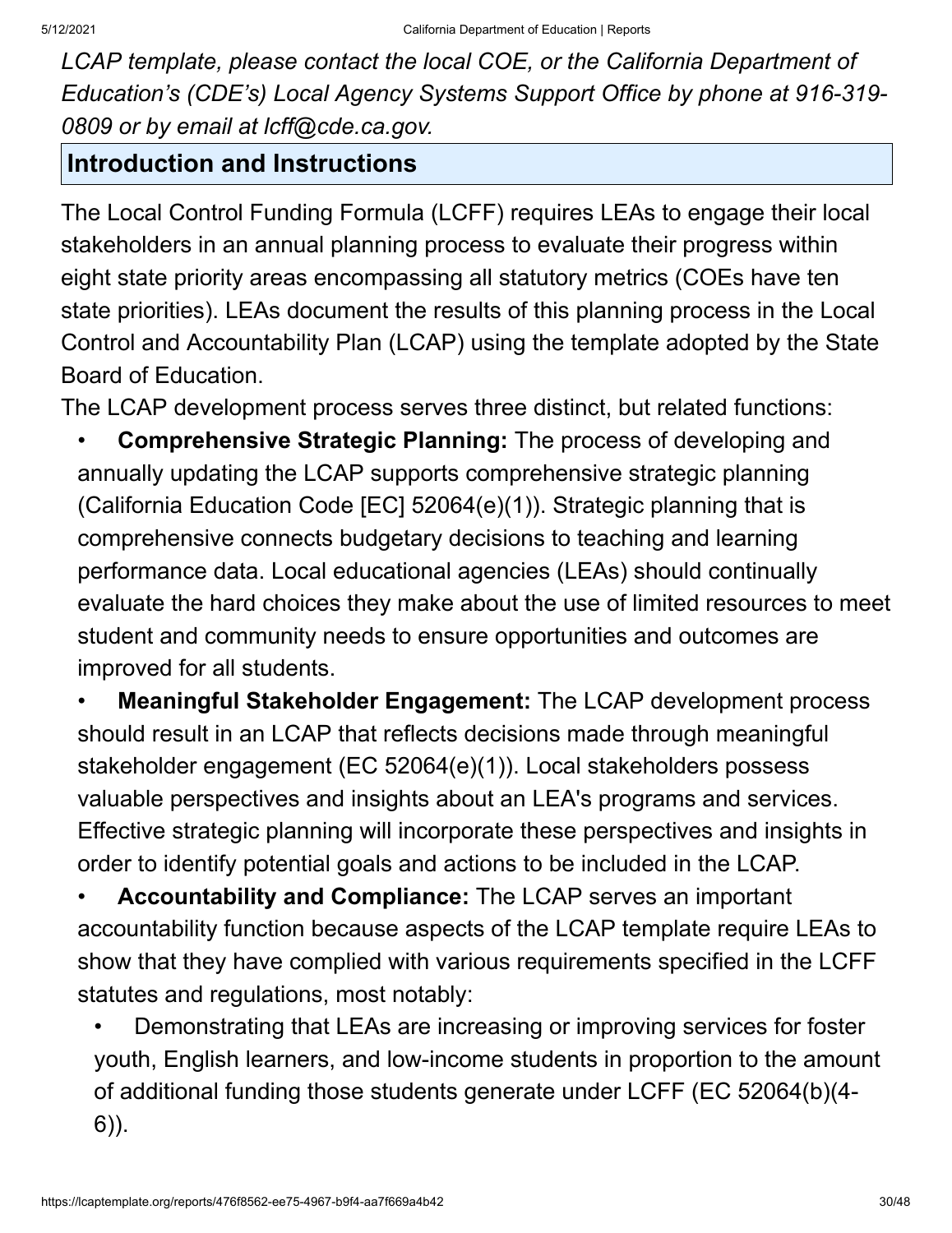- Establishing goals, supported by actions and related expenditures, that address the statutory priority areas and statutory metrics (EC 52064(b)(1) &  $(2)$ ).
- Annually reviewing and updating the LCAP to reflect progress toward the goals (EC 52064(b)(7)).

The LCAP template, like each LEA's final adopted LCAP, is a document, not a process. LEAs must use the template to memorialize the outcome of their LCAP development process, which should: (a) reflect comprehensive strategic planning (b) through meaningful engagement with stakeholders that (c) meets legal requirements, as reflected in the final adopted LCAP. The sections included within the LCAP template do not and cannot reflect the full development process, just as the LCAP template itself is not intended as a stakeholder engagement tool.

The revised LCAP template for the 2020–21, 2021–22, and 2022–23 school years reflects statutory changes made through Assembly Bill 1840 (Committee on Budget), Chapter 243, Statutes of 2018. These statutory changes enhance transparency regarding expenditures on actions included in the LCAP, including actions that contribute to meeting the requirement to increase or improve services for foster youth, English learners, and low-income students, and to streamline the information presented within the LCAP to make adopted LCAPs more accessible for stakeholders and the public.

At its most basic, the adopted LCAP should attempt to distill not just what the LEA is doing, but also allow stakeholders to understand why, and whether those strategies are leading to improved opportunities and outcomes for students. LEAs are strongly encouraged to use language and a level of detail in their adopted LCAPs intended to be meaningful and accessible for the LEA's perse stakeholders and the broader public.

In developing and finalizing the LCAP for adoption, LEAs are encouraged to keep the following overarching frame at the forefront of the strategic planning and stakeholder engagement functions: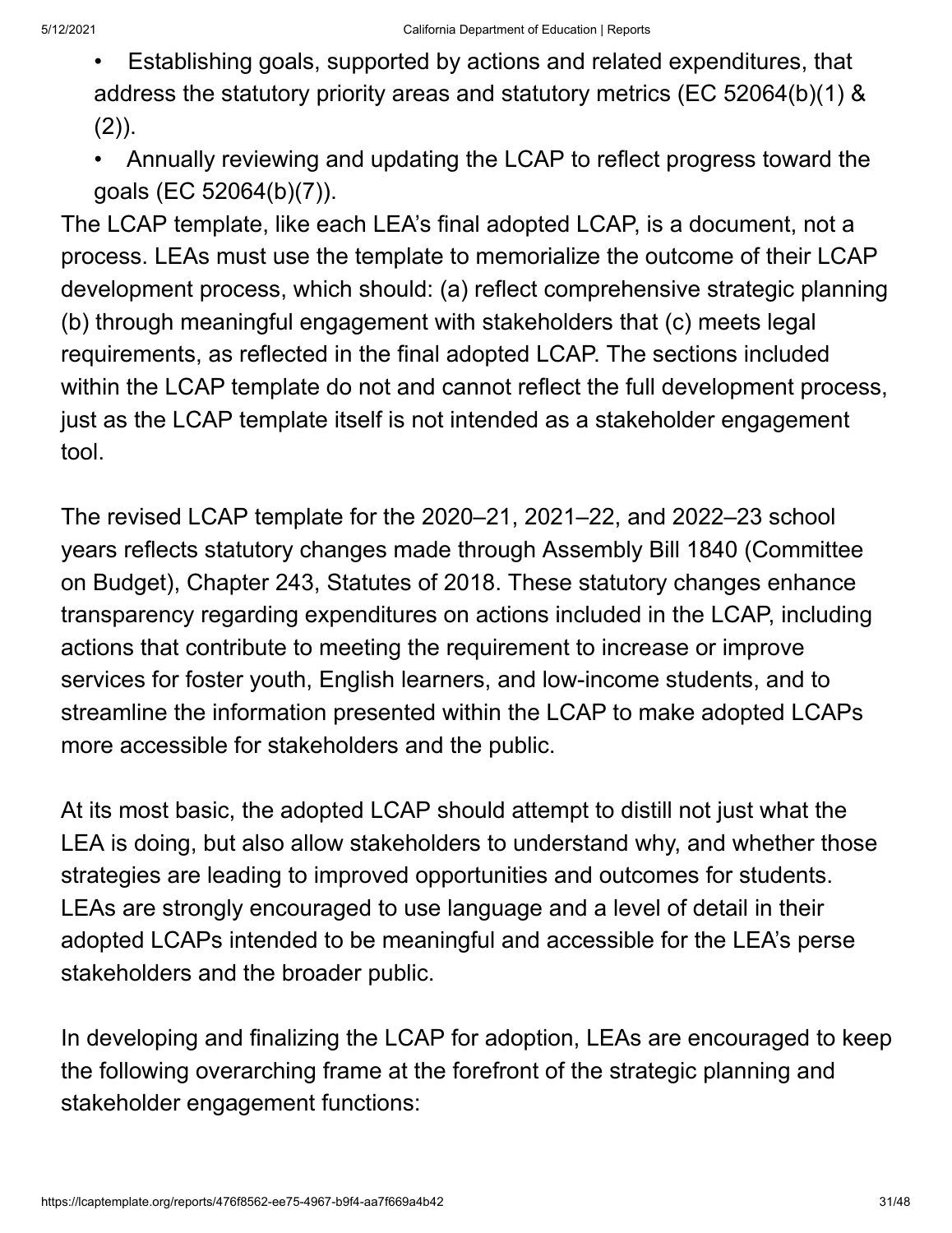Given present performance across the state priorities and on indicators in the California School Dashboard, how is the LEA using its budgetary resources to respond to student and community needs, and address any performance gaps, including by meeting its obligation to increase or improve services for foster youth, English learners, and low-income students?

LEAs are encouraged to focus on a set of metrics or a set of actions that the LEA believes, based on input gathered from stakeholders, research, and experience, will have the biggest impact on behalf of its students.

These instructions address the requirements for each section of the LCAP, but may include information about effective practices when developing the LCAP and completing the LCAP itself. Additionally, information is included at the beginning of each section emphasizing the purpose that each section serves.

# **Plan Summary**

### **Purpose**

A well-developed Plan Summary section provides a meaningful context for the LCAP. This section provides information about an LEA's community as well as relevant information about student needs and performance. In order to provide a meaningful context for the rest of the LCAP, the content of this section should be clearly and meaningfully related to the content included in the subsequent sections of the LCAP.

#### **Requirements and Instructions**

*General Information* - Briefly describe the students and community. For example, information about an LEA in terms of geography, enrollment, or employment, the number and size of specific schools, recent community challenges, and other such information as an LEA wishes to include can enable a reader to more fully understand an LEA's LCAP.

*Reflections: Successes* - Based on a review of performance on the state indicators and local performance indicators included in the Dashboard, progress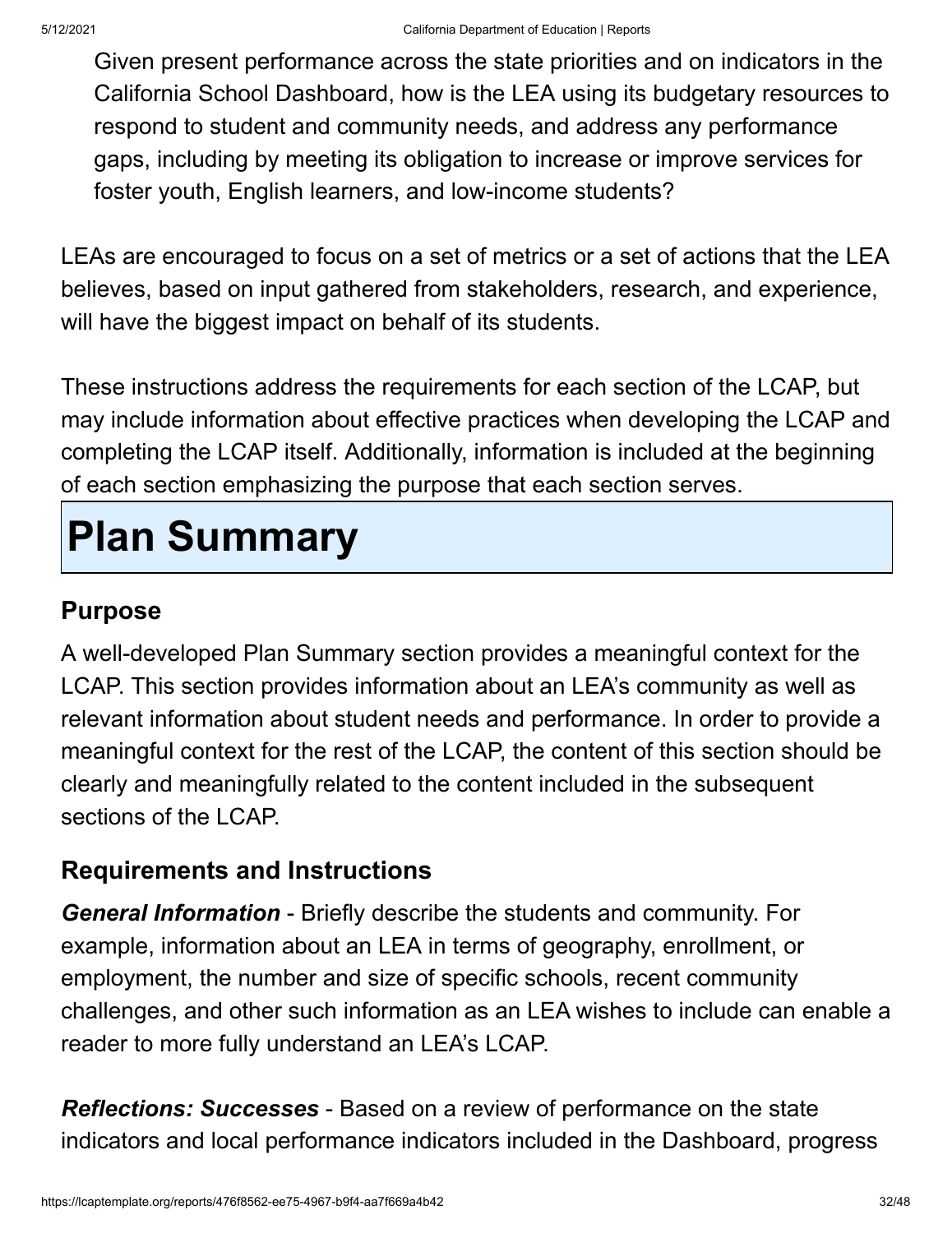toward LCAP goals, local self-assessment tools, stakeholder input, and any other information, what progress is the LEA most proud of and how does the LEA plan to maintain or build upon that success? This may include identifying specific examples of how past increases or improvements in services for foster youth, English learners, and low-income students have led to improved performance for these students.

*Reflections: Identified Need* - Referring to the Dashboard, identify: (a) any state indicator for which overall performance was in the "Red" or "Orange" performance category or any local indicator where the LEA received a "Not Met" or "Not Met for Two or More Years" rating AND (b) any state indicator for which performance for any student group was two or more performance levels below the "all student" performance. What steps is the LEA planning to take to address these areas of low performance and performance gaps? Other needs may be identified using locally collected data including data collected to inform the selfreflection tools and reporting local indicators on the Dashboard.

*LCAP Highlights* - Identify and briefly summarize the key features of this year's LCAP.

**Comprehensive Support and Improvement** - An LEA with a school or schools identified for comprehensive support and improvement (CSI) under the Every Student Succeeds Act must respond to the following prompts:

- **Schools Identified:** Identify the schools within the LEA that have been identified for CSI.
- **Support for Identified Schools**: Describe how the LEA has or will support the identified schools in developing CSI plans that included a schoollevel needs assessment, evidence-based interventions, and the identification of any resource inequities to be addressed through the implementation of the CSI plan.
- **Monitoring and Evaluating Effectiveness**:Describe how the LEA will monitor and evaluate the implementation and effectiveness of the CSI plan to support student and school improvement.

# **Stakeholder Engagement**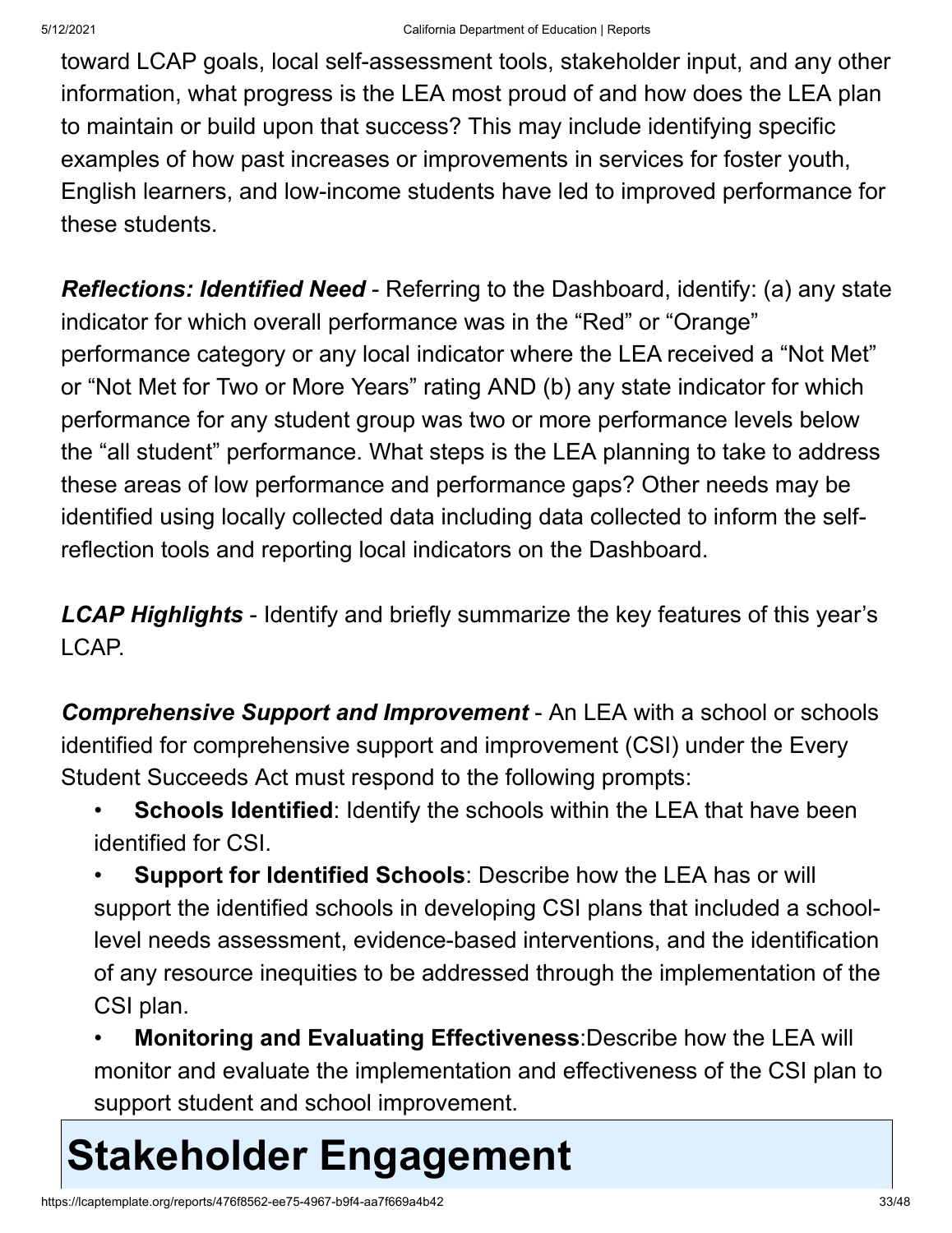#### **Purpose**

Significant and purposeful engagement of parents, students, educators, and other stakeholders, including those representing the student groups identified by LCFF, is critical to the development of the LCAP and the budget process. Consistent with statute, such stakeholder engagement should support comprehensive strategic planning, accountability, and improvement across the state priorities and locally identified priorities (EC 52064(e)(1)). Stakeholder engagement is an ongoing, annual process.

This section is designed to reflect how stakeholder engagement influenced the decisions reflected in the adopted LCAP. The goal is to allow stakeholders that participated in the LCAP development process and the broader public understand how the LEA engaged stakeholders and the impact of that engagement. LEAs are encouraged to keep this goal in the forefront when completing this section.

Statute and regulations specify the stakeholder groups that school districts and COEs must consult when developing the LCAP: teachers, principals, administrators, other school personnel, local bargaining units of the LEA, parents, and students. Before adopting the LCAP, school districts and COEs must share it with the Parent Advisory Committee and, if applicable, to its English Learner Parent Advisory Committee. The superintendent is required by statute to respond in writing to the comments received from these committees. School districts and COEs must also consult with the special education local plan area administrator(s) when developing the LCAP. Statute requires charter schools to consult with teachers, principals, administrators, other school personnel, parents, and students in developing the LCAP. The LCAP should also be shared with, and LEAs should request input from, schoolsite-level advisory groups, as applicable (e.g., schoolsite councils, English Learner Advisory Councils, student advisory groups, etc.), to facilitate alignment between schoolsite and district-level goals and actions.

Information and resources that support effective stakeholder engagement, define student consultation, and provide the requirements for advisory group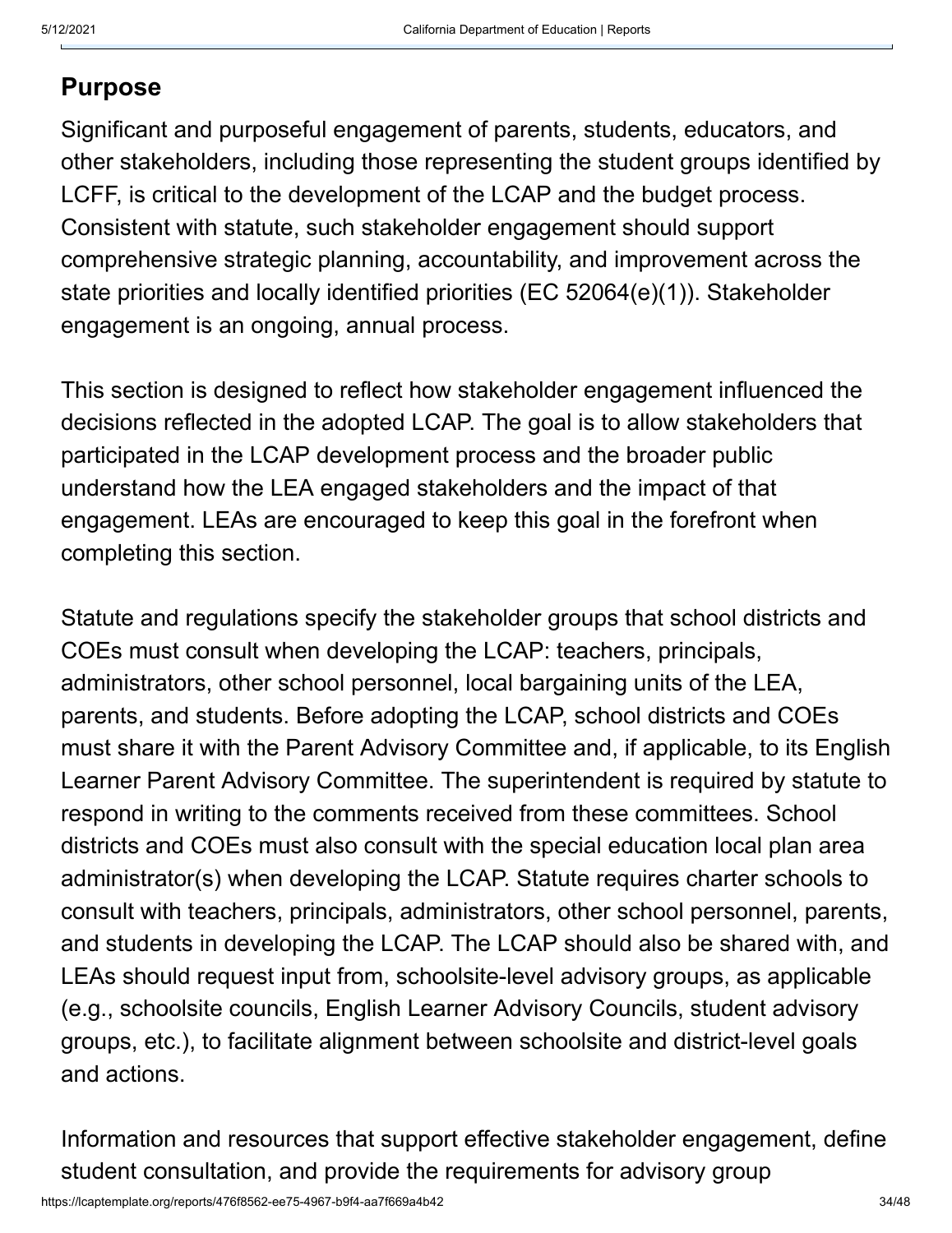composition, can be found under Resources on the following web page of the CDE's website: https://www.cde.ca.gov/re/lc/.

#### **Requirements and Instructions**

Below is an excerpt from the 2018–19 *Guide for Annual Audits of K–12 Local Education Agencies and State Compliance Reporting*, which is provided to highlight the legal requirements for stakeholder engagement in the LCAP development process:

#### **Local Control and Accountability Plan:**

For county offices of education and school districts only, verify the LEA:

- a) Presented the local control and accountability plan to the parent advisory committee in accordance with Education Code section 52062(a) (1) or 52068(a)(1), as appropriate.
- b) If applicable, presented the local control and accountability plan to the English learner parent advisory committee, in accordance with Education Code section 52062(a)(2) or 52068(a)(2), as appropriate.
- c) Notified members of the public of the opportunity to submit comments regarding specific actions and expenditures proposed to be included in the local control and accountability plan in accordance with Education Code section 52062(a)(3) or 52068(a)(3), as appropriate.
- d) Held at least one public hearing in accordance with Education Code section 52062(b)(1) or 52068(b)(1), as appropriate.
- e) Adopted the local control and accountability plan in a public meeting in accordance with Education Code section 52062(b)(2) or 52068(b)(2), as appropriate.

**Prompt 1:** "A summary of the stakeholder process and how the stakeholder engagement was considered before finalizing the LCAP."

Describe the stakeholder engagement process used by the LEA to involve stakeholders in the development of the LCAP, including, at a minimum, describing how the LEA met its obligation to consult with all statutorily required stakeholder groups as applicable to the type of LEA. A sufficient response to this prompt must include general information about the timeline of the process and meetings or other engagement strategies with stakeholders. A response may also include information about an LEA's philosophical approach to stakeholder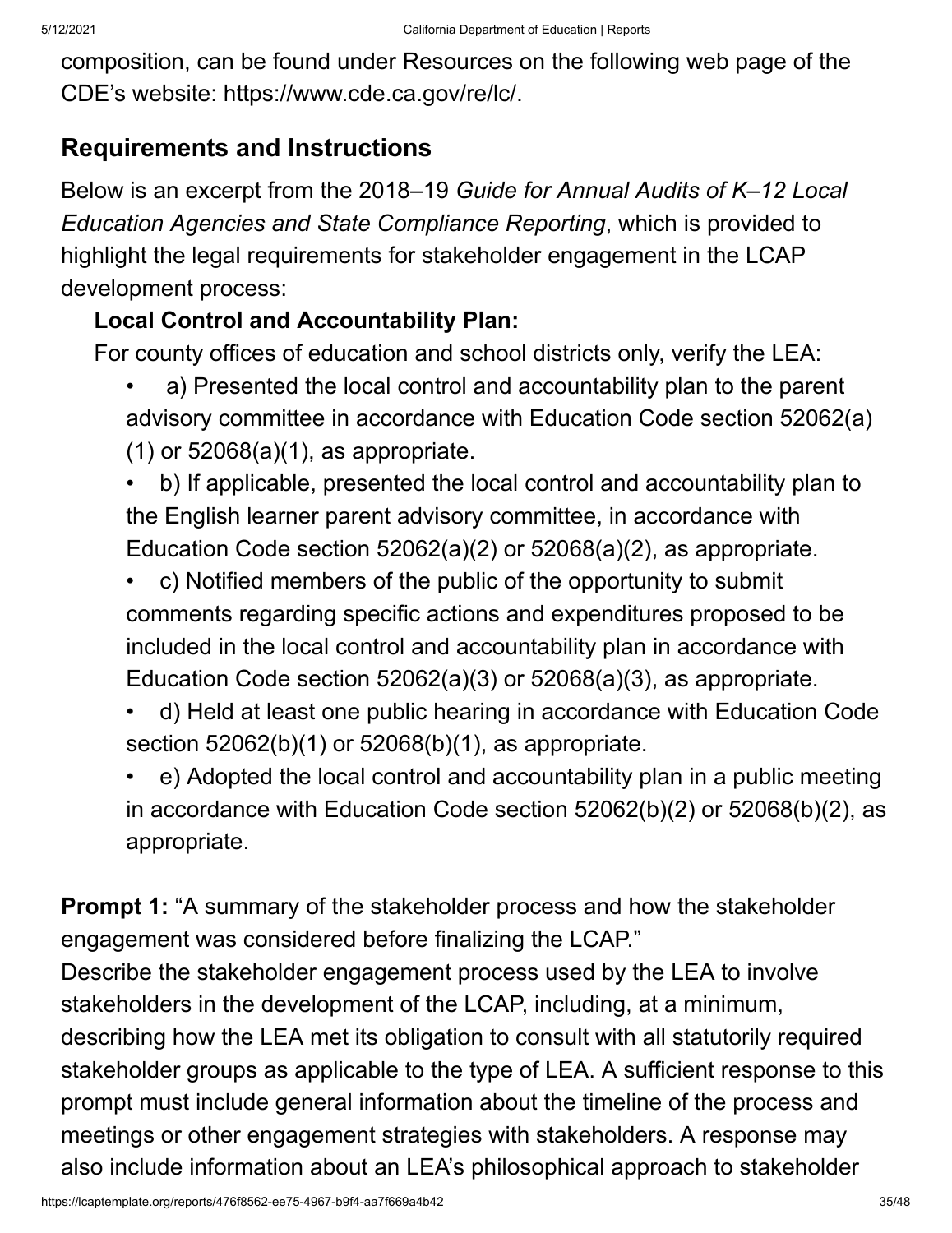engagement.

**Prompt 2:** "A summary of the feedback provided by specific stakeholder groups."

Describe and summarize the stakeholder feedback provided by specific stakeholders. A sufficient response to this prompt will indicate ideas, trends, or inputs that emerged from an analysis of the feedback received from stakeholders.

**Prompt 3:** "A description of the aspects of the LCAP that were influenced by specific stakeholder input."

A sufficient response to this prompt will provide stakeholders and the public clear, specific information about how the stakeholder engagement process influenced the development of the LCAP. The response must describe aspects of the LCAP that were influenced by or developed in response to the stakeholder feedback described in response to Prompt 2. This may include a description of how the LEA prioritized stakeholder requests within the context of the budgetary resources available or otherwise prioritized areas of focus within the LCAP. For the purposes of this prompt, "aspects" of an LCAP that may have been influenced by stakeholder input can include, but are not necessarily limited to:

- Inclusion of a goal or decision to pursue a Focus Goal (as described below)
- Inclusion of metrics other than the statutorily required metrics
- Determination of the desired outcome on one or more metrics
- Inclusion of performance by one or more student groups in the Measuring and Reporting Results subsection
- Inclusion of action(s) or a group of actions
- Elimination of action(s) or group of actions
- Changes to the level of proposed expenditures for one or more actions
- Inclusion of action(s) as contributing to increased or improved services for unduplicated services
- Determination of effectiveness of the specific actions to achieve the goal
- Determination of material differences in expenditures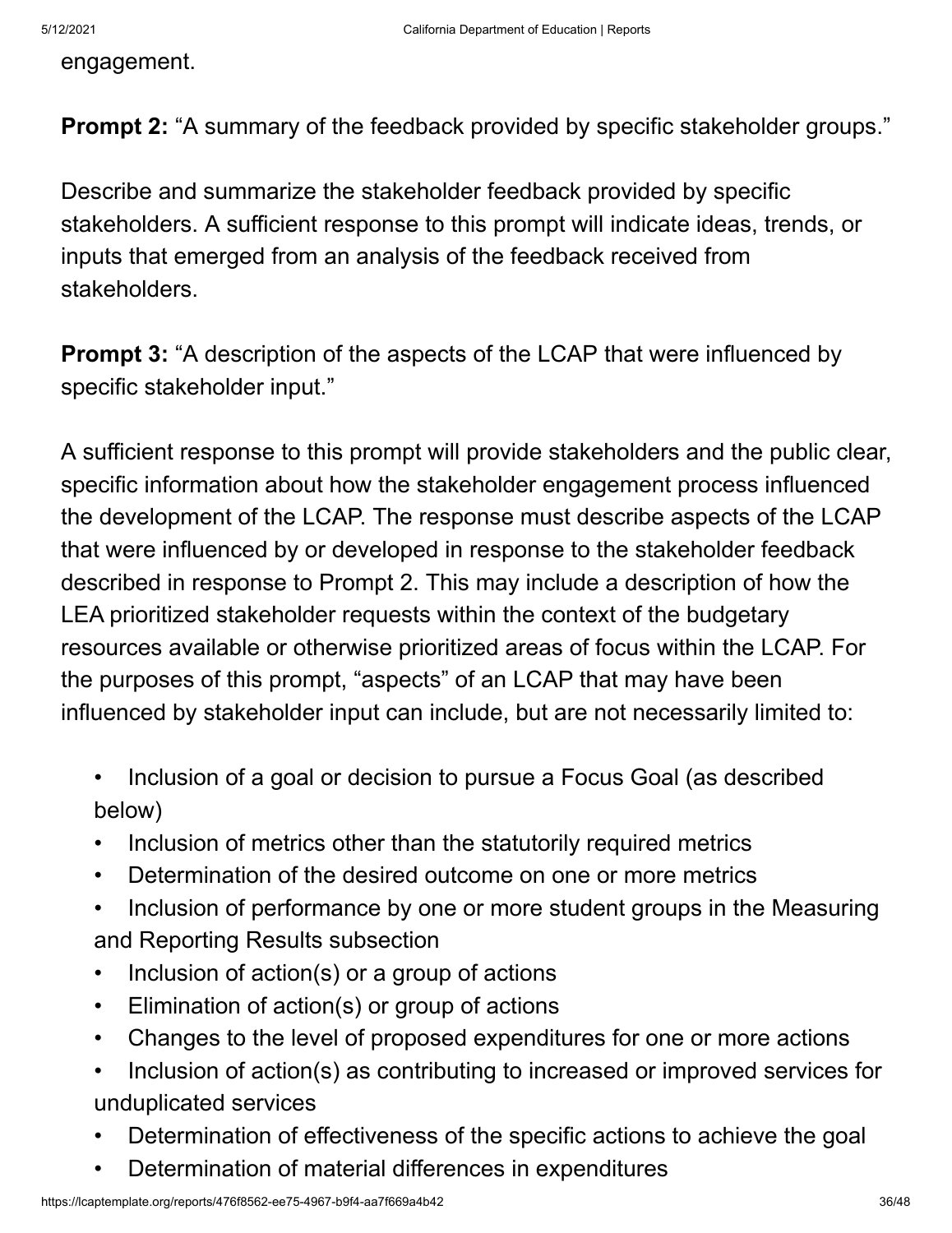- Determination of changes made to a goal for the ensuing LCAP year based on the annual update process
- Determination of challenges or successes in the implementation of actions

# **Goals and Actions**

#### **Purpose**

Well-developed goals will clearly communicate to stakeholders what the LEA plans to accomplish, what the LEA plans to do in order to accomplish the goal, and how the LEA will know when it has accomplished the goal. A goal statement, associated metrics and expected outcomes, and the actions included in the goal should be in alignment. The explanation for why the LEA included a goal is an opportunity for LEAs to clearly communicate to stakeholders and the public why, among the various strengths and areas for improvement highlighted by performance data and strategies and actions that could be pursued, the LEA decided to pursue this goal, and the related metrics, expected outcomes, actions, and expenditures.

A well-developed goal can be focused on the performance relative to a metric or metrics for all students, a specific student group(s), narrowing performance gaps, or implementing programs or strategies expected to impact outcomes. LEAs should assess the performance of their student groups when developing goals and the related actions to achieve such goals.

#### **Requirements and Instructions**

LEAs should prioritize the goals, specific actions, and related expenditures included within the LCAP within one or more state priorities. LEAs should consider performance on the state and local indicators, including their locally collected and reported data for the local indicators that are included in the Dashboard in determining whether and how to prioritize its goals within the LCAP.

In order to support prioritization of goals, the LCAP template provides LEAs with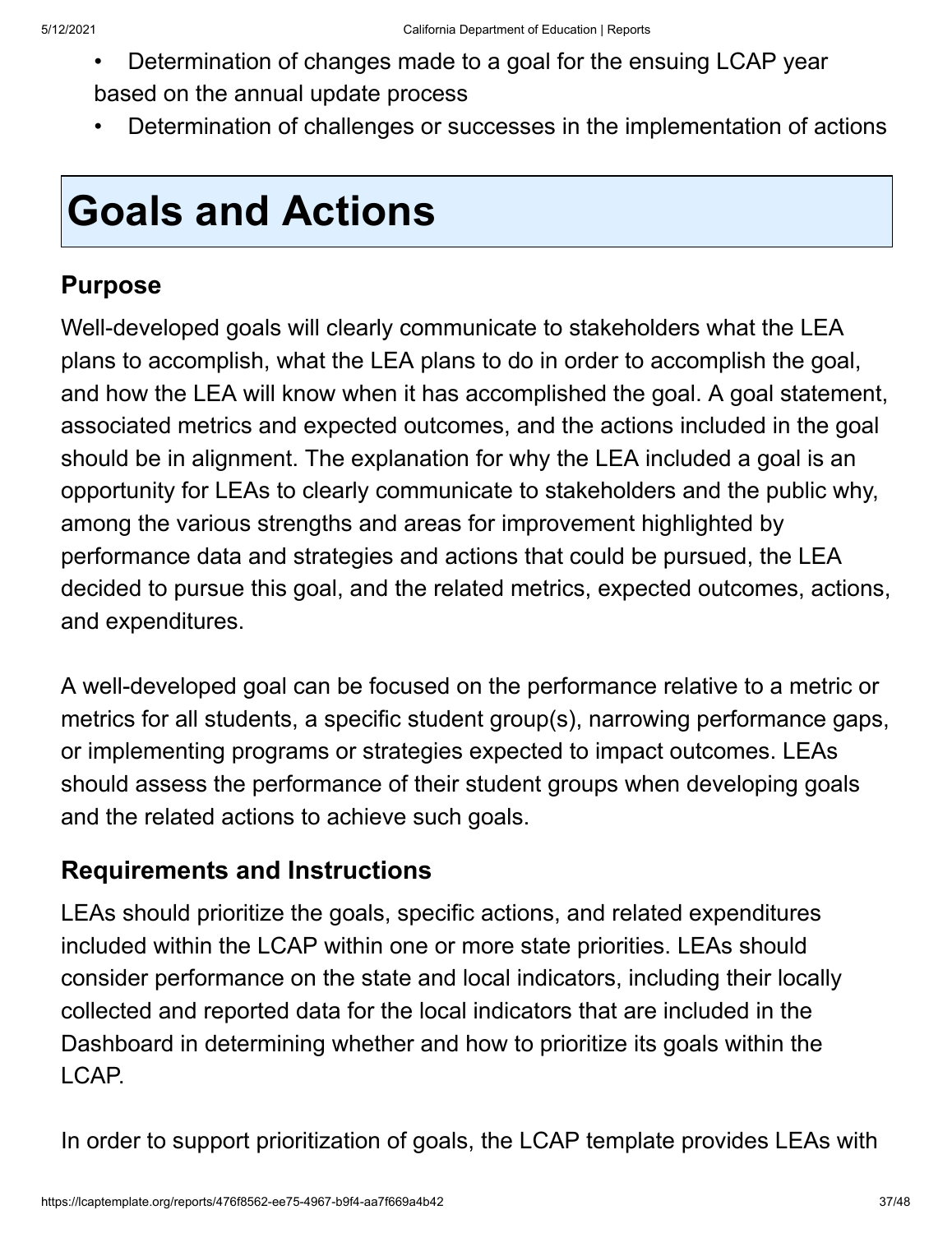the option of developing three different kinds of goals:

- Focus Goal: A Focus Goal is relatively more concentrated in scope and may focus on a fewer number of metrics to measure improvement. A Focus Goal statement will be time bound and make clear how the goal is to be measured.
- Broad Goal: A Broad Goal is relatively less concentrated in its scope and may focus on improving performance across a wide range of metrics.
- Maintenance of Progress Goal: A Maintenance of Progress Goal includes actions that may be ongoing without significant changes and allows an LEA to track performance on any metrics not addressed in the other goals of the LCAP.

At a minimum, the LCAP must address all LCFF priorities and associated metrics.

#### *Focus Goal(s)*

**Goal Description:** The description provided for a Focus Goal must be specific, measurable, and time bound. An LEA develops a Focus Goal to address areas of need that may require or benefit from a more specific and data intensive approach. The Focus Goal can explicitly reference the metric(s) by which achievement of the goal will be measured and the time frame according to which the LEA expects to achieve the goal.

**Explanation of why the LEA has developed this goal:** Explain why the LEA has chosen to prioritize this goal. An explanation must be based on Dashboard data or other locally collected data. LEAs must describe how the LEA identified this goal for focused attention, including relevant consultation with stakeholders. LEAs are encouraged to promote transparency and understanding around the decision to pursue a focus goal.

#### *Broad Goal*

**Goal Description:** Describe what the LEA plans to achieve through the actions included in the goal. The description of a broad goal will be clearly aligned with the expected measurable outcomes included for the goal. The goal description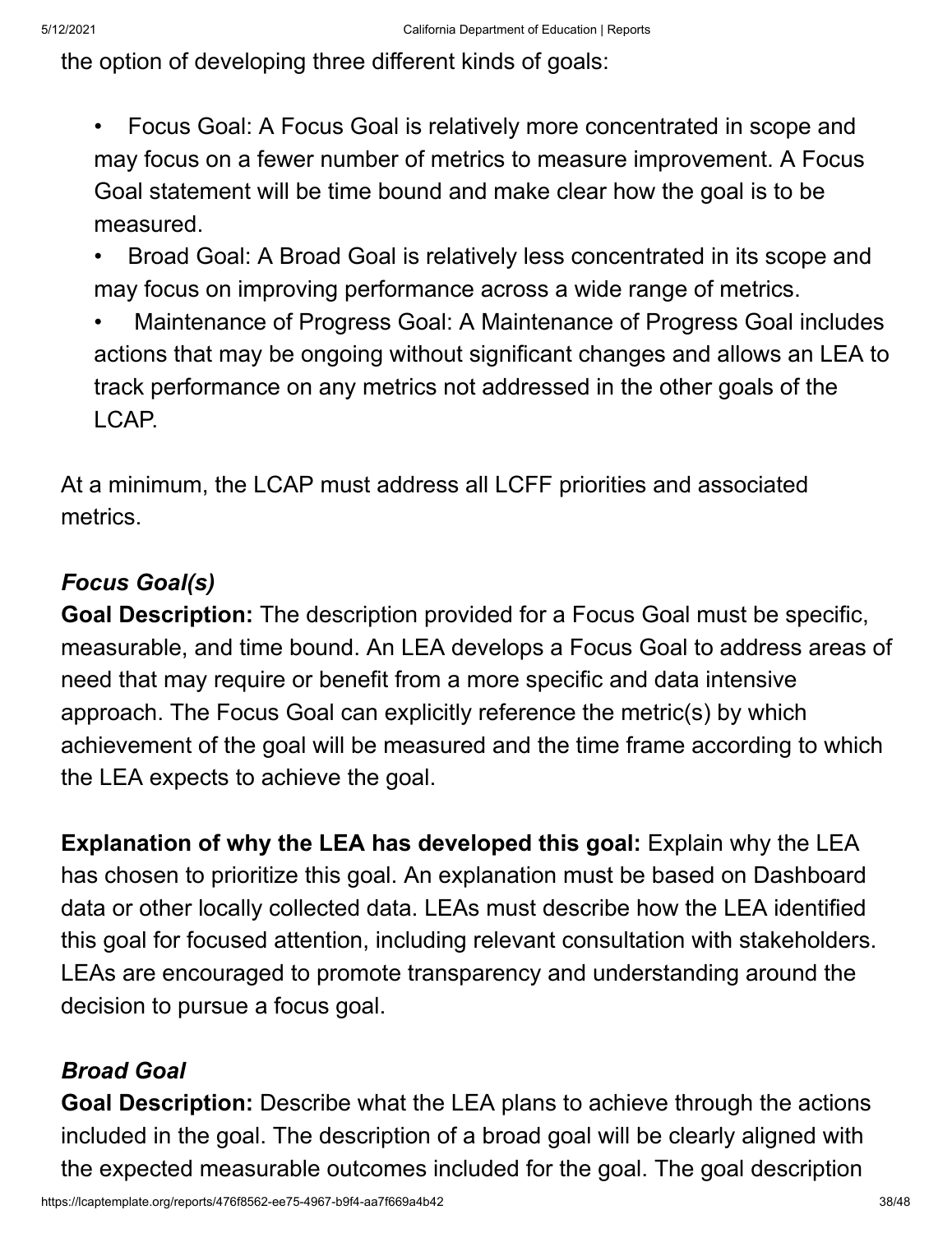organizes the actions and expected outcomes in a cohesive and consistent manner. A goal description is specific enough to be measurable in either quantitative or qualitative terms. A broad goal is not as specific as a focus goal. While it is specific enough to be measurable, there are many different metrics for measuring progress toward the goal.

**Explanation of why the LEA has developed this goal:** Explain why the LEA developed this goal and how the actions and metrics grouped together will help achieve the goal.

#### *Maintenance of Progress Goal*

**Goal Description:** Describe how the LEA intends to maintain the progress made in the LCFF State Priorities not addressed by the other goals in the LCAP. Use this type of goal to address the state priorities and applicable metrics not addressed within the other goals in the LCAP. The state priorities and metrics to be addressed in this section are those for which the LEA, in consultation with stakeholders, has determined to maintain actions and monitor progress while focusing implementation efforts on the actions covered by other goals in the LCAP.

**Explanation of why the LEA has developed this goal:** Explain how the actions will sustain the progress exemplified by the related metrics.

#### *Measuring and Reporting Results:*

For each LCAP year, identify the metric(s) that the LEA will use to track progress toward the expected outcomes. LEAs are encouraged to identify metrics for specific student groups, as appropriate, including expected outcomes that would reflect narrowing of any existing performance gaps.

Include in the baseline column the most recent data associated with this metric available at the time of adoption of the LCAP for the first year of the three-year plan. LEAs may use data as reported on the 2019 Dashboard for the baseline of a metric only if that data represents the most recent available (e.g. high school graduation rate).

Using the most recent data available may involve reviewing data the LEA is preparing for submission to the California Longitudinal Pupil Achievement Data System (CALPADS) or data that the LEA has recently submitted to CALPADS. Because final 2019–20 outcomes on some metrics may not be computable at the time the 2020–23 LCAP is adopted (e.g. graduation rate, suspension rate), the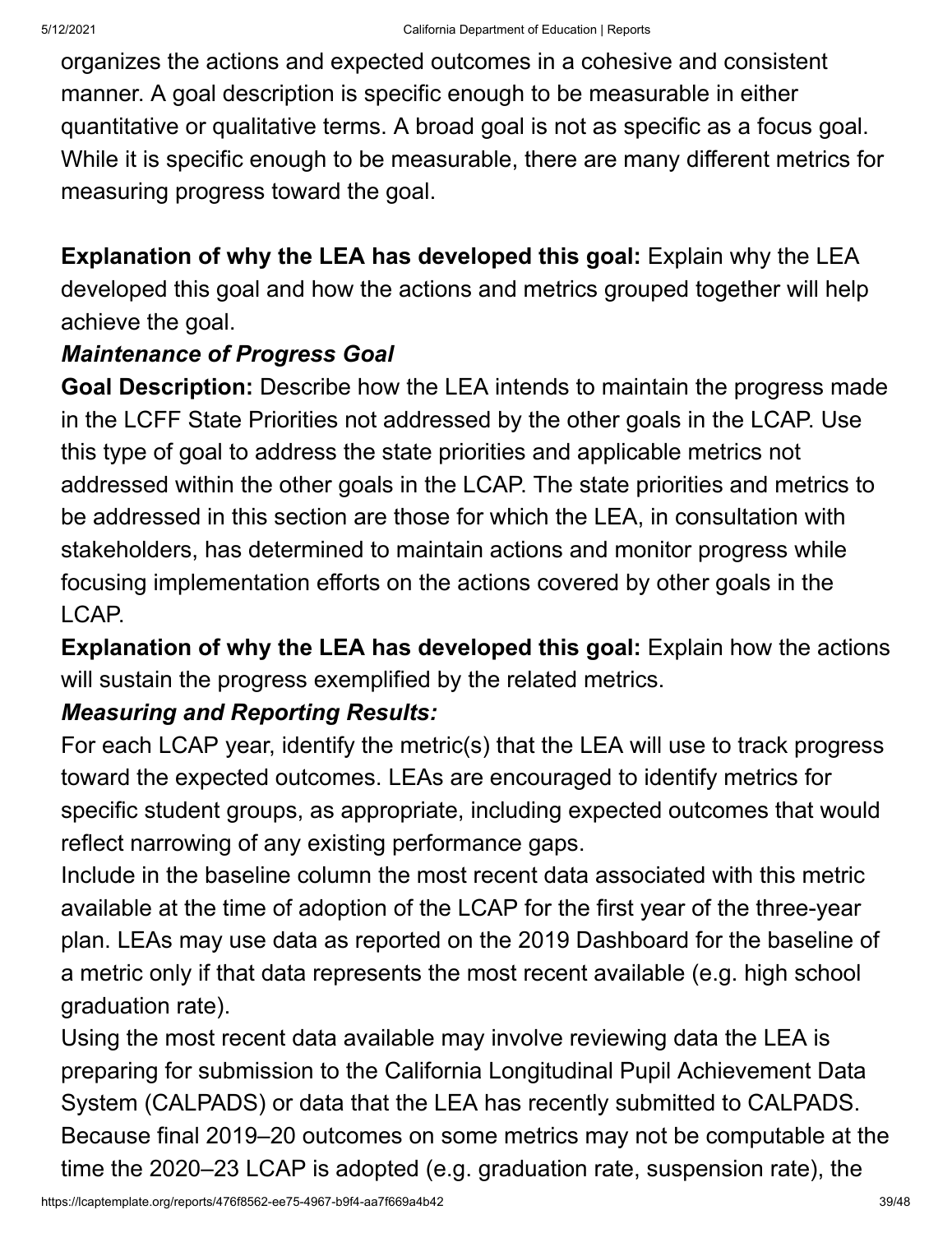most recent data available may include a point in time calculation taken each year on the same date for comparability purposes.

The baseline data shall remain unchanged throughout the three-year LCAP. Complete the table as follows:

- **Metric**: Indicate how progress is being measured using a metric.
- **Baseline**: Enter the baseline when completing the LCAP for 2020–21. As described above, the baseline is the most recent data associated with a metric. Indicate the school year to which the data applies, consistent with the instructions above.

• **Year 1 Outcome**: When completing the LCAP for 2021–22, enter the most recent data available. Indicate the school year to which the data applies, consistent with the instructions above.

• **Year 2 Outcome**: When completing the LCAP for 2022–23, enter the most recent data available. Indicate the school year to which the data applies, consistent with the instructions above.

• **Year 3 Outcome**: When completing the LCAP for 2023–24, enter the most recent data available. Indicate the school year to which the data applies, consistent with the instructions above. The 2023–24 LCAP will be the first year in the next three-year cycle. Completing this column will be part of the Annual Update for that year.

• **Desired Outcome for 2023-24**: When completing the first year of the LCAP, enter the desired outcome for the relevant metric the LEA expects to achieve by the end of the 2022–23 LCAP year.

Timeline for completing the **"Measuring and Reporting Results"** part of the Goal.

| Metric                                                                                         | <b>Baseline</b>                                                                                | Year 1 Outcome I                                                                                                     | Year 2 Outcome                                                                                                       | Year 3 Outcome                                                                                                       | <b>Desired</b><br>Outcome for<br>Year 3 (2023-<br>24)                                          |
|------------------------------------------------------------------------------------------------|------------------------------------------------------------------------------------------------|----------------------------------------------------------------------------------------------------------------------|----------------------------------------------------------------------------------------------------------------------|----------------------------------------------------------------------------------------------------------------------|------------------------------------------------------------------------------------------------|
| Enter<br>information in<br>this box when<br>completing the<br><b>LCAP</b> for<br>$2020 - 21$ . | Enter<br>information in<br>this box when<br>completing the<br><b>LCAP</b> for<br>$2020 - 21$ . | Enter<br>information in<br>this box when<br>completing the<br><b>LCAP</b> for<br>2021-22. Leave<br>blank until then. | Enter<br>information in<br>this box when<br>completing the<br><b>LCAP</b> for<br>2022-23. Leave<br>blank until then. | Enter<br>information in<br>this box when<br>completing the<br><b>LCAP</b> for<br>2023-24. Leave<br>blank until then. | Enter<br>information in<br>this box when<br>completing the<br><b>LCAP</b> for<br>$2020 - 21$ . |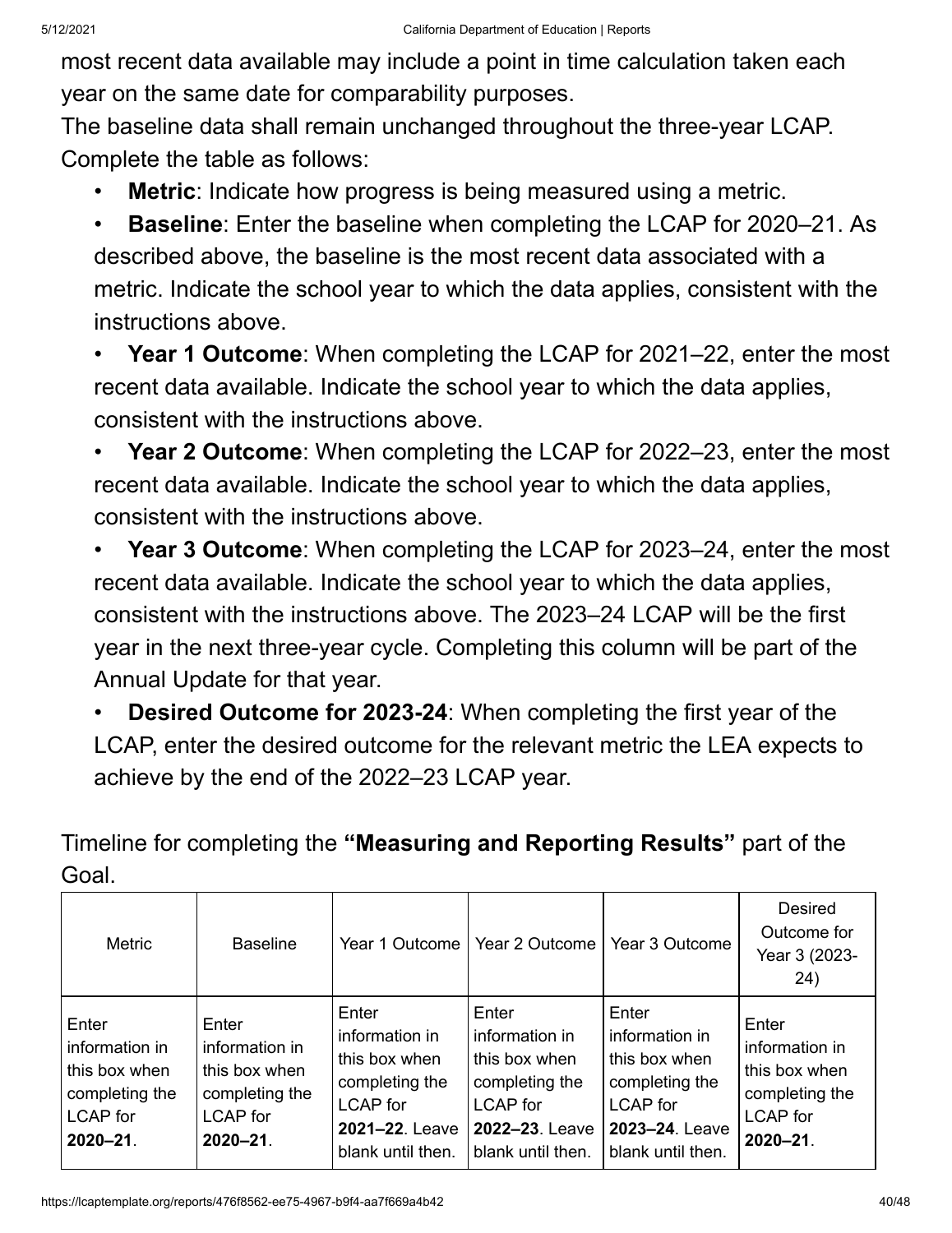The metrics may be quantitative or qualitative; but at minimum, an LEA's LCAP must include goals that are measured using all of the applicable metrics for the related state priorities, in each LCAP year as applicable to the type of LEA. To the extent a state priority does not specify one or more metrics (e.g., implementation of state academic content and performance standards), the LEA must identify a metric to use within the LCAP. For these state priorities, LEAs are encouraged to use metrics based on or reported through the relevant selfreflection tool for local indicators within the Dashboard.

*Actions*: Enter the action number. Provide a short title for the action. This title will also appear in the expenditure tables. Provide a description of the action. Enter the total amount of expenditures associated with this action. Budgeted expenditures from specific fund sources will be provided in the summary expenditure tables. Indicate whether the action contributes to meeting the increase or improved services requirement as described in the Increased or Improved Services section using a "Y" for Yes or an "N" for No. (Note: for each such action offered on an LEA-wide or schoolwide basis, the LEA will need to provide additional information in the Increased or Improved Summary Section to address the requirements in *California Code of Regulations* , Title 5 [5 CCR] Section 15496(b) in the Increased or Improved Services Section of the LCAP).

*Actions for English Learners*: School districts, COEs, and charter schools that have a numerically significant English learner student subgroup must include specific actions in the LCAP related to, at a minimum, the language acquisition programs, as defined in EC Section 306, provided to students and professional development activities specific to English learners. *Actions for Foster Youth*: School districts, COEs, and charter schools that have a numerically significant Foster Youth student subgroup are encouraged to include specific actions in the LCAP designed to meet needs specific to Foster Youth students.

#### *Goal Analysis:*

#### Enter the LCAP Year

Using actual annual measurable outcome data, including data from the Dashboard, analyze whether the planned actions were effective in achieving the goal. Respond to the prompts as instructed.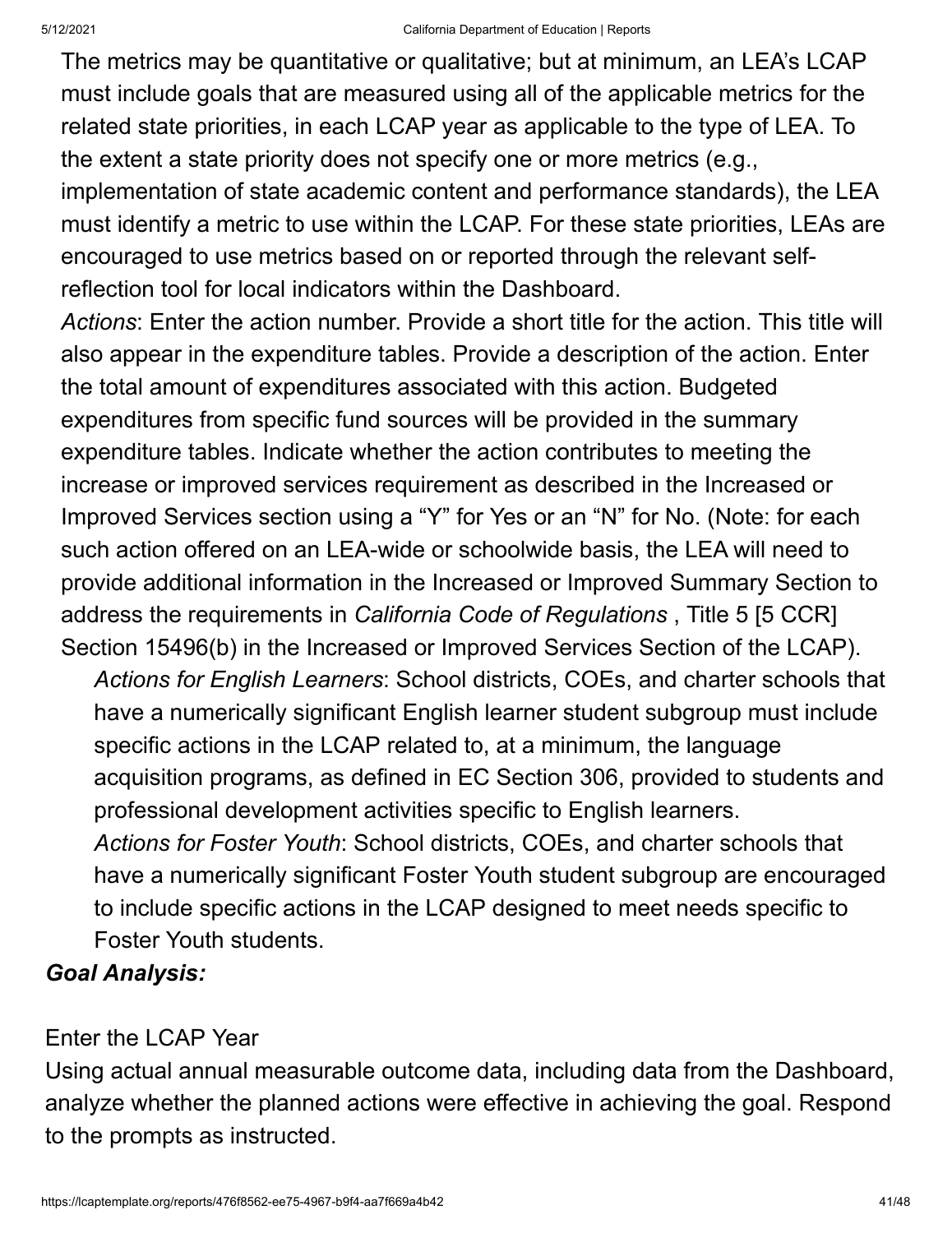• Describe the overall implementation of the actions to achieve the articulated goal. Include a discussion of relevant challenges and successes experienced with the implementation process. This must include any instance where the LEA did not implement a planned action or implemented a planned action in a manner that differs substantively from how it was described in the adopted LCAP.

• Explain material differences between Budgeted Expenditures and Estimated Actual Expenditures. Minor variances in expenditures do not need to be addressed, and a dollar-for-dollar accounting is not required.

• Describe the effectiveness of the specific actions to achieve the articulated goal as measured by the LEA. In some cases, not all actions in a goal will be intended to improve performance on all of the metrics associated with the goal. When responding to this prompt, LEAs may assess the effectiveness of a single action or group of actions within the goal in the context of performance on a single metric or group of specific metrics within the goal that are applicable to the action(s). Grouping actions with metrics will allow for more robust analysis of whether the strategy the LEA is using to impact a specified set of metrics is working and increase transparency for stakeholders. LEAs are encouraged to use such an approach when goals include multiple actions and metrics that are not closely associated.

• Describe any changes made to this goal, expected outcomes, metrics, or actions to achieve this goal as a result of this analysis and analysis of the data provided in the Dashboard or other local data, as applicable.

# **Increased or Improved Services for Foster Youth, English Learners, and Low-Income Students**

#### **Purpose**

A well-written Increased or Improved Services section provides stakeholders with a comprehensive description, within a single dedicated section, of how an LEA plans to increase or improved services for its unduplicated students as compared to all students and how LEA-wide or schoolwide actions identified for this purpose meet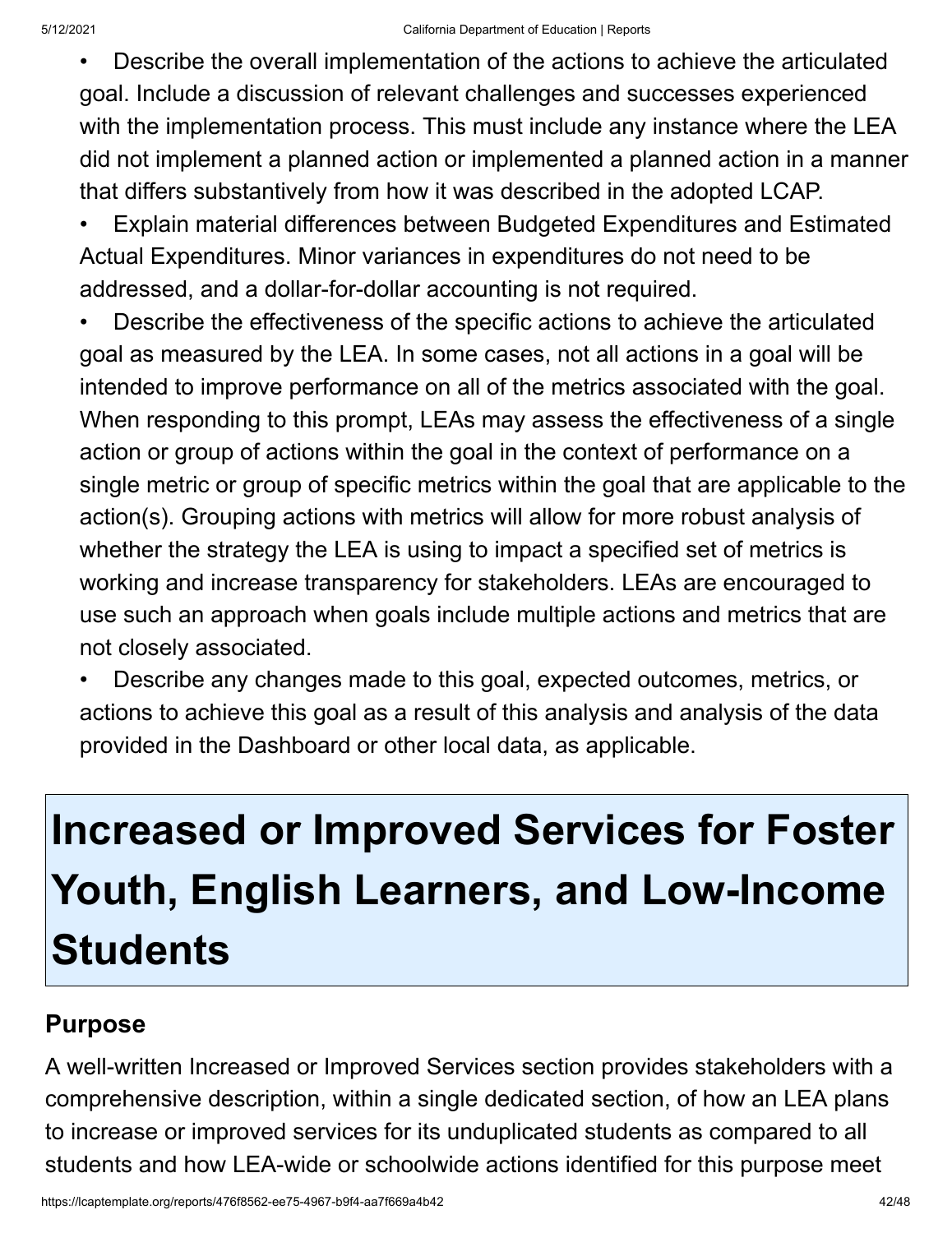regulatory requirements. Descriptions provided should include sufficient detail yet be sufficiently succinct to promote a broader understanding of stakeholders to facilitate their ability to provide input. An LEA's description in this section must align with the actions included in the Goals and Actions section as contributing.

#### **Requirements and Instructions**

This section must be completed for each LCAP year.

When developing the LCAP in year 2 or year 3, copy the "Increased or Improved Services" section and enter the appropriate LCAP year. Using the copy of the section, complete the section as required for the relevant LCAP year. Retain all prior year sections for each of the three years within the LCAP.

**Percentage to Increase or Improve Services:** Identify the percentage by which services for unduplicated pupils must be increased or improved as compared to the services provided to all students in the LCAP year as calculated pursuant to 5 CCR Section 15496(a)(7).

#### *Increased Apportionment based on the enrollment of Foster Youth, English Learners, and Low-Income Students:*

Specify the estimate of the amount of funds apportioned on the basis of the number and concentration of unduplicated pupils for the LCAP year.

#### *Required Descriptions:*

For each action being provided to an entire school, or across the entire school district or county office of education (COE), an explanation of (1) how the needs of foster youth, English learners, and low-income students were considered first, and (2) how these actions are effective in meeting the goals for these students.

For each action included in the Goals and Actions section as contributing to the increased or improved services requirement for unduplicated pupils and provided on an LEA-wide or schoolwide basis, the LEA must include an explanation consistent with 5 CCR Section 15496(b). For any such actions continued into the 2020–23 LCAP from the 2017–20 LCAP, the LEA must determine whether or not the action was effective as expected, and this determination must reflect evidence of outcome data or actual implementation to date.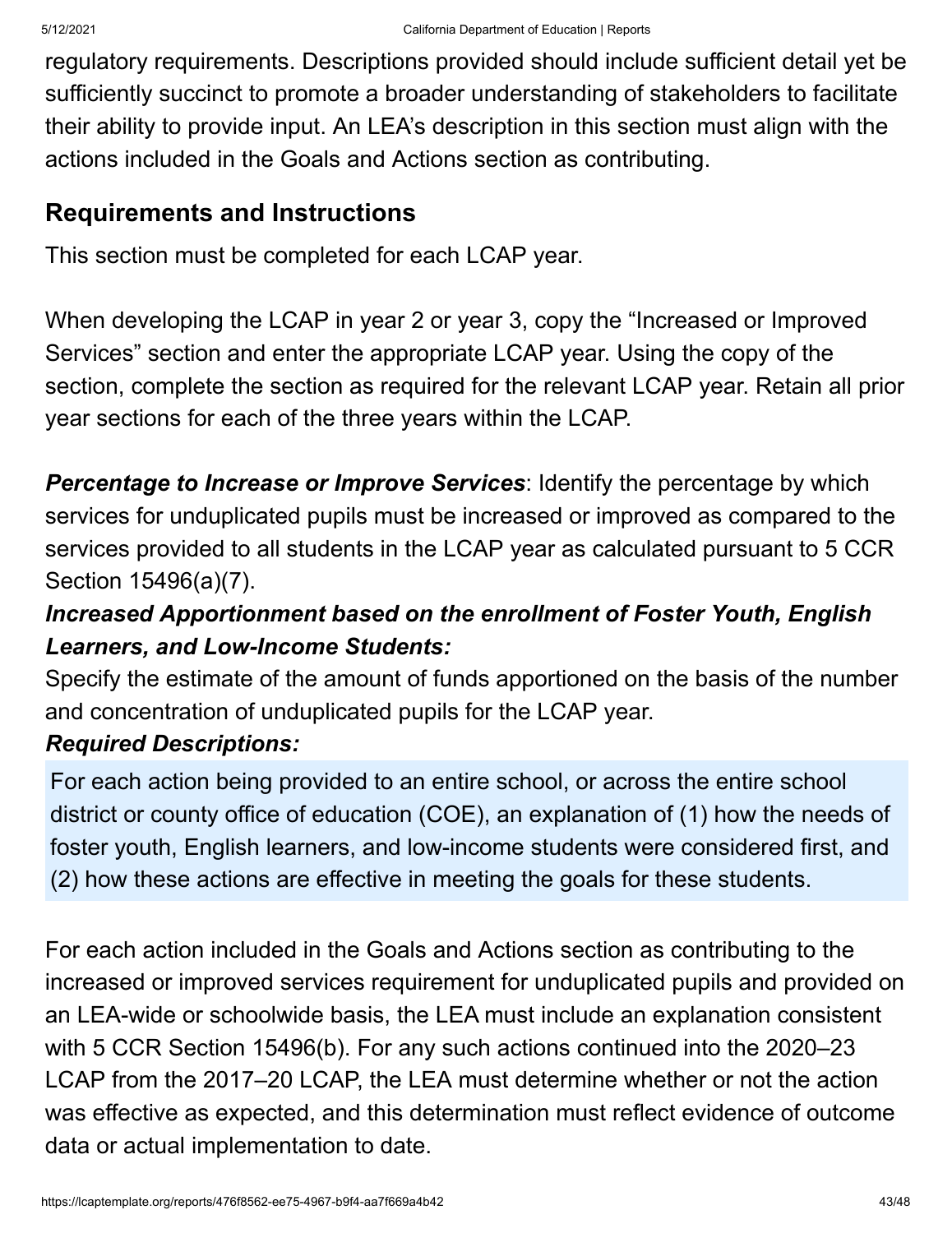**Principally Directed and Effective:** An LEA demonstrates how an action is principally directed towards and effective in meeting the LEA's goals for unduplicated students when the LEA explains how:

- It considers the needs, conditions, or circumstances of its unduplicated pupils;
- The action, or aspect(s) of the action (including, for example, its design, content, methods, or location), is based on these considerations; and
- The action is intended to help achieve an expected measurable outcome of the associated goal.

As such, the response provided in this section may rely on a needs assessment of unduplicated students.

Conclusory statements that a service will help achieve an expected outcome for the goal, without an explicit connection or further explanation as to how, are not sufficient. Further, simply stating that an LEA has a high enrollment percentage of a specific student group or groups does not meet the increase or improve services standard because enrolling students is not the same as serving students.

For example, if an LEA determines that low-income students have a significantly lower attendance rate than the attendance rate for all students, it might justify LEAwide or schoolwide actions to address this area of need in the following way:

After assessing the needs, conditions, and circumstances of our low-income students, we learned that the attendance rate of our low-income students is 7% lower than the attendance rate for all students. (Needs, Conditions, Circumstances [Principally Directed])

In order to address this condition of our low-income students, we will develop and implement a new attendance program that is designed to address some of the major causes of absenteeism, including lack of reliable transportation and food, as well as a school climate that does not emphasize the importance of attendance. Goal N, Actions X, Y, and Z provide additional transportation and nutritional resources as well as a districtwide educational campaign on the benefits of high attendance rates. (Contributing Action(s))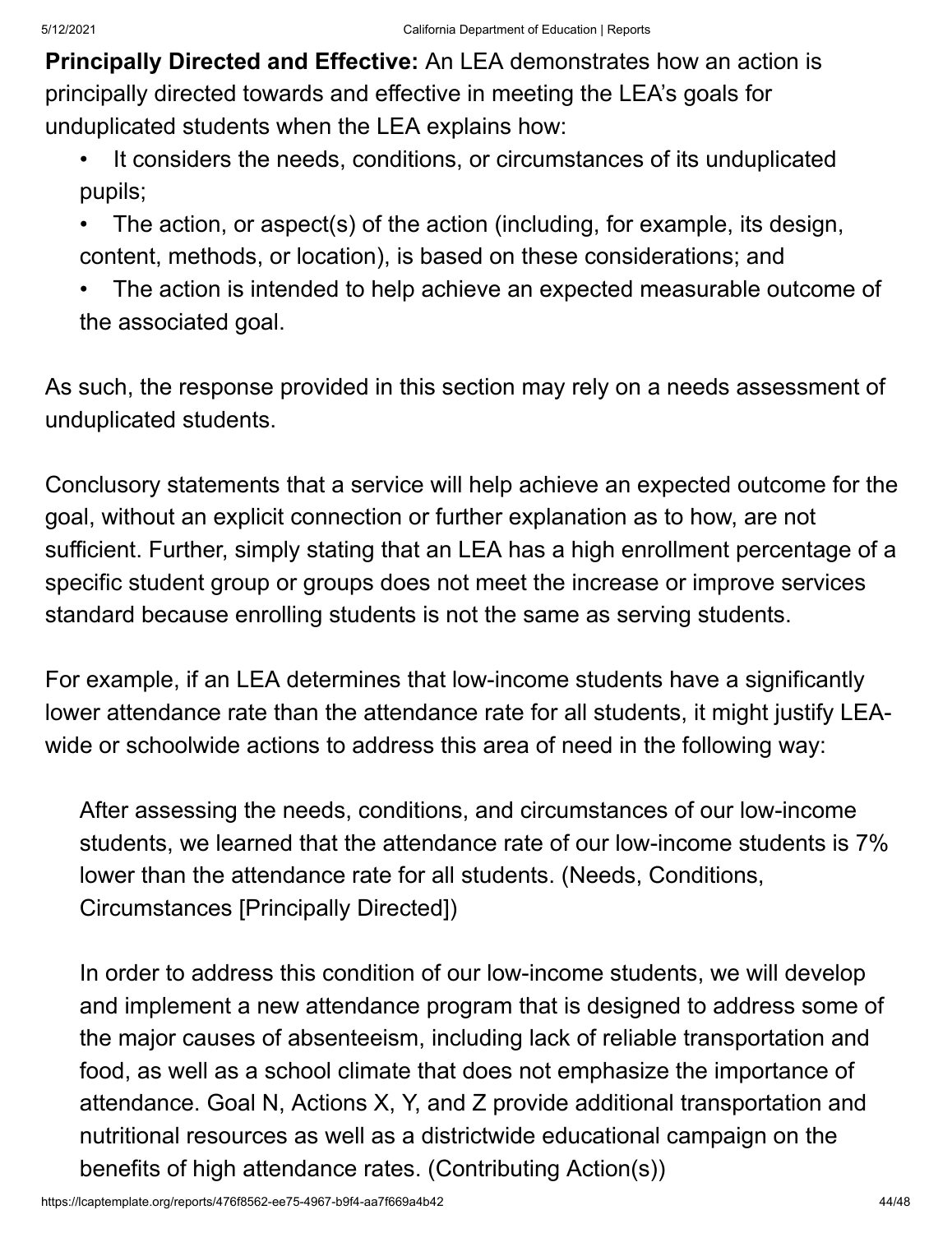These actions are being provided on an LEA-wide basis and we expect/hope that all students with less than a 100% attendance rate will benefit. However, because of the significantly lower attendance rsate of low-income students, and because the actions meet needs most associated with the chronic stresses and experiences of a socio-economically disadvantaged status, we expect that the attendance rate for our low-income students will increase significantly more than the average attendance rate of all other students. (Measurable Outcomes [Effective In])

**COEs and Charter Schools**: Describe how actions included as contributing to meeting the increased or improved services requirement on an LEA-wide basis are principally directed to and effective in meeting its goals for unduplicated pupils in the state and any local priorities as described above. In the case of COEs and Charter Schools, schoolwide and LEA-wide are considered to be synonymous.

### **For School Districts Only:**

### **Actions Provided on an LEA-Wide Basis:**

*Unduplicated Percentage > 55%:*For school districts with an unduplicated pupil percentage of 55% or more, describe how these actions are principally directed to and effective in meeting its goals for unduplicated pupils in the state and any local priorities as described above.

*Unduplicated Percentage < 55%:* For school districts with an unduplicated pupil percentage of less than 55%, describe how these actions are principally directed to and effective in meeting its goals for unduplicated pupils in the state and any local priorities. Also describe how the actions **are the most effective use of the funds** to meet these goals for its unduplicated pupils. Provide the basis for this determination, including any alternatives considered, supporting research, experience, or educational theory.

#### **Actions Provided on a Schoolwide Basis:**

School Districts must identify in the description those actions being funded and provided on a schoolwide basis, and include the required description supporting the use of the funds on a schoolwide basis.

**For schools with 40% or more enrollment of unduplicated pupils:**Describe how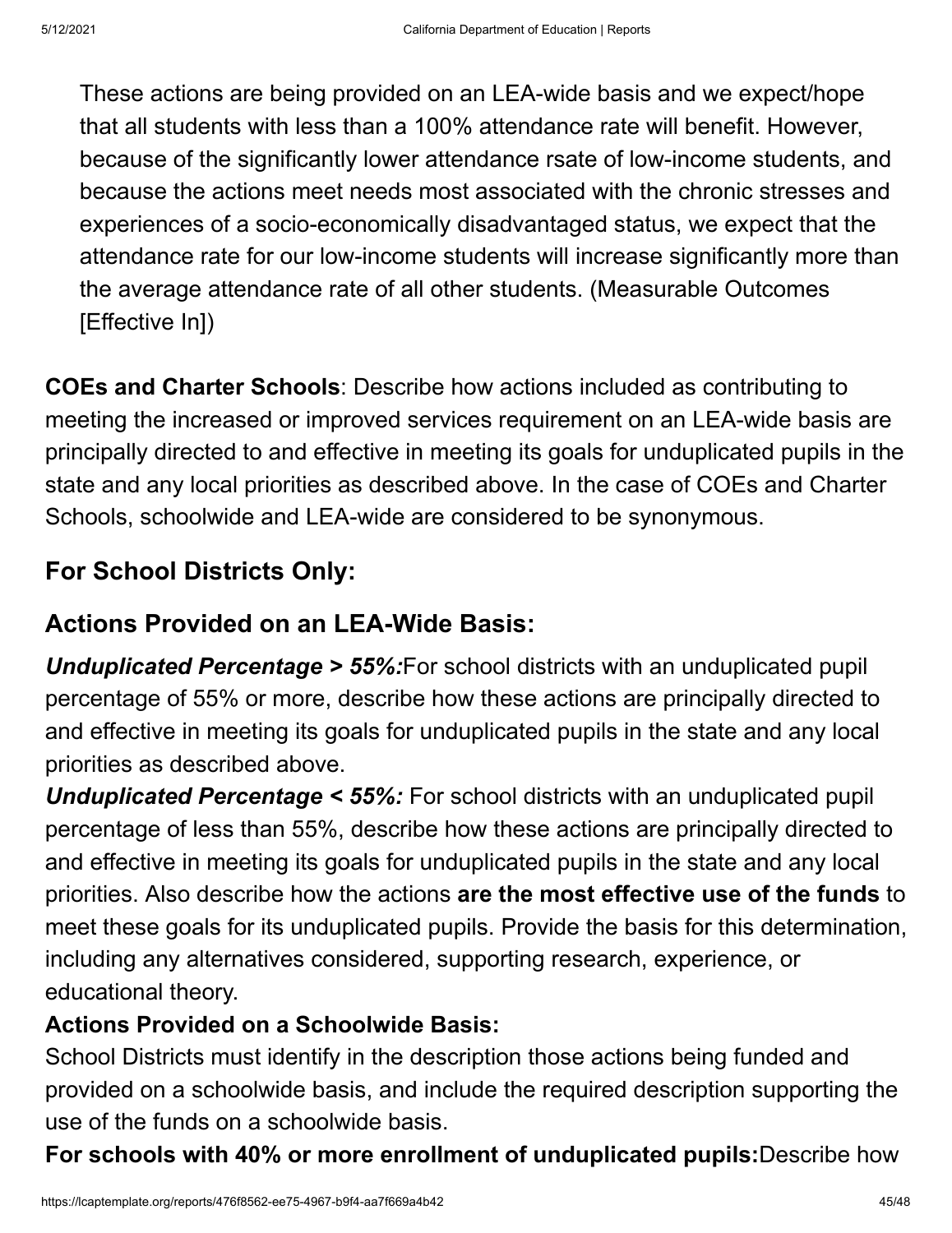these actions are principally directed to and effective in meeting its goals for its unduplicated pupils in the state and any local priorities.

#### **For school districts expending funds on a schoolwide basis at a school with less than 40% enrollment of unduplicated pupils:**

Describe how these actions are principally directed to and how the actions are the most effective use of the funds to meet its goals for foster youth, English learners, and low-income students in the state and any local priorities.

#### **"A description of how services for foster youth, English learners, and lowincome students are being increased or improved by the percentage required."**

Consistent with the requirements of 5 CCR Section 15496, describe how services provided for unduplicated pupils are increased or improved by at least the percentage calculated as compared to the services provided for all students in the LCAP year. To improve services means to grow services in quality and to increase services means to grow services in quantity. Services are increased or improved by those actions in the LCAP that are included in the Goals and Actions section as contributing to the increased or improved services requirement. This description must address how these action(s) are expected to result in the required proportional increase or improvement in services for unduplicated pupils as compared to the services the LEA provides to all students for the relevant LCAP year.

# **Expenditure Tables**

Complete the Data Entry table for each action in the LCAP. The information entered into this table will automatically populate the other Expenditure Tables. All information is entered into the Data Entry table. Do not enter data into the other tables.

The following expenditure tables are required to be included in the LCAP as adopted by the local governing board or governing body:

- Table 1: Actions
- Table 2: Total Expenditures
- Table 3: Contributing Expenditures
- Table 4: Annual Update Expenditures

The Data Entry table may be included in the LCAP as adopted by the local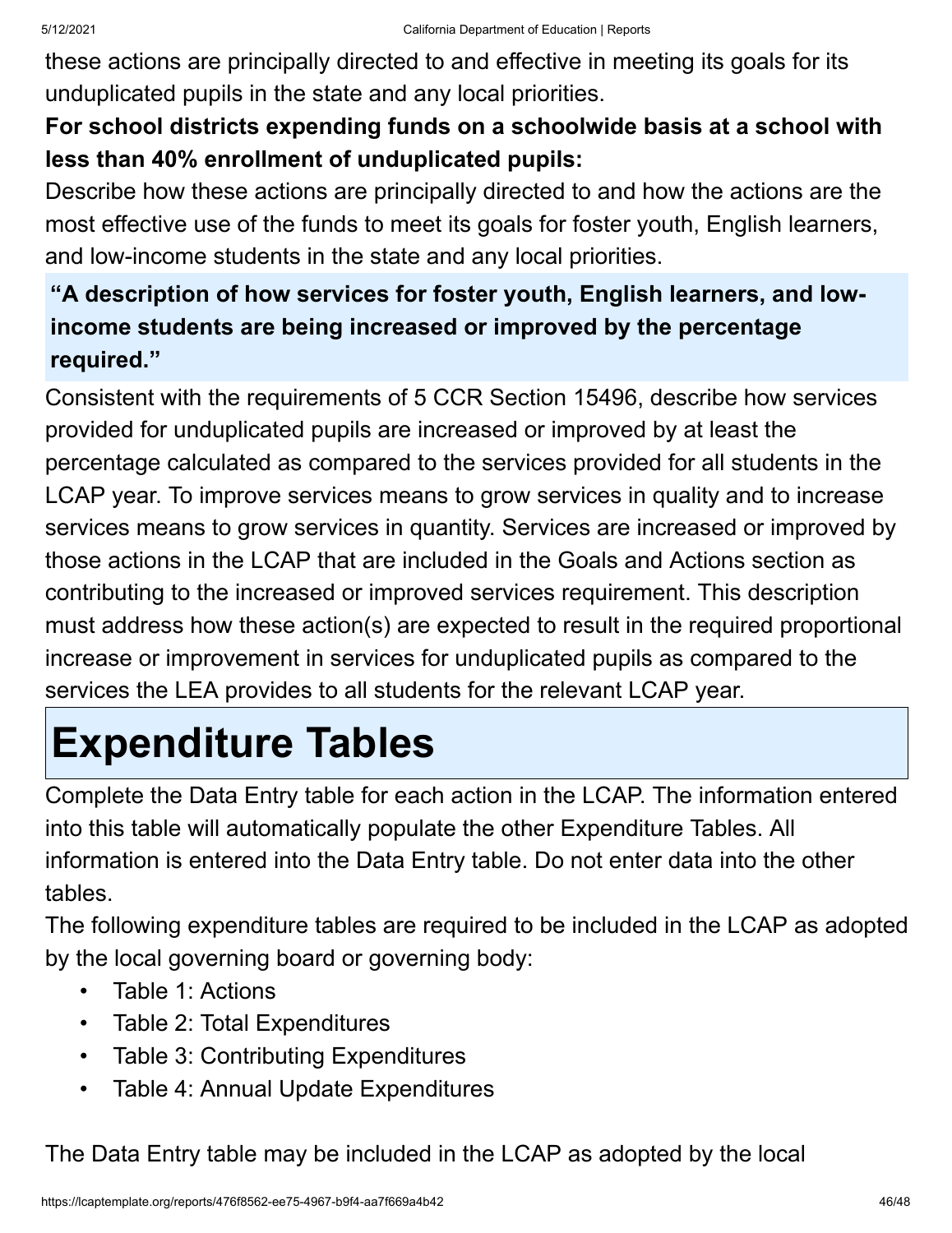governing board or governing body, but is not required to be included.

In the Data Entry table, provide the following information for each action in the LCAP for the relevant LCAP year:

**Goal #:** Enter the LCAP Goal number for the action.

• **Action #**: Enter the action's number as indicated in the LCAP Goal.

**Action Title:** Provide a title of the action.

**Student Group(s)**; Indicate the student group or groups who will be the primary beneficiary of the action by entering "All", or by entering a specific student group or groups.

• **Increased / Improved**: Type "Yes" if the action is included as contributing to meeting the increased or improved services; OR, type "No" if the action is not included as contributing to meeting the increased or improved services.

• If "Yes" is entered into the Contributing column, then complete the following columns:

**Scope**: The scope of an action may be LEA-wide (i.e. districtwide, countywide, or charterwide), schoolwide, or limited. An action that is LEA-wide in scope upgrades the entire educational program of the LEA. An action that is schoolwide in scope upgrades the entire educational program of a single school. An action that is limited in its scope is an action that serves only one or more unduplicated student groups.

• **Unduplicated Student Group(s)**: Regardless of scope, contributing actions serve one or more unduplicated student groups. Indicate one or more unduplicated student groups for whom services are being increased or improved as compared to what all students receive.

**Location**: Identify the location where the action will be provided. If the action is provided to all schools within the LEA, the LEA must indicate "All Schools". If the action is provided to specific schools within the LEA or specific grade spans only, the LEA must enter "Specific Schools" or "Specific Grade Spans". Identify the inpidual school or a subset of schools or grade spans (e.g., all high schools or grades K-5), as appropriate.

• **Time Span**: Enter "ongoing" if the action will be implemented for an indeterminate period of time. Otherwise, indicate the span of time for which the action will be implemented. For example, an LEA might enter "1 Year", or "2 Years", or "6 Months".